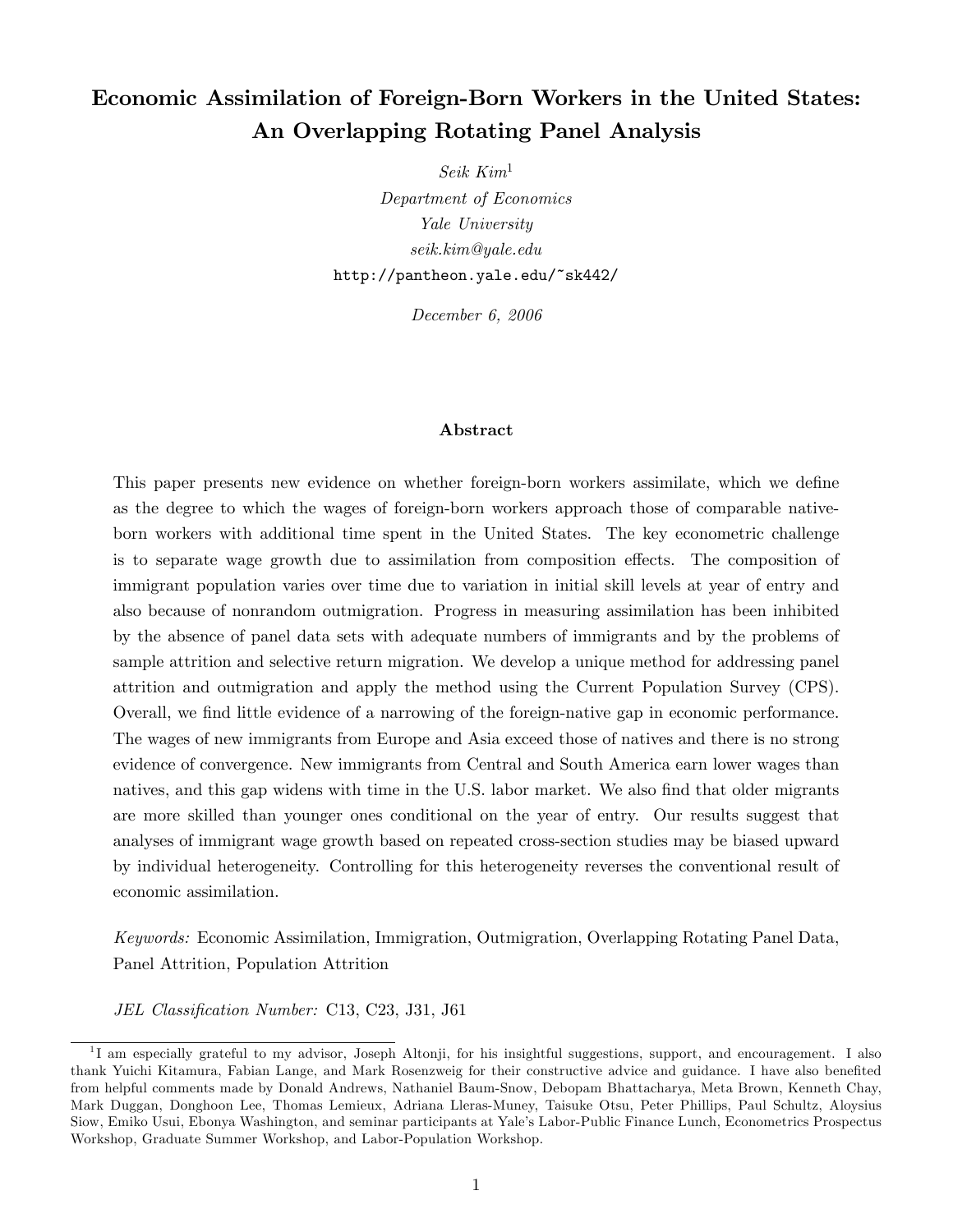

Figure 1: The Number and Share of Foreign-Born Population in the United States (1900-2005)

# 1 Introduction

The large and growing share of foreign-born workers in the United States has heightened interest in the economic impact of immigration. (See Figure 1.<sup>2</sup>) How immigrants fare as they accumulate experience in the U.S. labor market is the key to many of these effects.<sup>3</sup> First and foremost, the earnings of immigrants will directly effect the level and distribution of per capita income in the United States. Second, the better immigrants do on arrival and over time, the greater the extent to which their contributions as tax payers will outweigh their use of government services. Third, the greater the extent to which immigrants who enter the U.S. in low skill jobs quickly acquire country specific skills and spread into higher skill jobs, the smaller any negative impact on less skilled natives is likely to be.<sup>4</sup>

This paper presents new evidence on whether foreign-born workers assimilate, which we define as the degree to which the wages of foreign-born workers approach those of comparable native-born workers with additional time spent in the United States. Assimilation rates are the net result of several offsetting factors. Upon entry into the U.S. labor market, foreign-born persons may earn lower wages than their native counterparts to the extent that human capital in not perfectly transferable across economies and cultures and because employers are likely to have less knowledge about their productivity. On the other hand, some groups of foreign-born

 $2F$ igure 1 shows the number of foreign-born persons living in the United States over the last 100 years and their share of the total population. Since 1970 the foreign-born population has more than tripled. At the beginning of 2005, 35.2 million foreign-born persons were residing in the United States, making up 12.1 percent of the total U.S. population.

Source: http://www.cis.org/articles/2005/back1405.html, Center for Immigration Studies (CIS), based on the Decennial Censuses for 1900-1990 and CIS Analysis of March 2005 CPS.

 ${}^{3}$ In U.S. immigration law the term "immigrant" or "permanent resident alien" denotes a person admitted to this legal classification. For expositional convenience, we use the terms "foreign-born person" and "immigrant" interchangeably although our sample possibly includes aliens in an illegal status.

<sup>&</sup>lt;sup>4</sup>See Borjas (1995b) and LaLonde and Topel (1997) for discussions of the effect of immigrants on the labor market outcomes of natives.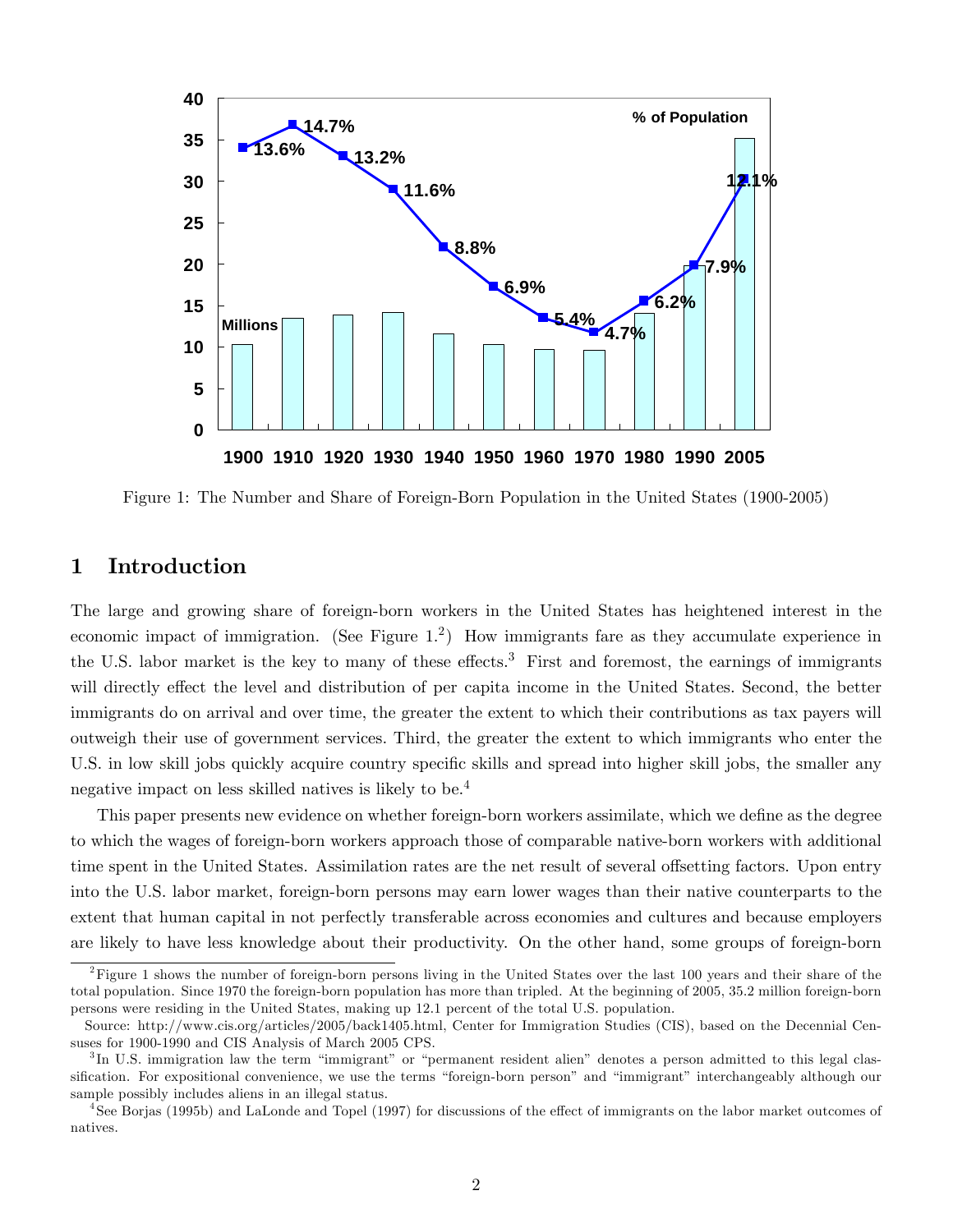workers might outperform natives if they possess superior skill endowments, stronger work ethics, or more powerful incentives. As immigrants stay longer in the United States, their wages might converge to those of natives.

The key obstacle to measuring assimilation rates is how to distinguish growth in earnings of particular immigrants from variation in initial skill levels associated with age at entry, year of entry, country of origin, and other factors. As Borjas (1985) points out, estimates of assimilation based on a single cross-section are biased if the ability and skill endowments of immigrants vary by year of entry. Studies using repeated crosssections can control for the variation in skill composition by tracking the groups of individuals with same year of entry. However, such studies are vulnerable to bias from heterogeneity within an immigration year cell even when the country of origin is controlled for.<sup>5</sup> Furthermore, outmigration of the immigrants poses a problem for single cross-section and repeated cross-section analyses to the extent that it is systematically related to wage growth. For example, if less skilled and/or unlucky immigrants tend to return to their home country, stayers will on average earn higher wages than return migrants. Consequently, estimates using only stayers will tend to overstate relative labor market performance of immigrants compared to natives.

In principle, longitudinal data on native-born and foreign-born populations, by tracking specific individuals over time, offers the huge advantage of permitting one to control for fixed unobserved heterogeneity. In practice, longitudinal analysis of U.S. immigrants has been limited by two key factors. First, sample sizes of immigrants in U.S. panels such as the Panel Study of Income Dynamics (PSID) or National Longitudinal Survey of Youth 1979 (NLSY79) are too small. Second, the use of panel data gives rise to an additional problem: nonrandom panel attrition. For example, if persons with negative (positive) wage shocks are more likely to drop out of the sample, panel data estimates will overstate (understate) the growth of wages. Unless the attrition rate is low, panel attrition may distort the empirical findings. In addition, outmigration of immigrants that is related to wage growth poses another attrition problem for panel data analyses as well as for single cross-section and repeated cross-section analyses.

This paper provides a longitudinal analysis of assimilation. We address the sample size problem by using Merged Outgoing Rotation Groups (MORG) of the Current Population Survey (CPS) for 1994 to 2004. The CPS MORG is an overlapping rotating panel, which is a collection of panels of length two, and has the crucial advantage of being much larger than alternative panel data sets.<sup>6</sup> However, the panel attrition problem is particularly severe as the survey does not follow households who move. To address the problems of panel attrition as well as outmigration, we draw on recent work by Hirano, Imbens, Ridder, and Rubin (2001) to develop an estimation procedure for use with overlapping rotating panel data which accounts for both problems.<sup>7</sup>

The identification strategy involves using the availability of representative cross-sections as the basis for weighting persons in the matched sample. In the absence of outmigration, the attrition correcting weighting function is given by the inverse of one minus the probability of panel attrition. Panel attrition can depend on both exogenous and endogenous variables. Hirano et al. show that the attrition process can be identified

<sup>&</sup>lt;sup>5</sup>See Borjas (1985) for a critique of studies based on single cross-sections and for the first application of a synthetic cohort analysis based on repeated cross-sections. Other examples of repeated cross-section analysis include Borjas (1995a), Duleep and Regets (1997b), and LaLonde and Topel (1992).

 $6A$  rotating panel is a collection of panel data sets which are usually short. If the sample periods of the short panels overlap, the collection of short panels is called the overlapping rotating panel data set.

<sup>&</sup>lt;sup>7</sup>Panel attrition and outmigration rates for 1994 to 2004 are about 22-40% and  $3\%$  per year, respectively, and panel attrition has a larger impact on estimation results than outmigration does.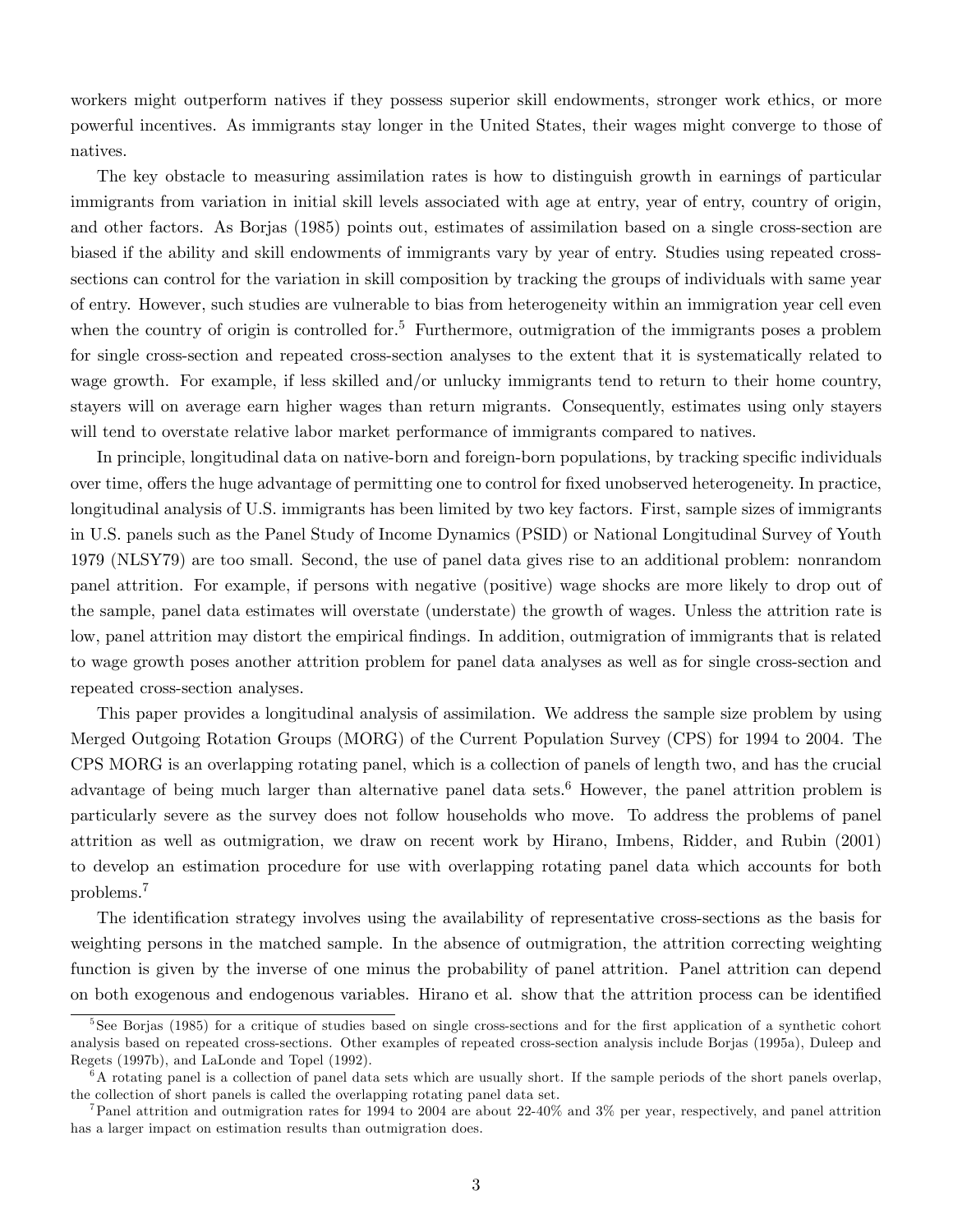under fairly flexible (additive non-ignorable) assumptions up to a known link function such as the logit or probit when a panel and representative cross-sections are available. An estimation strategy is developed by Bhattacharya (2006).

When the target population is nonstationary and the model of interest requires a counterfactual situation of what if the population had remained stationary, the attrition correcting technique cannot be used. We develop an estimation scheme that can be used when the target population is nonstationary. In our analysis, the nonstationarity arises from outmigration. Outmigration can be identified nonparametrically when representative cross-sections of the U.S. population are available, although much more restrictive assumptions are needed about the factors that drive it than is necessary to handle panel attrition alone. The key is that outmigration can be identified without knowing who emigrated from the United States. In the presence of outmigration, we show that weighting representative cross-sections by one minus the probability of outmigration prior to estimating the panel attrition correcting weighting function produces consistent estimators.

In contrast to much of the literature based on repeated cross-sections, we find little evidence of a narrowing of the foreign-native gap in economic performances with time since immigration. The wages of new immigrant workers from Europe and Asia exceed those of natives and there is no strong evidence of subsequent convergence. New immigrant workers from Central and South America earn lower wages than natives, and the wage gap widens with time spent in the United States. Another interesting finding relates to heterogeneity of immigrant skills at the time of entry into the United States. It appears that older migrants are more skilled than younger ones conditional on year of entry and other observables. The results suggest that past estimates of immigrant wage growth based on repeated cross-section studies are biased upward by individual heterogeneity.<sup>8</sup> Controlling for this heterogeneity reverses the conventional result of economic assimilation.

The paper proceeds as follows. Section 2 defines economic assimilation, outlines the model for economic performance, and introduces some of the key econometric issues. Section 3 introduces the data set. The summary statistics suggest that panel attrition and possibly outmigration must be taken into account in estimation of economic assimilation. They also provide initial evidence that different ethnic groups may experience assimilation differently. Section 4 derives a consistent estimator in the presence of panel attrition and outmigration. Section 5 presents the main results and Section 6 offers conclusions and a research agenda.

### 2 Issues in Measuring Economic Assimilation

### 2.1 Definition of Economic Assimilation

In this paper, economic performance is measured by hourly wages. Economic performance of an immigrant is generated by

$$
y_{it} = h_{imm}(age_{it}, ysm_{it},edu_i, \mu_i, t), \qquad (1)
$$

and that of a native by

$$
y_{it} = h_{nat}(age_{it}, edu_i, \mu_i, t), \qquad (2)
$$

<sup>&</sup>lt;sup>8</sup>Changes in the composition of natives who are in the labor market can also lead to different estimates of the age profile for natives relative to what one would get in a repeated cross-section. Failure to account for such changes would bias repeated crosssection estimates. There have been changes in labor force participation rates by age, race, and education in the U.S. population. Note that when estimating sample attrition weights, we include labor force participation status. In the CPS MORG, we find that attrition is negatively correlated with wage growth.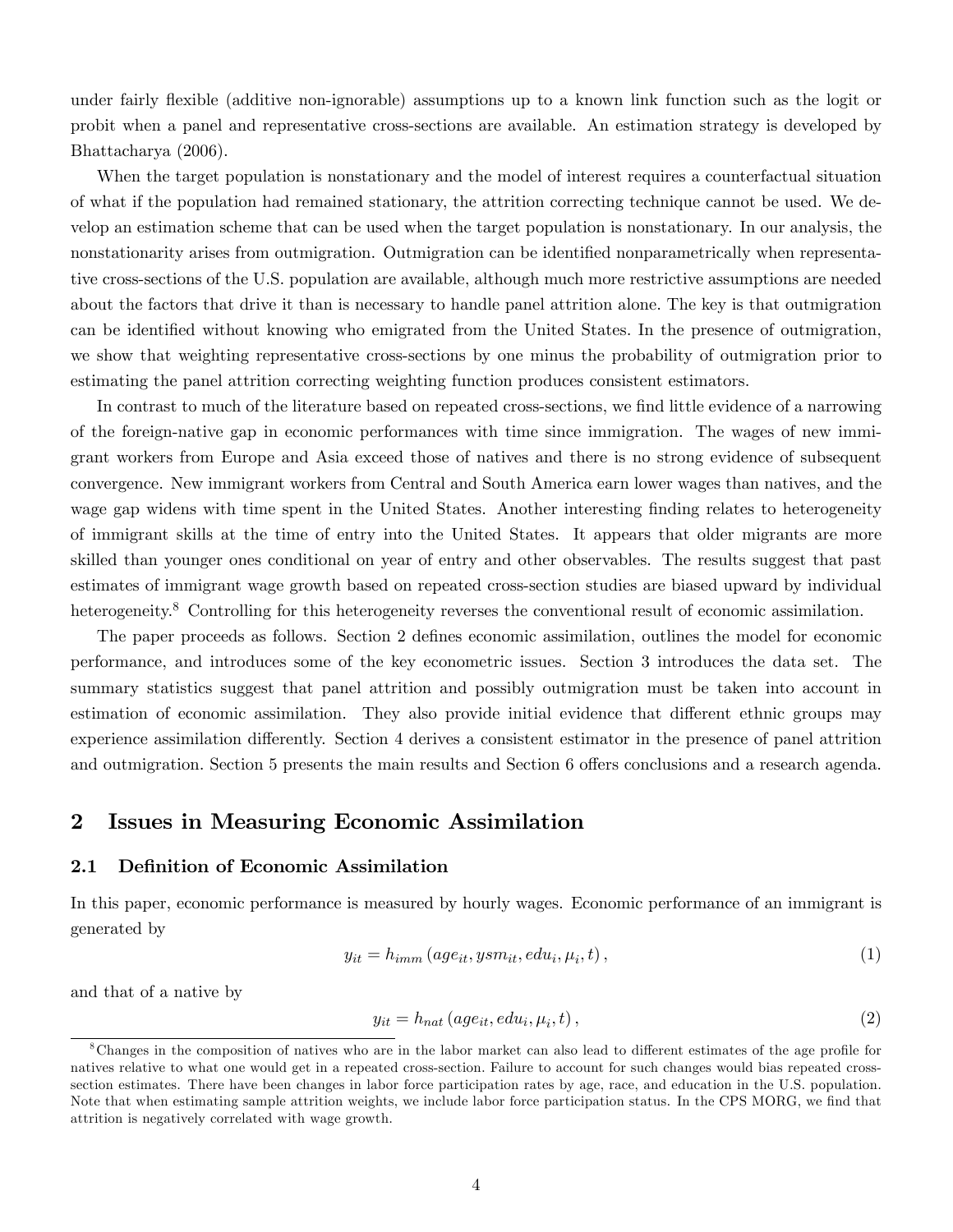for some functions  $h_{imm}(\cdot)$  and  $h_{nat}(\cdot)$ , where y is the logarithm of the hourly wage, age is the worker's age, ysm is the number of years since migration, edu is the number of years of education,  $\mu$  reflects ability or skill endowment, and  $t$  reflects market conditions and economic shocks. Years since migration combined with age reflects an immigrant's gain such as information acquisition, human capital accumulation, and employer learning. Ability or skill endowment is not observed but may be correlated with year of entry, age at migration, and country of origin.

We say that economic assimilation occurs if the economic performance of foreign-born workers approaches those of comparable native-born workers with additional time spent in the United States. There exist at least three alternative definitions of economic assimilation frequently used in the previous literature. The first definition compares wages between typical foreign-born and native-born persons. According to this definition, economic assimilation occurs if the economic performance of a foreign-born person converges to that of a representative native-born person. The second definition compares wages between earlier and later arrivals within the foreign-born population. According to the second definition, economic assimilation occurs if an earlier migrant performs better in the labor market than a recent migrant conditional on age, education, and factors other than years since migration. The third definition compares wages between foreign-born workers and their ethnically similar native-born counterparts. The reference group of the third definition lies in between those of the first and second definitions. We adopt the first definition and focus on the typical foreign-native differentials. So, the reference group consists of white natives. We restrict the analysis to men.

The economic performance of a typical foreign-born worker relative to a representative native-born worker at time t can be measured by

$$
EA\left(age, ysm; t\right) = \frac{d}{dt}h_{imm}\bigg|_{(age, ysm, t)} - \frac{d}{dt}h_{nat}\bigg|_{(age, t)}.
$$
\n(3)

Roughly speaking,  $EA$  (age, ysm;t) is a difference-in-difference estimator. It reflects the rate of convergence in wages between foreign-born and native-born workers. Many studies find that foreign-born workers initially earn lower wages than average native-born workers. In this case, wage convergence from below toward the higher native mean,  $EA$  (*age*, ysm; t) > 0, means economic assimilation.<sup>9</sup> This paper also considers the case where foreign-born workers initially earn higher wages than average native-born workers. In this case, we say that economic assimilation occurs if their wages converge from above toward the lower native mean,  $EA$  (age, ysm; t)  $< 0$ .

Figure 2 illustrates an idea of how economic assimilation can be measured using the repeated cross-sections. The sample is drawn from the CPS. The figure depicts the mean hourly wages of foreign-born and native-born workers of various age groups during 1994-2004. The foreign-born workers in the figure are confined to those who arrived between 1980 and 1991. For the time being, assume that selective return migration is negligibly small. The three thicker lines with larger symbols indicate the mean wages of native-born workers and the three thinner lines with smaller symbols indicate the mean wages of foreign-born workers. The solid lines with squares track the mean wages of those who were 20-24 years old in 1994. The dashed lines with triangles are the mean wages of those who were 30-34 years old in 1994. The dotted lines with circles correspond to the mean wages of those were 40-44 years old in 1994. Therefore, behavior of the gaps between the thicker and

<sup>&</sup>lt;sup>9</sup>Although we focus on the mean wages, the technique developed later in this paper can be applied to the entire distribution of wages.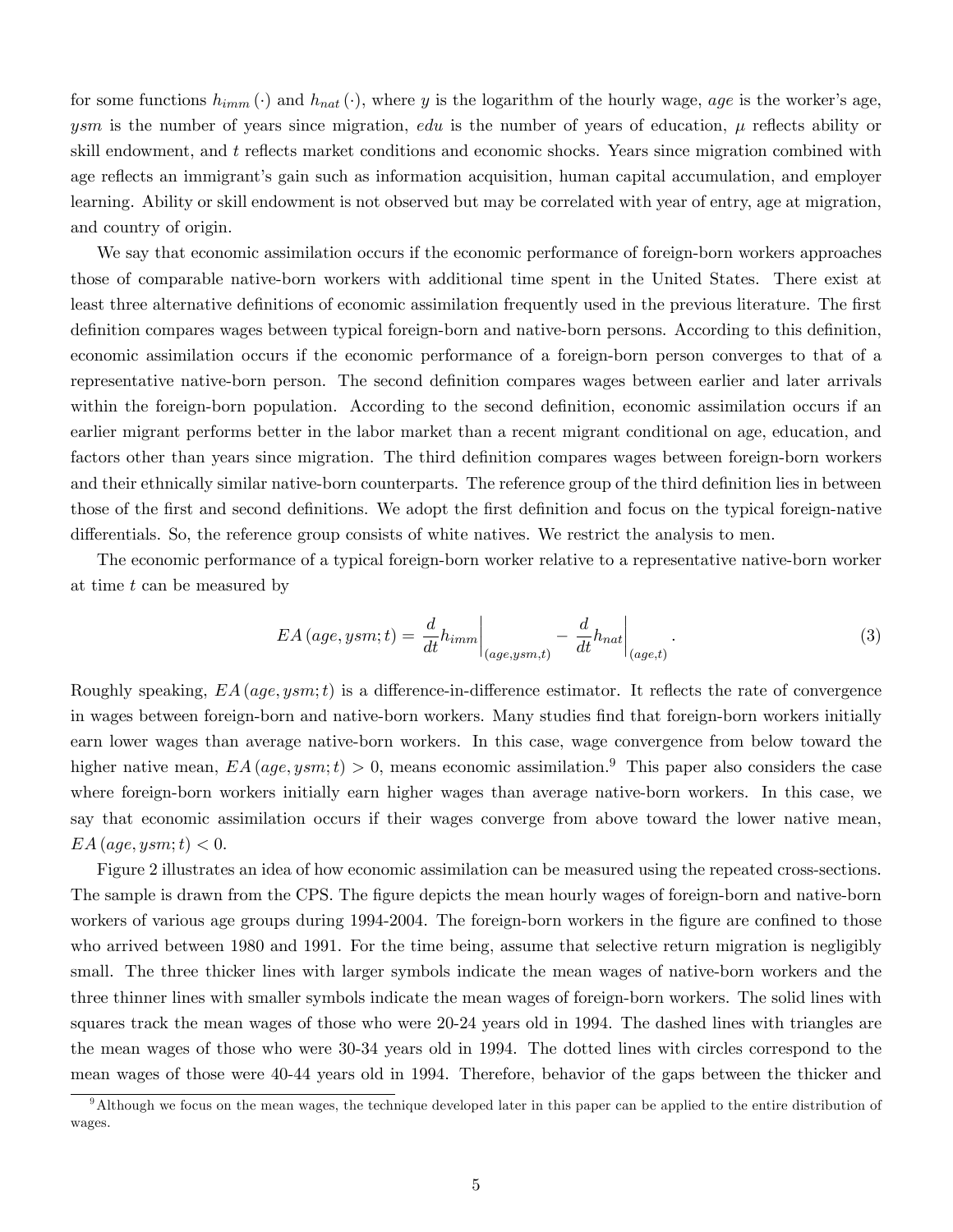

Figure 2: Wage Dynamics of Native-Born and Foreign-Born Workers

the thinner lines of same type with identical symbols measure economic assimilation.<sup>10</sup>

We observe that the wage gap between the immigrants and the natives in the  $\degree$ 20-24 in 1994 $\degree$  cohort widens as the foreign-born workers stay longer in the United States. Foreign-born workers who were 20-24 years old in 1994 fail to assimilate economically during the 1994-2004 period. The foreign-born workers in the "30-34 in 1994" cohort also fail to catch up over the 1994-2004 period-the wage gap remains stable. The foreign-born workers in the "40-44 in 1994" cohort experience economic assimilation over the 1994-2004 period as the wage gap narrows. Later in this paper, we show that the Öndings in Figure 2 are supported by the estimation results.

#### 2.2 Advantages and Disadvantages of the Available Data Sets

The key econometric challenge is to distinguish the growth in earnings of particular immigrants from variation in initial skill levels associated with year of entry, age at migration, country of origin, and other factors. Most empirical studies on economic assimilation rely on cross-section data drawn from the U.S. Census or the CPS. Estimates of assimilation using a single cross-section are biased if the ability of immigrants varies by year of entry. Studies using repeated cross-sections can control for the variation in skill composition by tracking individuals with the same year of entry. However, such studies are vulnerable to bias from heterogeneity within an immigration year cell. This is because the ability, skill endowment, and work motivation of new immigrants vary over time, which can bias estimates of the relative wage growth of immigrant and native workers. When fixed unobserved heterogeneity is correlated with economic performance conditional on age,

<sup>&</sup>lt;sup>10</sup>To be precise, we need more controls, such as years since migration, year of entry, and country of origin, and need to look at log wage differences rather than wage differences.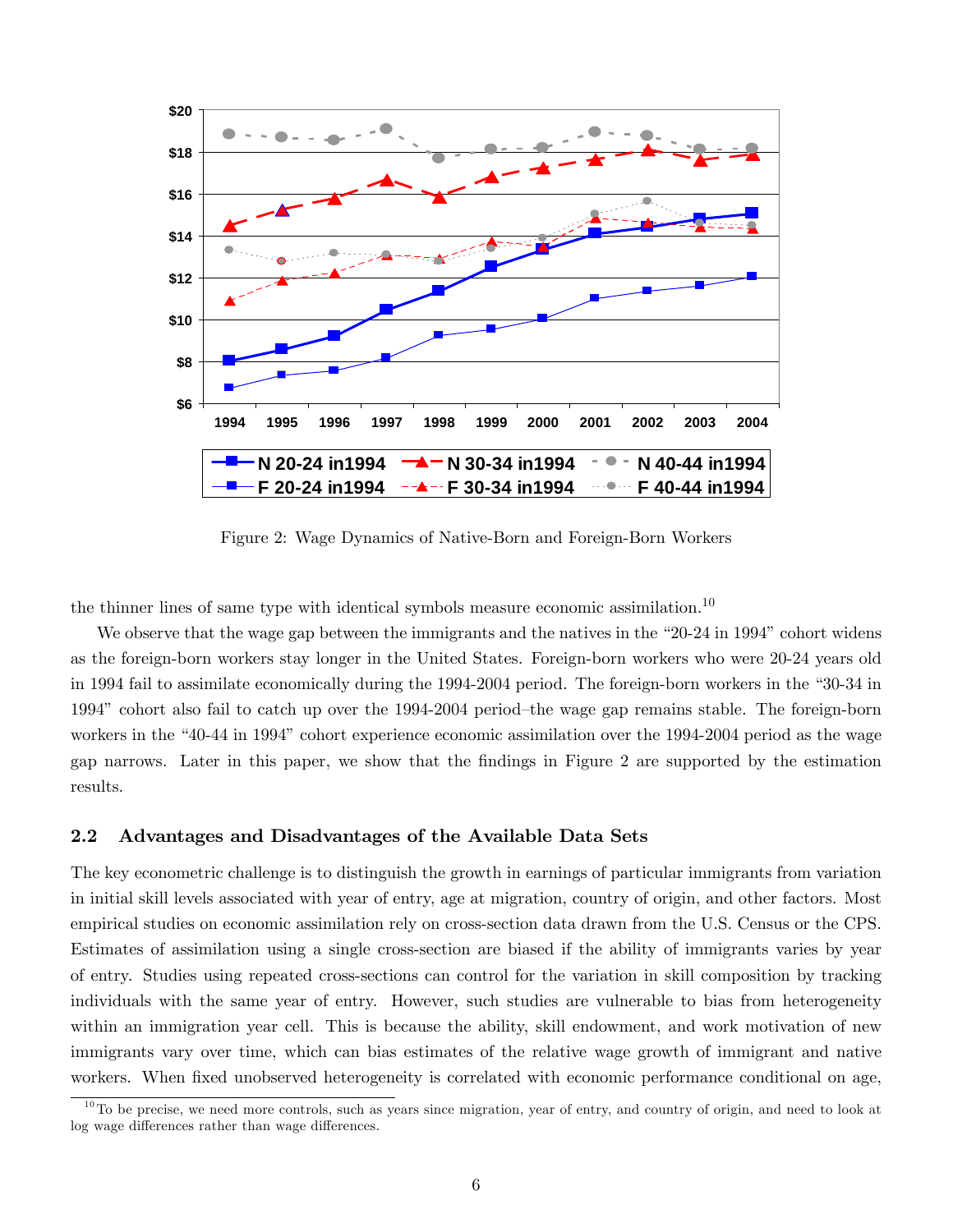

Figure 3: Data Structure of an Overlapping Rotation Panel Data Set

years since migration, and other observables, it is desirable to use fixed effects models with panel data.

Several studies do use longitudinal samples, but most of the panels have few foreign-born workers or are for non-representative samples. For instance, Chiswick (1980) uses the National Longitudinal Survey (with 98 male immigrants who all arrived before 1965) and Borjas (1989) uses a longitudinal survey of scientists and engineers. A representative random sample of permanent residents from the Immigration and Naturalization Service for fiscal year 1971 used by Jasso and Rosenzweig (1988) does not include wage information. More recently, Hu (1999) uses the Health and Retirement Study (HRS) linked to the Social Security Earnings data and Lubotsky (2000) uses the Current Population Survey (CPS) and the Survey of Income and Program Participation (SIPP) linked to the Social Security Earnings data. They collect a sample of individuals with known social security numbers from cross-sections and connect time series of their past social security earnings. These linked data, however, fail to include immigrants who left the United States before the cross-section interview period. In addition, the data may underrepresent immigrants working in the uncovered sector or the underground economy.

An ideal sample for estimating economic assimilation would be a longitudinal data set containing a large representative sample of foreign-born and native-born persons. Longitudinal data on native-born and foreignborn populations permit one to track specific individuals over time and thus control for fixed unobserved heterogeneity. In practice, however, longitudinal analysis gives rise to an additional problem: panel attrition. Furthermore, outmigration of the immigrants poses a fundamental problem for both panel and cross-section analyses to the extent that it is related to wage growth. Although panel analyses are robust to a link between outmigration and individual fixed effects, if the missing individuals are nonrandomly selected, longitudinal analyses must be approached cautiously.

Given that an ideal sample is not available, it is desirable to have a data set which enables us to control for panel attrition and outmigration. As we show, one may do so with an overlapping rotating panel data set, such as the CPS MORG. The data structure of an overlapping rotating panel is depicted in Figure 3, where the short panels are represented by the blocks. Vertical circles symbolize the longitudinal feature of an overlapping rotating panel. Horizontal circles illustrate the overlapping feature of the short panels. As the sampling periods of two adjacent short panel data sets overlap, short panels can mimic a longitudinal sample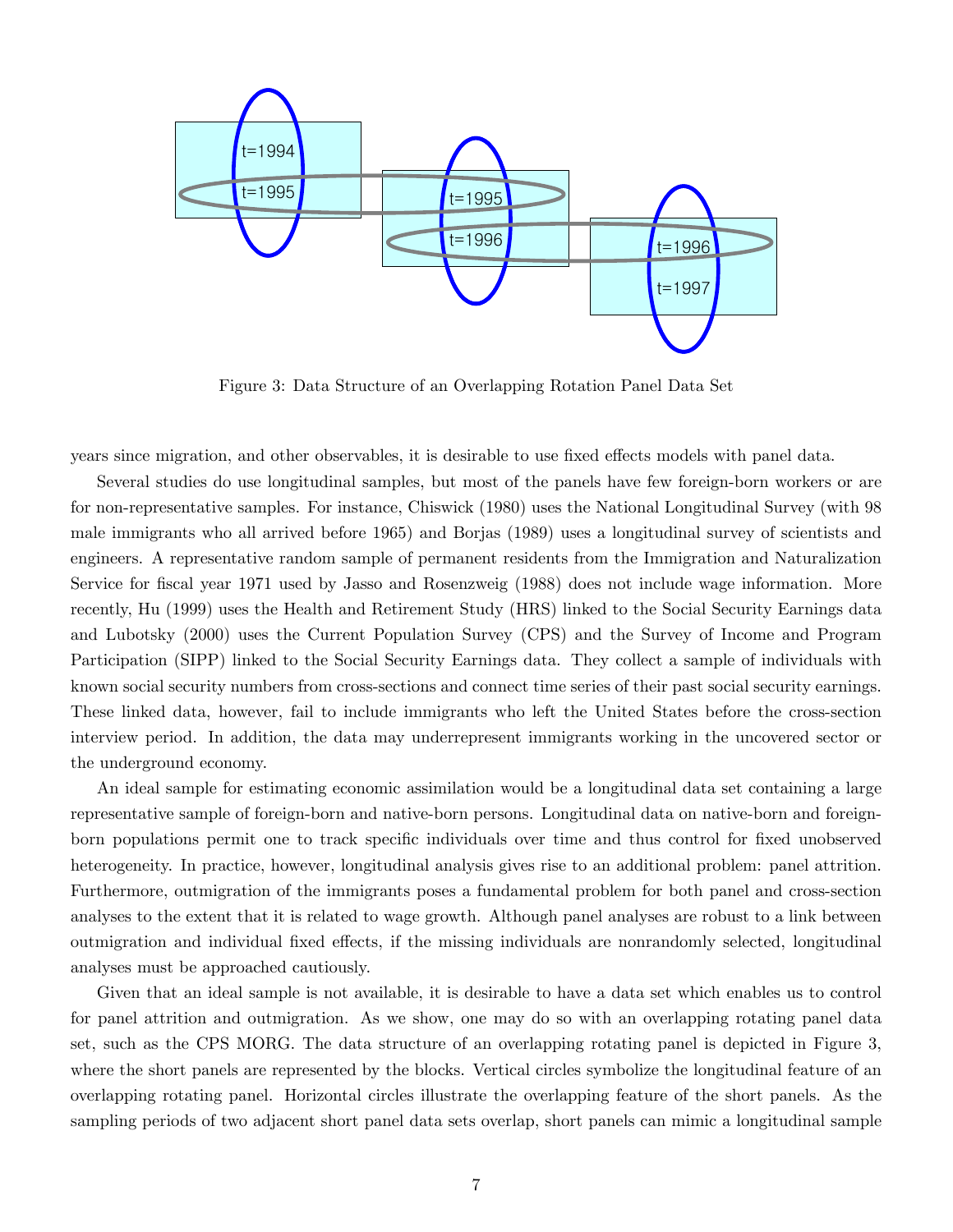if combined properly.

An overlapping rotating panel data set shares most of the advantages of usual panel data sets and is superior in some dimensions. First, the sample has a longitudinal feature. This means that usual panel data models, such as the first difference or the fixed effects models, can be used to control for individual specific permanent components. Second, the rotating panel that we use, the CPS MORG, is large, which makes it even more powerful than a usual panel, such as the PSID or the NLSY79. Sample sizes matter in immigration studies because foreign-born persons, after all, are minorities. Third, the sample serves as a representative cross-section of the target population for any given time period. This property is the key in identifying panel attrition and outmigration processes.

# 3 Data Description

This section introduces the structure of the data set. Then it reports summary statistics. We discuss imputed wages, panel attrition, and outmigration in the sample. We also discuss differences in wage growth by ethnic origin. Finally, the section summarizes the lessons from the summary statistics.

### 3.1 The Current Population Survey and its Merged Outgoing Rotation Group

The CPS sample is a collection of representative cross-sections. The CPS collects a sample of approximately 56,000 housing units from 792 sample areas. Each month, data are collected from the sample housing units on demographic and labor force characteristics of the civilian non-institutional population 16 years of age and older. Since 1994, the CPS includes information on international migration, such as year of entry to the United States and country of birth along with demographic and labor market information, such as age, schooling, marital status, earnings per hour or week, usual hours of work, and labor market status. Prior to 1994, CPS supplements on immigration were administered to all households participating in the survey in November 1979, April 1983, June 1986, June 1988, and June 1991.

The design of the CPS is as follows. A housing unit is interviewed for 4 consecutive months, is dropped out of the sample for the next 8 months, is brought back in the following 4 months, and then is retired from the sample.<sup>11</sup> If a household is included in either the first or the last 4 months of the interview periods, it is said that the household is in the rotation group. Figure 4 demonstrates the sample design for a housing unit which, for instance, joins the survey on March 1994. This housing unit is interviewed from March to June in 1994 and 1995. The pre-selected housing units are kept unchanged over the interview periods. If the occupants of a dwelling unit move, the new occupants of the unit are interviewed. Although the interviewees may be replaced by new occupants within the sampling periods, the CPS provides a representative cross-section of the target population because the random sample of housing units is kept fixed.

An interesting feature of the CPS sample is its rotation scheme. Selected questions on labor market information, such as usual weekly earnings and usual weekly hours worked, are asked only in the last interview

 $11$ About 3/4 of the first and fifth interviews are conducted by visiting. In other interview months, almost 90% of the interviews are conducted over the phone. The rotation scheme ensures that in any 1 month, one-eighth of the housing units are interviewed for the first time, another eighth is interviewed for the second time, and so on. That is, after the first month, 6 of the 8 rotation groups will have been in the survey for the previous month; there will always be a 75 percent month-to-month overlap. When the system has been in full operation for 1 year, 4 of the 8 rotation groups in any month will have been in the survey for the same month, 1 year ago; there will always be a 50 percent year-to-year overlap.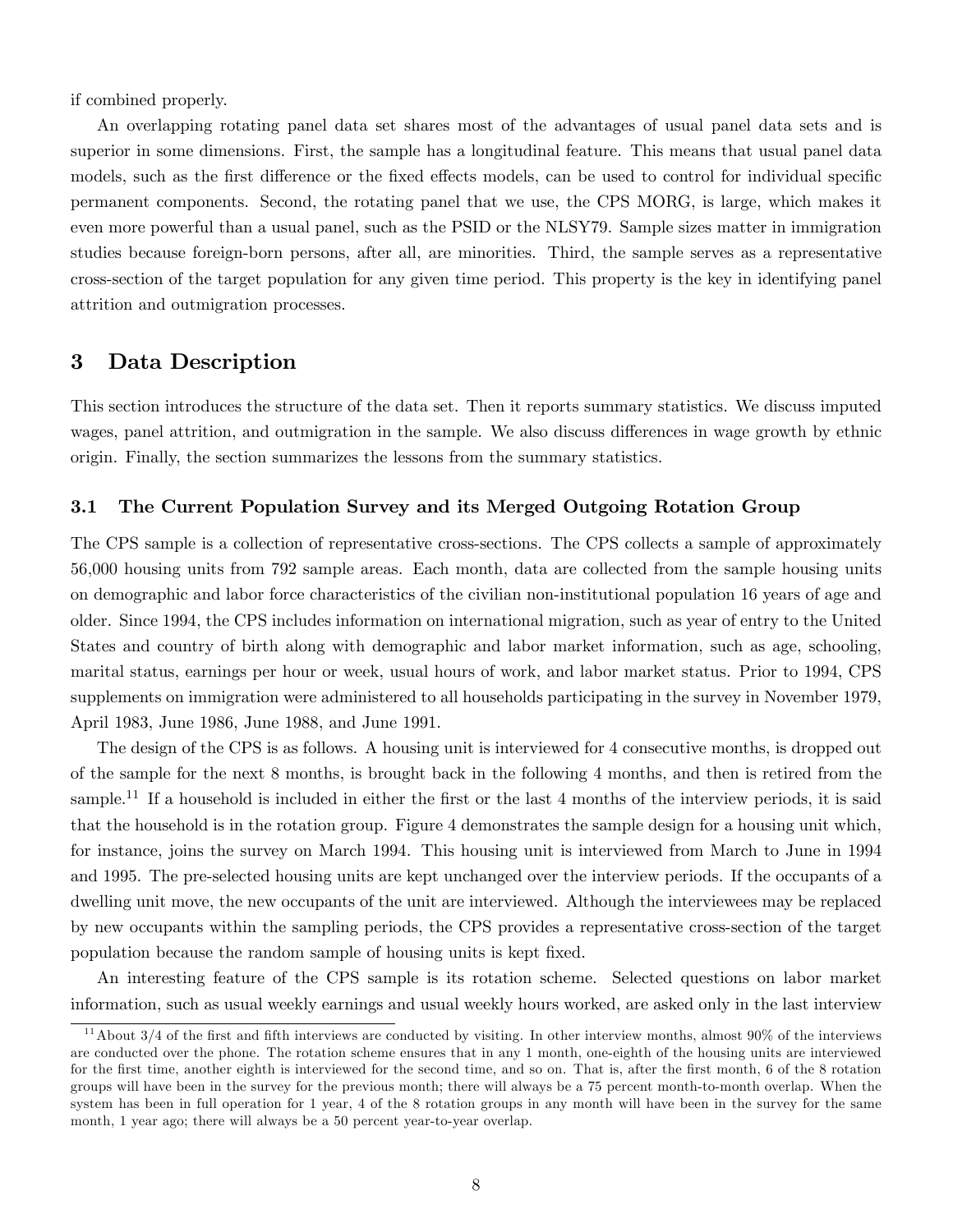

Figure 4: Sample Design of the CPS and its Merged Outgoing Rotation Group

of each 4-month rotation group. The sets of households in the fourth or eighth month are called the outgoing rotation groups. If records from the 4th and 8th interviews are appended, we get repeated observations on the same individuals. The appended sample is called the Merged Outgoing Rotation Group (MORG) data. (See Figure 4.) By construction, an individual appears only once in a year, but may reappear in the following year. Due to the 4-8-4 rotation scheme, the CPS MORG is an overlapping rotating panel data set comprised of multiple panels of length two. The 1994-1995 panel, for instance, contains the individuals in the households which enter the survey scheme between October 1993 and September 1994.

### 3.2 Summary Statistics

The sample used in this analysis is drawn from the CPS MORG between 1994 and 2004. We take a sample of foreign-born and native-born men of ages  $18-64$ .<sup>12</sup> We define an individual as matched if the individual appears twice in the CPS MORG. In order to examine differences based on ethnic origin, we divide the foreign sample into 4 groups: immigrants from Central and South America, from Europe (including Australia, New Zealand, and Canada), from Asia, and from other countries.<sup>13</sup> The group of the other countries consists of immigrants from Africa, Oceania, and unclassified ones. The last group is of little interest due to its small

 $12$ The foreign sample includes foreign-born men who were not U.S. citizens at the time of birth. Following Warren and Peck (1980), our foreign sample consists of persons born outside the United States, the Commonwealth of Puerto Rico, and the outlying areas of the United States. Foreign-born persons may have acquired U.S. citizenship by naturalization or may be in illegal status. The reference group consists of native-born white men. The native sample includes persons born in the Unites States, but excludes persons born in the Puerto Rico and the outlying areas.

<sup>&</sup>lt;sup>13</sup>We combine Australia, New Zealand, and Canada with Europe because of sample size considerations and so that immigrants from countries that are predominantly white and are at a similar stage of political and economic development are grouped together. We refer to the group as Europe. The data do not identify mother tongue. The impact of language proficiency has been studied in a large literature. LaLonde and Topel (1997) provide a survey.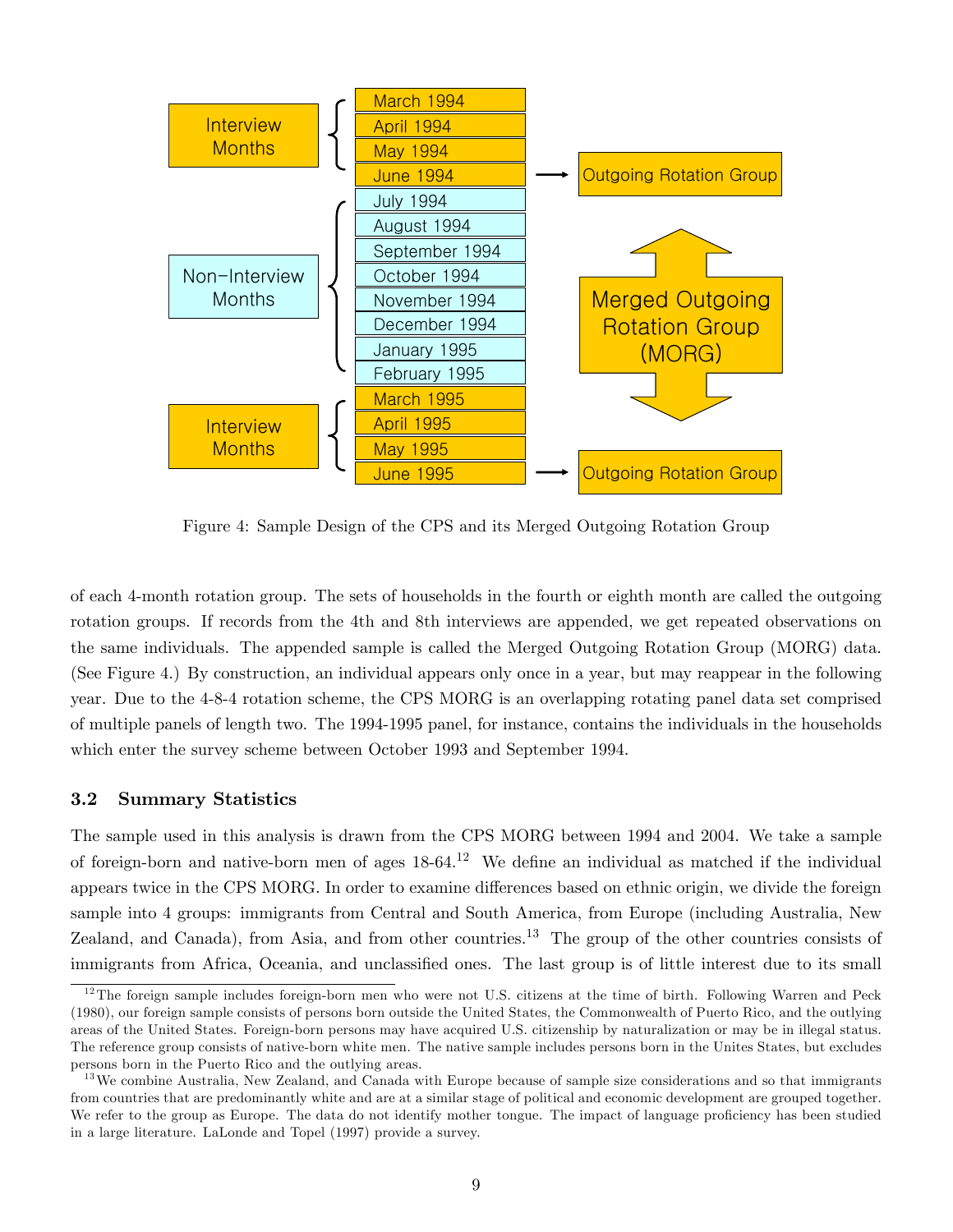sample size and heterogeneity. Details on how the data are processed are explained in the Appendix. This section provides a general picture.

Table 1 reports summary statistics for cross-section/matched and all/reported wages samples. In this section we focus on the cross-section sample with all individuals. Years of education provides a rough measure of skill endowment. Foreign-born persons have lower mean and a much larger standard deviation of education. In the cross-section sample with all the individuals, the average education level is 13.6 years for native-born persons and is 12.0 years for foreign-born persons. Immigrants from Central and South America have 10.0 years of average education, those from Europe 13.7 years, those from Asia 14.2 years, and those from the other countries 13.7 years.

The average hourly wage of native-born workers is \$16.0, in 1994 dollars, while the average foreign-born worker earns \$13.0. Immigrants from Central and South America make \$9.8 per hour, those from Europe \$18.4, those from Asia \$16.5, and from the other countries \$14.7. The estimates also indicate that foreignborn persons are about 2 years younger than native-born persons on average. Immigrant workers work 1.3-1.4 more hours per week than native workers. 79.0% and 78.7% of the foreign-born and native-born populations are full-time workers, 5.4% and 5.8% are part-time workers, respectively. Although not reported in the table, the proportions of full-time and part-time workers are relatively stable over the sampling period: 75-82% and 5-7% of foreign-born population and 76-80% and 5-6% of native-born population are full-time and part-time workers, respectively. We also find that a larger proportion of the foreign-born population is married.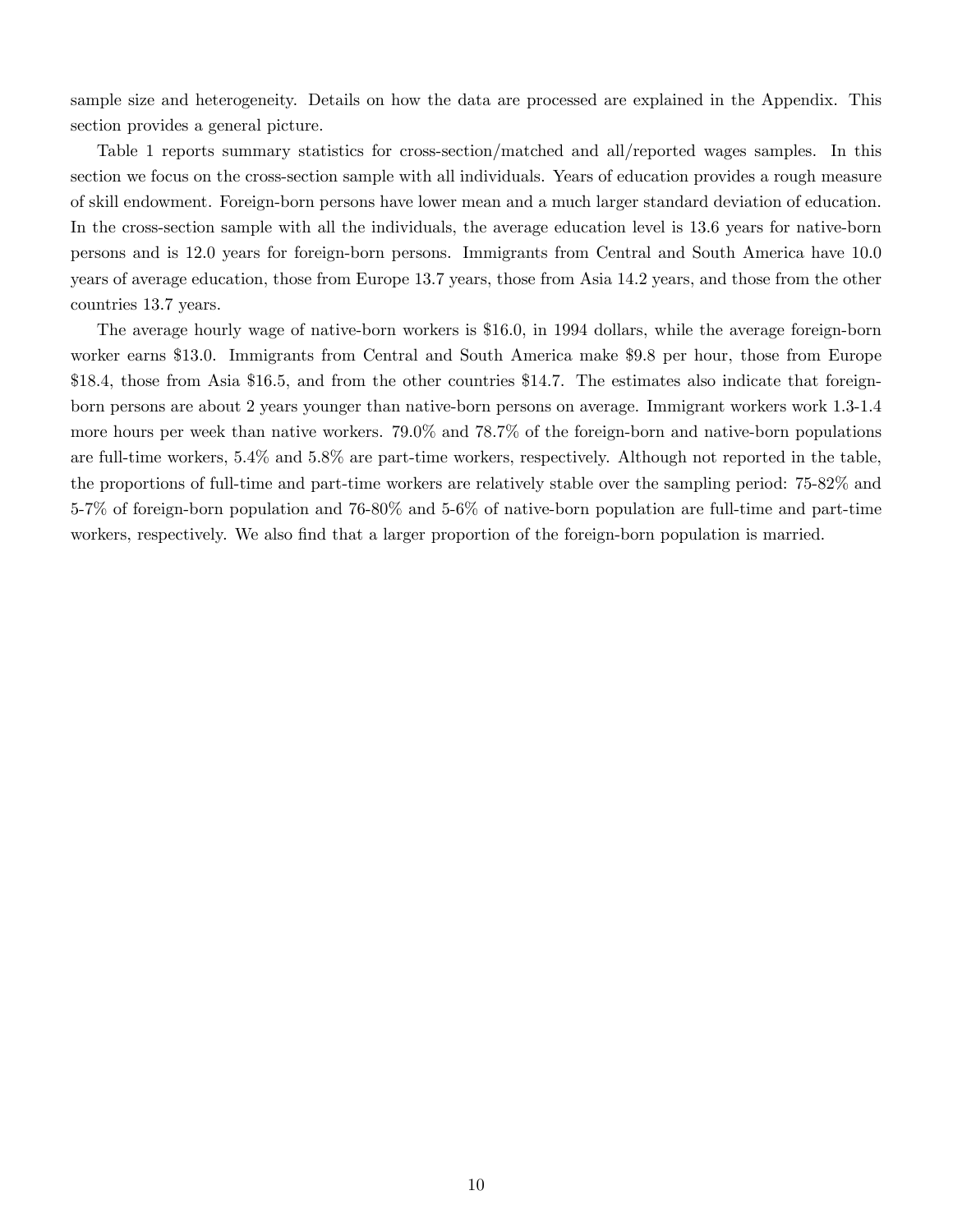|                              | Cross-Section Sample |                             |               |             |           |           | Matched Sample |               |
|------------------------------|----------------------|-----------------------------|---------------|-------------|-----------|-----------|----------------|---------------|
|                              |                      | $\mathop{\rm All}\nolimits$ | Reported Wage |             | All       |           |                | Reported Wage |
|                              | Nat.                 | Imm.                        | Nat.          | Imm.        | Nat.      | Imm.      | Nat.           | Imm.          |
| $\rm Age$                    | 41.1                 | $39.4\,$                    | 41.4          | 39.4        | $42.5\,$  | 40.8      | 42.8           | $40.8\,$      |
|                              | (12.1)               | (11.6)                      | (12.3)        | (11.7)      | (11.3)    | (11.2)    | (11.4)         | (11.3)        |
| Education                    | $13.6\,$             | $12.0\,$                    | 13.7          | 11.9        | 13.7      | $12.1\,$  | 13.7           | $11.9\,$      |
|                              | (2.4)                | (4.3)                       | (2.4)         | (4.3)       | (2.4)     | (4.3)     | (2.5)          | (4.4)         |
| C.S.America                  |                      | $10.0\,$                    |               | $\rm 9.9$   |           | $10.1\,$  |                | $\rm 9.9$     |
|                              |                      | (4.1)                       |               | (4.3)       |           | (4.2)     |                | (4.2)         |
| Europe                       |                      | $13.7\,$                    |               | 13.8        |           | $13.7\,$  |                | 13.7          |
|                              |                      | (3.3)                       |               | (3.3)       |           | (3.3)     |                | (3.4)         |
| Asia                         |                      | 14.2                        |               | 14.2        |           | $14.3\,$  |                | $14.3\,$      |
|                              |                      | (3.4)                       |               | (3.4)       |           | (3.4)     |                | (3.4)         |
| Others                       |                      | $13.7\,$                    |               | $13.6\,$    |           | $13.7\,$  |                | $13.5\,$      |
|                              |                      | (3.5)                       |               | (3.6)       |           | (3.6)     |                | (3.7)         |
| Wage                         | $16.0\,$             | $13.0\,$                    | $16.2\,$      | 12.8        | $16.5\,$  | $13.5\,$  | 16.6           | $13.5\,$      |
|                              | (15.5)               | (12.9)                      | (15.2)        | (13.1)      | (15.3)    | (13.5)    | (15.4)         | (14.4)        |
| C.S.America                  |                      | $9.8\,$                     |               | $9.4\,$     |           | $10.2\,$  |                | $\,9.8$       |
|                              |                      | (7.2)                       |               | (6.8)       |           | (7.3)     |                | (7.2)         |
| Europe                       |                      | 18.4                        |               | $19.6\,$    |           | $18.9\,$  |                | $20.4\,$      |
|                              |                      | (18.6)                      |               | (19.8)      |           | (19.6)    |                | (21.3)        |
| $\boldsymbol{\mathrm{Asia}}$ |                      | $16.5\,$                    |               | $17.0\,$    |           | $17.0\,$  |                | $17.8\,$      |
|                              |                      | (15.5)                      |               | (16.9)      |           | (16.3)    |                | (18.3)        |
| Others                       |                      | 14.7                        |               | $13.9\,$    |           | $14.6\,$  |                | 14.7          |
|                              |                      | (15.9)                      |               | (13.8)      |           | (15.0)    |                | (15.2)        |
| Hours                        | 43.4                 | $42.0\,$                    | $43.6\,$      | 42.3        | $43.8\,$  | 42.3      | 44.2           | $42.9\,$      |
|                              | (10.5)               | (9.5)                       | (10.9)        | (9.8)       | (10.3)    | (9.6)     | (10.9)         | (10.3)        |
| Full Time                    | 0.787                | 0.790                       | 0.746         | $0.750\,$   | $0.814\,$ | 0.810     | 0.767          | 0.760         |
| Part Time                    | 0.058                | $\,0.054\,$                 | 0.058         | $0.052\,$   | 0.049     | 0.050     | $0.050\,$      | 0.050         |
| Marital Status               | 0.640                | 0.680                       | 0.639         | 0.682       | 0.696     | 0.730     | 0.699          | 0.739         |
| U.S. Citizen                 | $1.000\,$            | $0.385\,$                   | 1.000         | 0.387       | $1.000\,$ | 0.440     | $1.000\,$      | $0.434\,$     |
| C.S.America                  |                      | $0.513\,$                   |               | $\,0.529\,$ |           | $0.497\,$ |                | $0.508\,$     |
| Europe                       |                      | $\,0.163\,$                 |               | $0.161\,$   |           | $0.179\,$ |                | 0.181         |
| Asia                         |                      | 0.256                       |               | $0.254\,$   |           | $0.265\,$ |                | 0.262         |
| Others                       |                      | 0.068                       |               | $0.056\,$   |           | 0.059     |                | 0.049         |
| $\mathbf N$                  | 872598               | 126240                      | 578519        | 82630       | 254837    | 34018     | 167981         | 20718         |

Table 1. Summary Statistics

All: reported & imputed wages; Reported Wage: reported wages only; Nat.: native sample; Imm.: foreign sample Wage: hourly rate of pay; Hours: usual hours worked per week

Marital Status: 1 if married; U.S. Citizen: 1 if U.S. citizen

C.S.America: Central and South America; Europe: Europe, Australia, New Zealand, and Canada;

Asia: Asia; Others: Africa, Oceania, and other countries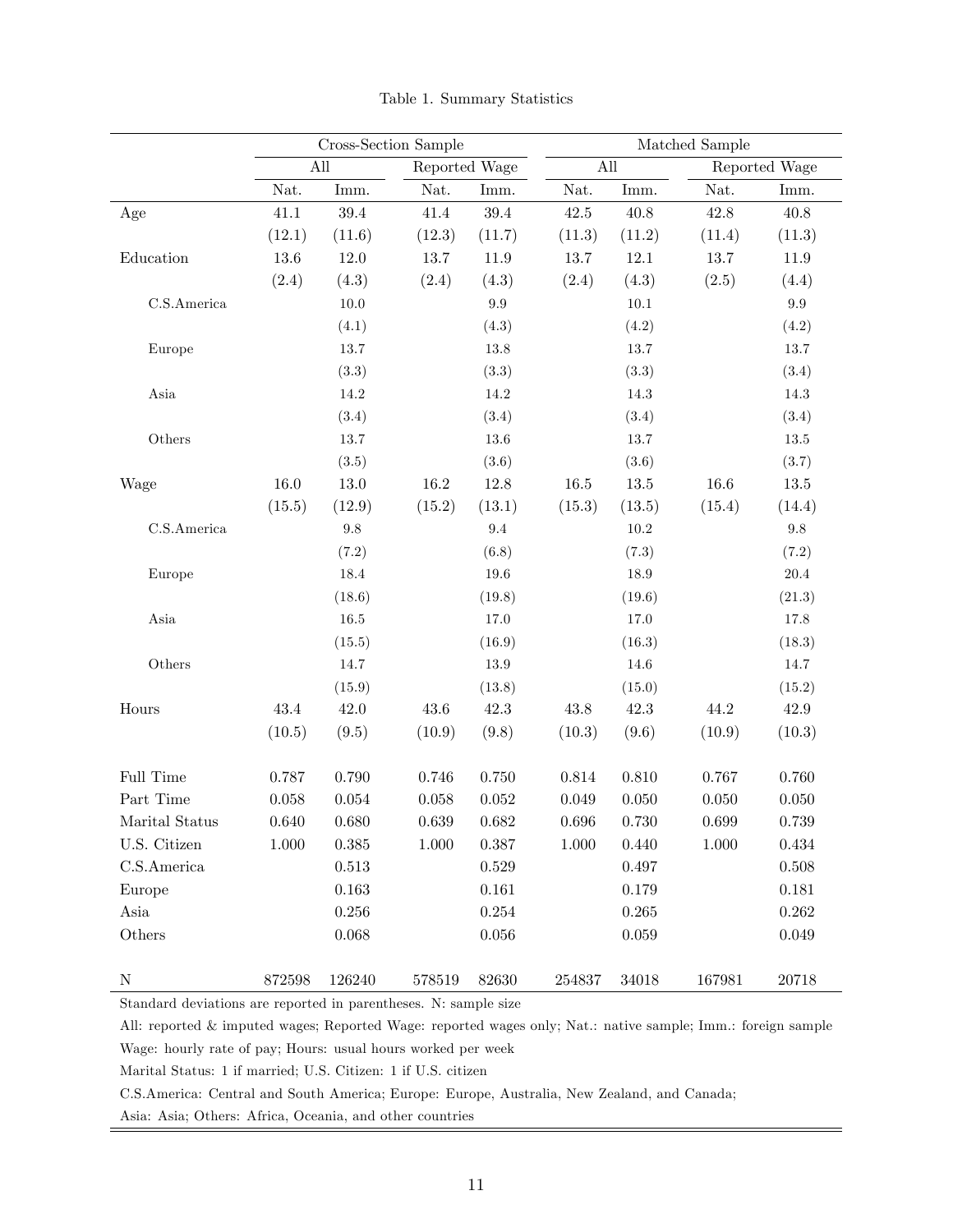#### 3.2.1 Imputed Wages, Panel Attrition, and Outmigration

The wage information in the CPS sample is mostly self-reported, but also involves imputed wages. Throughout the sample period, an increasing fraction of workers do not answer questions about wages. When a person is working but does not report the wage, the Census Bureau assigns values for the missing wages using an allocation rule which is known as the cell hot deck match criteria.<sup>14</sup> The native imputation rates are about 17-23% with an increasing trend from September 1995 through 2004. The foreign imputation rates are higher than the native ones by  $2-4\%$  points. The imputation rates are homogeneous across different ethnic groups.

In Table 1, we observe that mean characteristics of persons with reported wages are different from those in the entire sample, especially among foreign-born workers. For instance, the imputed wages for those from Central and South America are higher than the reported wages and those from Europe and Asia are lower. As the imputation rule does not account for the country of origin, the imputed wages of immigrant workers tend to be biased toward the wages of native workers. Consequently, our preferred way to handle the imputed wages is simply dropping them.<sup>15</sup>

Matching is directly related to residential mobility and outmigration as the housing units in the sample are kept fixed over the interview periods, provided that the non-interview rate is low.<sup>16</sup> Between 1994 and 2004, the attrition rates are 28-40% among the immigrant samples and 22-32% among the native samples. In practice, matching is not possible between June 1994 - August 1995 and June 1995 - August 1996 due to sample redesign. If samples in 1994-1995 and 1995-1996 are excluded, the attrition rates are 28-35% among the immigrant samples and 22-29% of the native samples. The gaps between the foreign and native attrition rates are stable in these periods ranging 6-8% points. A part of the gap in the attrition rates may be due to outmigration. Attrition rates are reported in Table A4 of the Appendix.

The summary statistics for the matched sample in Table 1 summarize the first year observations. We observe that persons in the matched samples, regardless the ethnic origins, tend to earn more, work longer, and participate more in the labor market than those in the cross-section samples. It implies that more successful workers are more likely to be matched than unsuccessful ones. Foreign-born persons from Central and South America tend to attrite more than those from Europe and Asia. The consequence of nonrandom attrition, however, has not been addressed in immigration studies using the matched  $CPS$ .<sup>17</sup> We find substantial panel attrition bias.

The United States stopped collecting information on return migrants in 1957. To estimate outmigration rates, we exploit the structure of the CPS MORG. As housing units in the sample are kept fixed over the

 $14$  According to the imputation rule, a value of the wage is allocated based on the cell of same gender, age, race, education, occupation, hours worked and receipt of tips, commissions, or overtime. (The numbers of cells are 14976 in 1994-2002 and 11520 in 2003-2004.)

 $15$  Hirsch and Schumacher (2004) raise the problem of imputed wages. They find that regression estimates including variables not used in imputation rules, such as union status, are biased. As country of origin is not used as imputation criteria, using the whole sample may bias the results. Bollinger and Hirsch (2006) propose a weighting scheme to correct for the bias.

<sup>&</sup>lt;sup>16</sup>The average yearly non-interview rates for the CPS in the early 1990's are as low as  $4-7\%$ . This non-interview rate is comparable with the initial non-response rate of the National Longitudinal Survey of Youth 1979 (NLSY79), which is 10%. The Census Bureau classifies the noninterviews into three types. Type A noninterviews are for household members that refuse, are absent during the interviewing period, or are unavailable for other reasons. Type B noninterviews include a vacant housing unit (either for sale or rent), a unit occupied entirely by individuals who are not eligible for a CPS labor force interview, or other reasons why a housing unit is temporarily not occupied. Type C noninterviews are for addresses that may have been converted to a permanent business, condemned or demolished, or fall outside the boundaries of the segment for which it was selected.

<sup>&</sup>lt;sup>17</sup>While many papers have used the matched CPS, only two that we are aware of focus on immigration: Duleep and Regets (1997a) and Bratsberg, Barth, and Raaum (2006).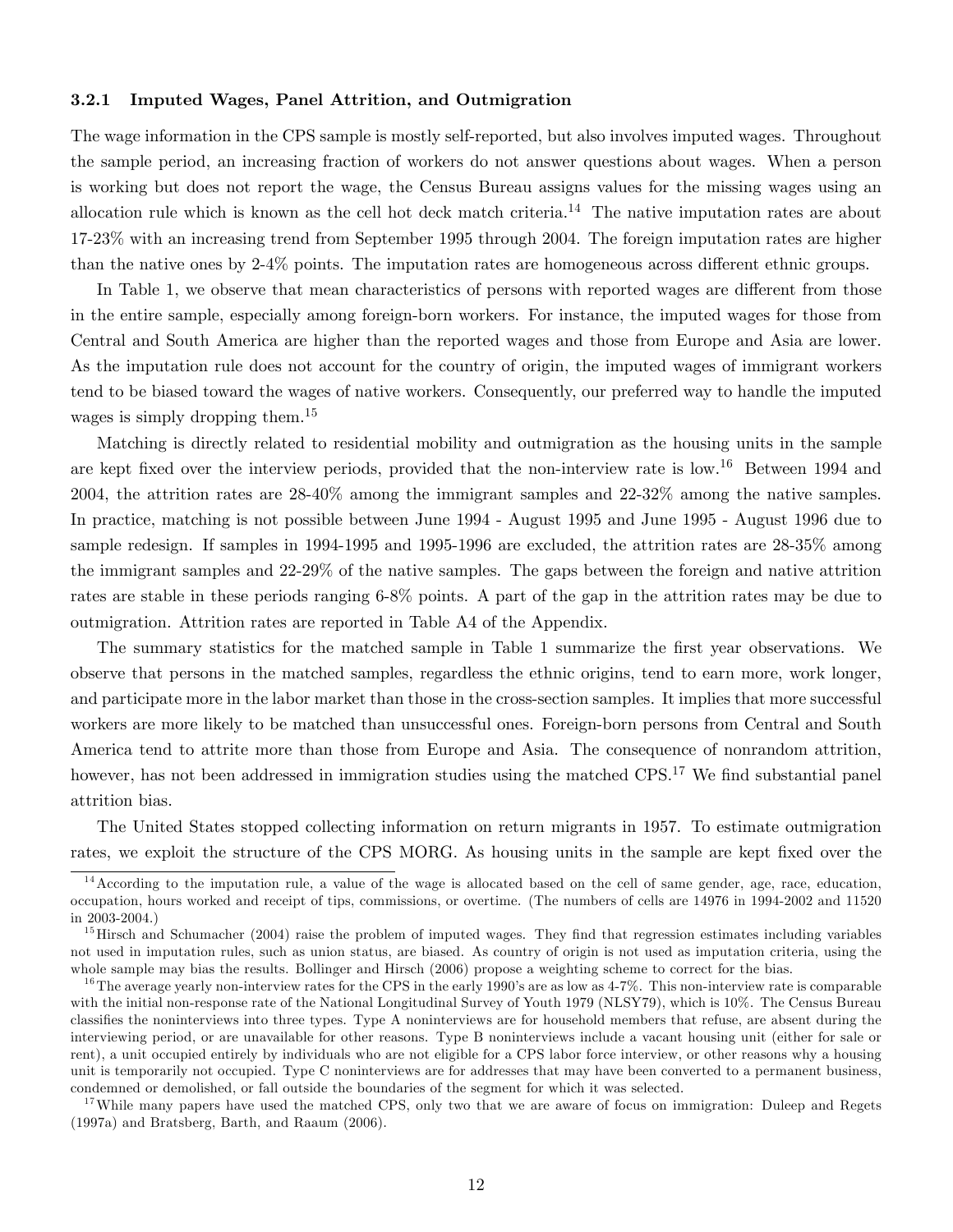sampling period, the decrease in the sample size of immigrants will imply outmigration. Using the panels prior to trimming individuals with extreme wages or negative experience, Table 2 provides the ratios of persons staying in the United States (one minus the outmigration rates) by year of entry. For instance, the cell in the first row and first column indicates that in the 1st year of the 1994-1995 panel, there were 5329 foreign-born persons in the United States. Then we count the number of foreign-born persons in the 2nd year of the 1994-1995 panel, which is 5331. We take the ratio between these numbers and get 1.00 (=5331/5329). This roughly means that little outmigration occurred during this period. Similarly in 1995-1996, the numbers of the foreign-born persons in the Örst and the second years are 5417 and 4605, respectively. It implies that about  $15\%$  (=1–4605/5417) of the foreign-born population in 1995 left the United States in 1996.

Conceptually, it is impossible to have the stay rate exceed unity (or the outmigration rate below zero). Estimates above unity could arise from sampling error and/or if the reentering foreign-born persons report their previous entry years. In the sample, values greater than unity are observed frequently, implying that sampling errors and measurement errors are relatively large. Taking this into account, the last column reports the stay probability over the entire sample period. The last column of the first row reports that  $25.2\%$  (=1– 0.768) of the foreign-born population who arrived in the United States in 1994 or before left the country in 2004.<sup>18</sup> On average, 2.6\% (=1-0.974) of the foreign-born population outmigrates. The stay probability by ethnic origin is reported in Table A1 of the Appendix.

#### 3.2.2 Wage Growth Differential

Table 3A presents the wage growth differentials of foreign-born workers relative to native-born workers using the matched sample of all wage information. For instance, in 1994-1995, the native mean wage increased by  $$0.01$  or  $0.0\%$  (from  $$17.23$  to  $$17.24$ ) and the foreign mean wage increased by  $$0.50$  or  $3.6\%$  (from  $$14.08$  to \$14.58). The column DD (difference-in-difference) reports the difference between the wage increment of the two groups, \$0.49 or 3.6% points. Roughly speaking, in 1994-1995, foreign-born workers experienced more rapid wage growth than native-born workers. In 1995-1996, native-born workers have steeper wage growth than foreign-born workers by \$0.39 or 2.2% points. However, most of these estimates are noisy. In general, we find no significant pattern with respect to which group is doing better than the other in terms of wage increments.<sup>19</sup> Table 3B reports the relative wage growth estimates by simply excluding the imputed wages. Again, most of the DD estimates are noisy. Our summary statistics do not support the hypothesis of economic assimilation for 1994-2004 because the first DD columns in Tables 3A and 3B suggest that the sign of relative wage growth is rather volatile and unpredictable.

<sup>&</sup>lt;sup>18</sup>This estimate is consistent to other empirical findings. For instance, Warren and Peck (1980) estimate that more than  $1/6$  of total immigrants admitted during the 1960s emigrated by the end of the decade.

 $19$ Duleep and Regets (1997a) provide a similar table for 1987-1988. The mean wages of foreign-born workers are \$9.51 in 1987 and \$10.48 in 1988. The mean wages of native-born workers are \$11.27 in 1987 and \$11.88 in 1988. Consequently, their estimate of the wage growth of foreign-born workers exceeds that of native-born workers by \$0.36 or 5.4% points. Hence their result supports the economic assimilation hypothesis for 1987-1988.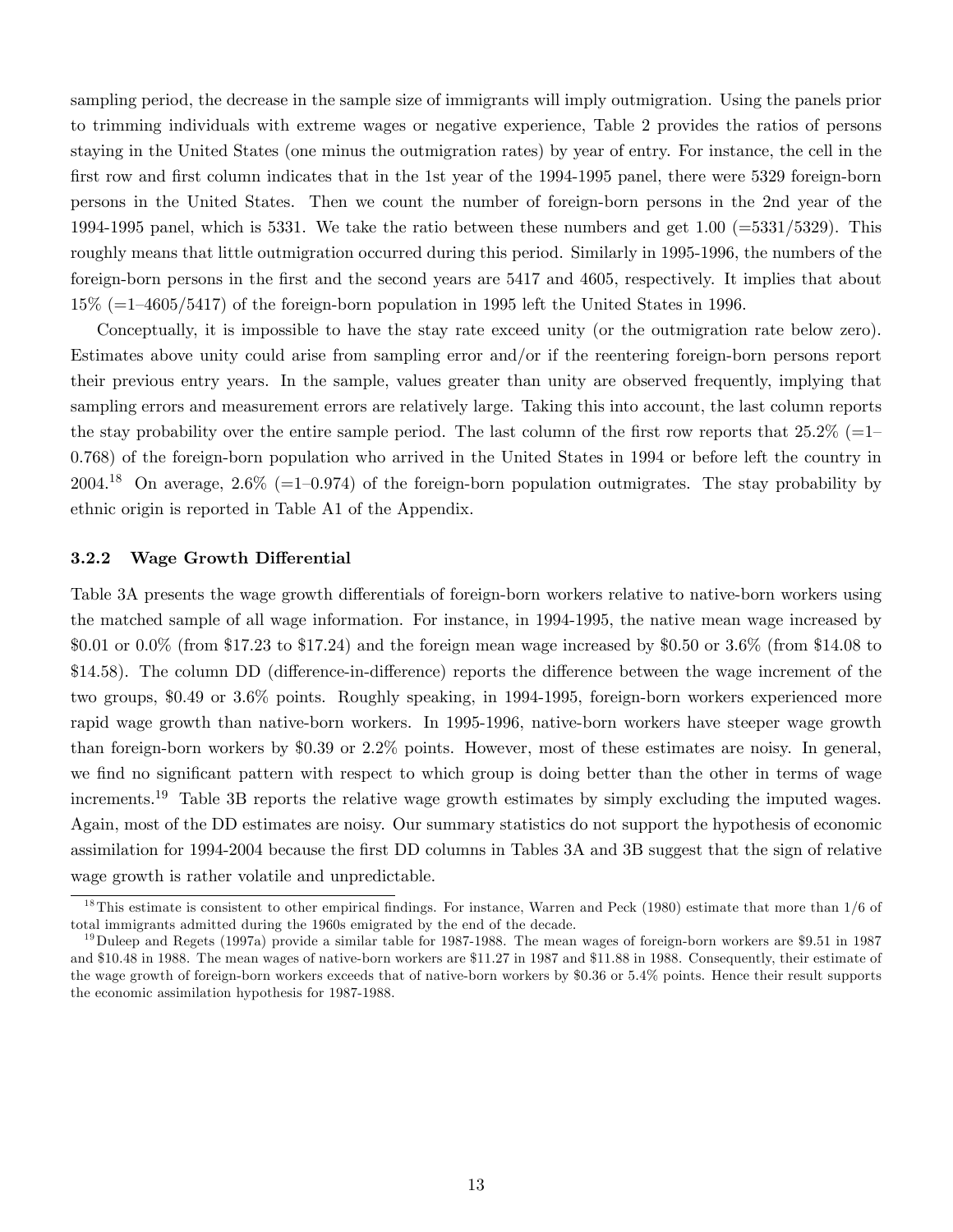Table 2. Stay Probability (One minus the Outmigration Rate) by Arrival Year

|                             | 1994      | 1995    | 1996      | 1997    | 1998        | 1999      | 2000    | 2001      | $\,2002\,$  | $\,2003\,$ | [row in total] |
|-----------------------------|-----------|---------|-----------|---------|-------------|-----------|---------|-----------|-------------|------------|----------------|
|                             | $-1995$   | $-1996$ | $-1997$   | $-1998$ | $-1999$     | $-2000$   | $-2001$ | $-2002$   | $-2003$     | $-2004$    | row average    |
| all foreign persons         |           |         |           |         |             |           |         |           |             |            |                |
| $#$ in 2nd year             | $5331\,$  | 4605    | $5011\,$  | 5070    | 5398        | 5578      | 6299    | 6293      | 6831        | 6090       |                |
| $#$ in 1st year             | $5329\,$  | 5417    | $5121\,$  | 5220    | 5527        | 5435      | 6060    | 6021      | 7001        | 6811       | [0.768]        |
| stay probability            | $1.000\,$ | 0.850   | 0.979     | 0.971   | 0.977       | 1.026     | 1.039   | 1.045     | 0.976       | 0.894      | 0.974          |
|                             |           |         |           |         |             |           |         |           |             |            |                |
| before 1980 arrivals        |           |         |           |         |             |           |         |           |             |            |                |
| $#$ in 1st year             | 2524      | 2417    | 2158      | 2078    | 2090        | 1936      | 1893    | 1793      | 1904        | 1745       | [0.644]        |
| stay probability            | 0.998     | 0.826   | 0.966     | 0.949   | 0.944       | 0.999     | 1.031   | 1.022     | 0.957       | 0.896      | $0.957\,$      |
| 1980-1981 arrivals          |           |         |           |         |             |           |         |           |             |            |                |
| $#$ in 1st year             | $517\,$   | 615     | $511\,$   | $520\,$ | 467         | 474       | 458     | 534       | 457         | 483        | [0.931]        |
| stay probability            | 0.965     | 0.862   | 0.971     | 0.952   | 1.000       | 1.108     | 1.083   | 1.060     | 1.039       | 0.917      | $\,0.993\,$    |
| 1982-1983 arrivals          |           |         |           |         |             |           |         |           |             |            |                |
| $#$ in 1st year             | $323\,$   | 343     | $282\,$   | 317     | $329\,$     | 294       | $321\,$ | $313\,$   | 349         | $338\,$    | [0.844]        |
| stay probability            | 0.947     | 0.930   | $1.035\,$ | 0.987   | 0.936       | 0.959     | 1.078   | 1.099     | 1.003       | 0.879      | 0.983          |
| $1984-1985$ arrivals        |           |         |           |         |             |           |         |           |             |            |                |
| $#$ in 1st year             | 456       | $521\,$ | 411       | 451     | 401         | 389       | 429     | $395\,$   | 444         | 447        | [1.041]        |
| stay probability            | $1.042\,$ | 0.904   | 1.010     | 0.940   | 0.983       | 1.103     | 1.061   | 1.104     | 0.977       | 0.940      | $1.004\,$      |
| 1986-1987 arrivals          |           |         |           |         |             |           |         |           |             |            |                |
| $#$ in 1st year             | 400       | 433     | 421       | 405     | $353\,$     | $357\,$   | $375\,$ | 353       | 426         | 409        | [1.062]        |
| stay probability            | $1.055\,$ | 0.885   | 0.964     | 1.007   | 1.057       | 1.050     | 1.053   | 1.125     | 1.035       | 0.861      | $1.006\,$      |
| 1988-1989 arrivals          |           |         |           |         |             |           |         |           |             |            |                |
| $#$ in 1st year             | $567\,$   | 545     | 473       | $529\,$ | $528\,$     | 596       | 502     | 497       | 498         | $527\,$    | [0.672]        |
| stay probability            | 0.984     | 0.809   | 0.981     | 1.000   | 0.992       | 0.938     | 0.982   | 1.012     | 1.044       | 0.890      | 0.961          |
| 1990-1991 arrivals          |           |         |           |         |             |           |         |           |             |            |                |
| $#$ in 1st year             | $542\,$   | $543\,$ | 491       | 437     | 478         | 476       | 536     | 587       | 588         | 542        | [0.827]        |
| stay probability            | $1.018\,$ | 0.855   | 0.994     | 1.078   | $\rm 0.912$ | 1.053     | 1.076   | 1.019     | 0.927       | 0.910      | $\,0.981\,$    |
| 1992-1993 arrivals          |           |         |           |         |             |           |         |           |             |            |                |
| $#$ in 1st year             |           |         | 374       | 483     | 424         | 442       | 458     | 450       | 481         | 477        | [1.028]        |
| stay probability            |           |         | 0.976     | 0.948   | 1.087       | 1.068     | 1.020   | 1.096     | 0.977       | 0.876      | 1.003          |
| $1994-1995$ arrivals        |           |         |           |         |             |           |         |           |             |            |                |
| $#$ in 1st year             |           |         |           |         | 457         | 471       | 542     | $572\,$   | $520\,$     | 488        | [1.153]        |
| stay probability            |           |         |           |         | $1.011\,$   | $1.064\,$ | 1.068   | $1.038\,$ | 0.981       | 0.986      | $1.024\,$      |
| $1996\text{-}1997$ arrivals |           |         |           |         |             |           |         |           |             |            |                |
| $#$ in 1st year             |           |         |           |         |             |           | 546     | $527\,$   | 566         | $575\,$    | [0.829]        |
| stay probability            |           |         |           |         |             |           | 0.987   | 1.004     | $\,0.952\,$ | 0.878      | $\,0.954\,$    |
| $1998-1999$ arrivals        |           |         |           |         |             |           |         |           |             |            |                |
| $#$ in 1st year             |           |         |           |         |             |           |         |           | 768         | 780        | [0.785]        |
| stay probability            |           |         |           |         |             |           |         |           | 0.944       | $0.832\,$  | $0.886\,$      |

 $#$  in 1st (2nd) year: the number of foreign-born persons in the 1st (2nd) year

stay probability: the (unconditional) ratio between the numbers of foreign-born persons in the 2nd and in the 1st years this value is less than or equal to unity in the population.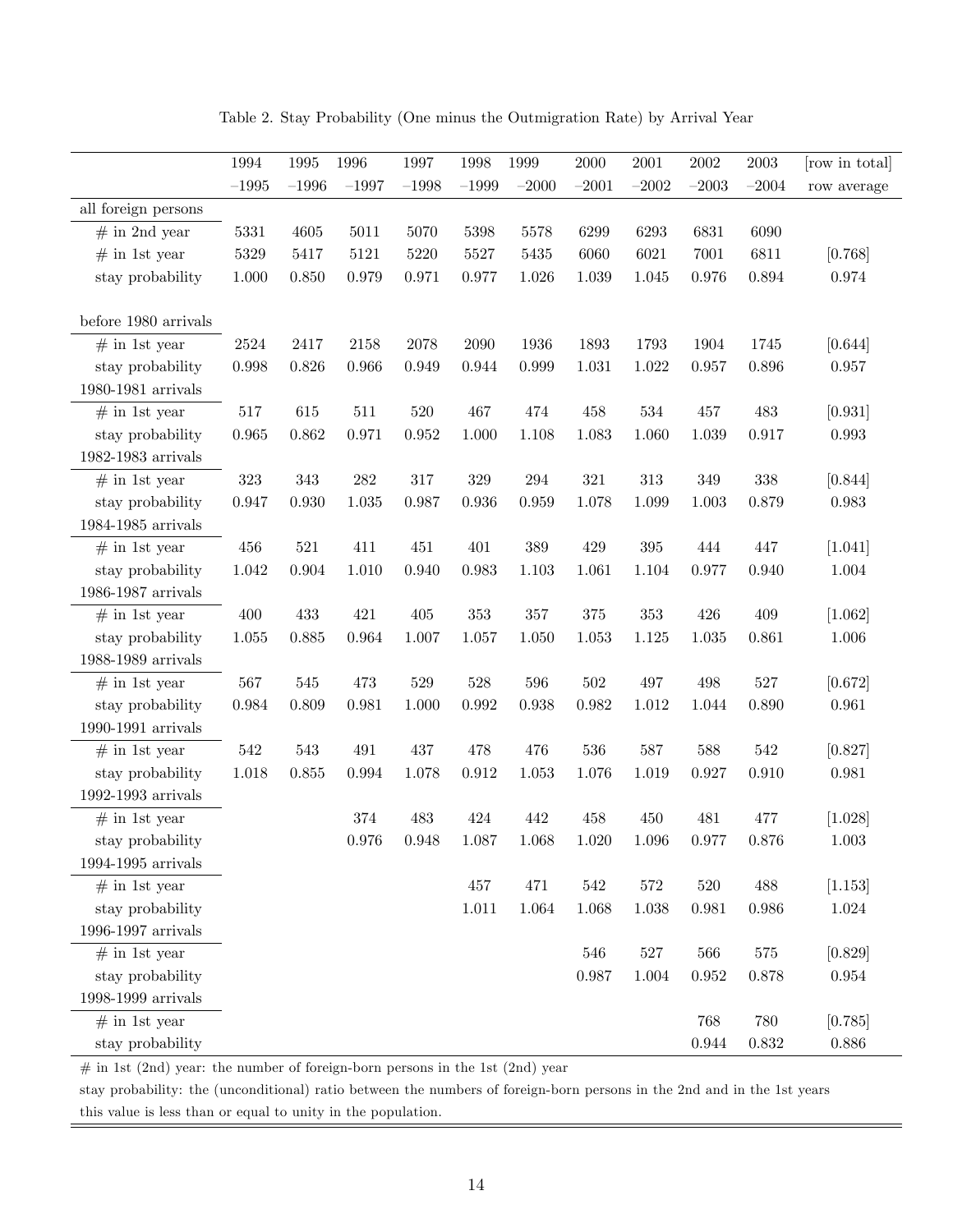|            | <b>Natives</b>  |           | Immigrants |             |             |           |           |           |           |           |              |
|------------|-----------------|-----------|------------|-------------|-------------|-----------|-----------|-----------|-----------|-----------|--------------|
|            |                 |           | All        |             | C.S.America |           | Europe    |           | Asia      |           | $\rm Others$ |
|            | wage            | wage      | DD         | wage        | DD          | wage      | DD        | wage      | DD        | wage      | DD           |
| 1994       | 17.23           | 14.08     |            | 9.50        |             | 17.33     |           | 16.40     |           | 19.26     |              |
| $-1995\,$  | 17.24           | $14.58\,$ | 0.49       | $\ \, 9.45$ | $-0.06$     | 18.00     | $0.66\,$  | 17.81     | 1.40      | $19.56\,$ | $0.29\,$     |
|            | $[7355]$        | [828]     | (0.63)     | $[348]$     | (0.94)      | $[148]$   | (1.44)    | $[213]$   | (1.21)    | $[119]$   | (1.63)       |
| $1995\,$   | $16.10\,$       | $13.83\,$ |            | 10.67       |             | 19.39     |           | 15.61     |           | 17.36     |              |
| $-1996$    | 16.68           | 14.02     | $-0.39$    | $10.31\,$   | $-0.94$     | 20.74     | 0.77      | 16.77     | 0.58      | $13.36\,$ | $-4.58$      |
|            | $[5852]$        | $[613]$   | (0.67)     | $[324]$     | (0.90)      | $[123]$   | (1.48)    | $[141]$   | (1.36)    | $[25]$    | (3.23)       |
| 1996       | 16.31           | 12.99     |            | $\ \, 9.42$ |             | 17.95     |           | 17.01     |           | 12.99     |              |
| $-1997$    | $17.38\,$       | $13.52\,$ | $-0.54\,$  | $9.83\,$    | $-0.66\,$   | 17.83     | $-1.19$   | 17.88     | $-0.20\,$ | 15.17     | $1.11\,$     |
|            | [17599]         | [2128]    | (0.38)     | [1116]      | (0.51)      | $[351]$   | (0.91)    | $[558]$   | (0.73)    | $[103]$   | (1.67)       |
| $1997\,$   | 16.58           | $13.75\,$ |            | 9.76        |             | 19.99     |           | 16.66     |           | 19.50     |              |
| $-1998\,$  | $16.02\,$       | $13.20\,$ | $0.01\,$   | $10.04\,$   | $0.84\,$    | 17.26     | $-2.17$   | 15.91     | $-0.19$   | 18.87     | $-0.07$      |
|            | [17568]         | [2154]    | (0.37)     | [1111]      | (0.49)      | $[368]$   | (0.87)    | $[611]$   | (0.67)    | [64]      | (2.06)       |
| 1998       | 15.72           | 13.14     |            | $10.01\,$   |             | 18.41     |           | 15.65     |           | 16.86     |              |
| $-1999$    | 16.29           | $13.30\,$ | $-0.41$    | 10.18       | $-0.40$     | 18.11     | $-0.87$   | 16.34     | 0.12      | 15.14     | $-2.29$      |
|            | [17773]         | [2377]    | (0.28)     | $[1277]$    | (0.36)      | $[415]$   | (0.64)    | [602]     | (0.53)    | $[83]$    | (1.42)       |
| 1999       | 16.26           | 13.34     |            | 10.39       |             | 19.51     |           | 16.43     |           | 12.12     |              |
| $-2000$    | 16.63           | $14.02\,$ | $0.31\,$   | $10.63\,$   | $-0.13\,$   | $20.63\,$ | $0.75\,$  | 17.77     | 0.97      | 13.08     | $0.59\,$     |
|            | [17640]         | [2357]    | (0.28)     | [1291]      | (0.37)      | $[350]$   | (0.71)    | $[586]$   | (0.55)    | $[130]$   | (1.15)       |
| $2000\,$   | 16.06           | $13.32\,$ |            | 10.20       |             | $19.55\,$ |           | $16.45\,$ |           | 13.45     |              |
| $-2001$    | 16.72           | $13.54\,$ | $-0.44$    | 10.38       | $-0.48$     | 18.78     | $-1.43$   | 17.09     | $-0.02$   | 14.73     | 0.62         |
|            | [17174]         | [2722]    | (0.26)     | $[1491]$    | (0.33)      | $[408]$   | (0.64)    | $[671]$   | (0.50)    | $[152]$   | (1.03)       |
| $2001\,$   | 16.49           | 14.03     |            | 10.40       |             | 19.70     |           | $19.12\,$ |           | 13.37     |              |
| $-2002$    | $16.95\,$       | 14.38     | $-0.11$    | $10.76\,$   | $-0.10$     | $20.65\,$ | 0.49      | 19.00     | $-0.58$   | 14.20     | $0.37\,$     |
|            | [18187]         | $[2605]$  | (0.28)     | [1433]      | (0.36)      | $[363]$   | (0.73)    | [638]     | (0.55)    | $[171]$   | (1.04)       |
| $\,2002\,$ | 17.09           | $13.50\,$ |            | 10.49       |             | $19.16\,$ |           | $17.13\,$ |           | $13.38\,$ |              |
| $-2003$    | 16.67           | $13.51\,$ | 0.43       | $10.57\,$   | 0.50        | 18.34     | $-0.40$   | 17.50     | 0.79      | 13.46     | $0.50\,$     |
|            | [19466]         | $[2939]$  | (0.27)     | [1656]      | (0.35)      | $[456]$   | (0.67)    | [667]     | (0.55)    | $[160]$   | (1.12)       |
| $\,2003\,$ | $16.52\,$       | $13.85\,$ |            | 10.48       |             | 19.28     |           | 18.19     |           | 14.17     |              |
| $-2004$    | 16.89           | $14.26\,$ | $0.04\,$   | $10.80\,$   | $-0.05\,$   | 19.43     | $-0.22$   | 18.87     | $0.31\,$  | 14.99     | 0.45         |
|            | [17627]         | [2731]    | (0.18)     | $[1513]$    | (0.24)      | $[410]$   | (0.45)    | $[653]$   | (0.36)    | $[155]$   | (0.73)       |
|            |                 |           |            |             |             |           |           |           |           |           |              |
|            | Simple Average: |           | $-0.06\,$  |             | $-0.15$     |           | $-0.36\,$ |           | 0.32      |           | $-0.30$      |

Table 3A. Mean Wage and Wage Growth Differential by Year & Origin: Reported & Imputed Wages

Mean Hourly Wages in 1994 dollar; Sample sizes are in square brackets and standard errors are in parentheses.

DD: difference in difference (difference between wage increments)

DD is the wage growth of an ethnic group relative to that of natives

C.S.America: Central and South America; Europe: Europe, Australia, New Zealand, and Canada;

Asia: Asia; Others: Africa, Oceania, and other countries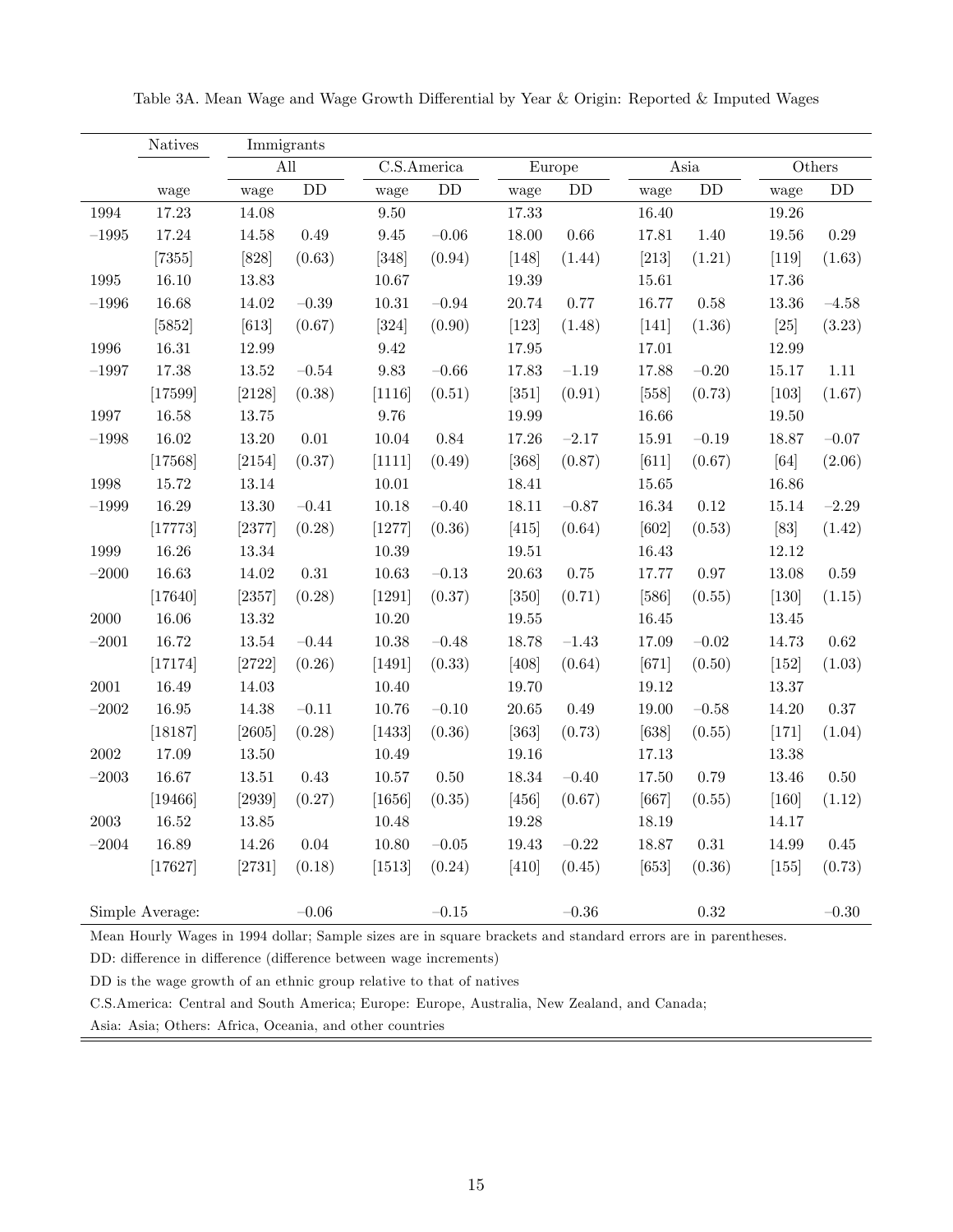|           | <b>Natives</b>  | Immigrants |                        |                     |             |           |                        |           |           |           |           |
|-----------|-----------------|------------|------------------------|---------------------|-------------|-----------|------------------------|-----------|-----------|-----------|-----------|
|           |                 | All        |                        |                     | C.S.America |           | Europe                 |           | Asia      |           | Others    |
|           | wage            | wage       | $\mathbf{D}\mathbf{D}$ | wage                | ${\rm DD}$  | wage      | $\mathbf{D}\mathbf{D}$ | wage      | DD        | wage      | <b>DD</b> |
| 1994      |                 |            |                        |                     |             |           |                        |           |           |           |           |
| $-1995\,$ | N/A             | N/A        |                        |                     | N/A         |           | N/A                    |           | N/A       |           | N/A       |
|           |                 |            |                        |                     |             |           |                        |           |           |           |           |
| $1995\,$  | 16.17           | 14.08      |                        | 10.08               |             | 20.87     |                        | 16.26     |           | $25.39\,$ |           |
| $-1996\,$ | 17.09           | 14.45      | $-0.55\,$              | $\boldsymbol{9.65}$ | $-1.35\,$   | $20.15\,$ | $-1.64\,$              | 16.17     | $-1.01$   | $15.34\,$ | $-10.97$  |
|           | [3880]          | $[362]$    | (0.71)                 | $[199]$             | (0.92)      | $[76]$    | (1.53)                 | $[77]$    | (1.48)    | $[10]$    | (4.12)    |
| $1996\,$  | $16.53\,$       | $13.15\,$  |                        | $8.99\,$            |             | 20.06     |                        | 17.33     |           | $15.36\,$ |           |
| $-1997$   | 17.43           | 13.99      | $-0.06$                | $\ \, 9.52$         | $-0.37\,$   | 20.89     | $-0.07$                | 18.63     | 0.40      | 17.28     | $1.02\,$  |
|           | [11786]         | $[1277]$   | (0.40)                 | [691]               | (0.52)      | $[198]$   | (0.97)                 | $[331]$   | (0.76)    | $[57]$    | (1.80)    |
| $1997\,$  | 16.58           | $13.59\,$  |                        | $\rm 9.36$          |             | $20.66\,$ |                        | 17.96     |           | 15.90     |           |
| $-1998\,$ | 16.16           | $13.02\,$  | $-0.15\,$              | $9.66\,$            | 0.72        | 17.85     | $-2.39$                | 16.86     | $-0.68$   | 15.91     | $0.43\,$  |
|           | [11554]         | [1306]     | (0.42)                 | $[720]$             | (0.54)      | $[205]$   | (1.03)                 | $[347]$   | (0.79)    | $[34]$    | (2.47)    |
| 1998      | 15.70           | $13.01\,$  |                        | $\boldsymbol{9.64}$ |             | 19.75     |                        | 15.60     |           | 20.09     |           |
| $-1999\,$ | $16.51\,$       | $13.39\,$  | $-0.43$                | $9.97\,$            | $-0.48$     | $20.65\,$ | $0.09\,$               | 16.23     | $-0.18$   | $16.59\,$ | $-4.31$   |
|           | [11056]         | $[1340]$   | (0.28)                 | $[765]$             | (0.36)      | $[219]$   | (0.67)                 | $[315]$   | (0.55)    | $[41]$    | (1.55)    |
| 1999      | $16.25\,$       | $13.60\,$  |                        | $\boldsymbol{9.88}$ |             | 22.07     |                        | 17.72     |           | $13.02\,$ |           |
| $-2000$   | 16.80           | 14.03      | $-0.12$                | 10.21               | $-0.22$     | 22.10     | $-0.52$                | 18.73     | $0.46\,$  | 13.11     | $-0.46$   |
|           | [10280]         | [1316]     | (0.26)                 | $[762]$             | (0.34)      | $[191]$   | (0.68)                 | $[302]$   | (0.53)    | [61]      | (1.18)    |
| 2000      | 16.38           | 13.19      |                        | 9.78                |             | 21.29     |                        | 16.94     |           | 14.10     |           |
| $-2001$   | 17.08           | 13.76      | $-0.13$                | $10.05\,$           | $-0.43\,$   | 22.29     | $0.30\,$               | 17.83     | $0.19\,$  | $15.53\,$ | 0.73      |
|           | [9587]          | $[1416]$   | (0.27)                 | $[830]$             | (0.34)      | $[197]$   | (0.70)                 | $[310]$   | (0.56)    | $[79]$    | (1.08)    |
| $2001\,$  | 16.82           | 14.28      |                        | $10.33\,$           |             | $21.56\,$ |                        | $20.38\,$ |           | 13.17     |           |
| $-2002$   | 17.42           | 14.60      | $-0.28$                | $10.39\,$           | $-0.54\,$   | 22.88     | 0.72                   | 20.88     | $-0.10$   | $13.25\,$ | $-0.52$   |
|           | [10183]         | [1346]     | (0.32)                 | $[781]$             | (0.40)      | $[182]$   | (0.84)                 | $[302]$   | (0.65)    | [81]      | (1.23)    |
| $2002\,$  | $17.52\,$       | $13.42\,$  |                        | $10.20\,$           |             | $19.43\,$ |                        | 18.12     |           | $12.92\,$ |           |
| $-2003$   | 16.90           | $13.22\,$  | 0.42                   | $10.09\,$           | $0.51\,$    | 19.33     | 0.52                   | 17.49     | $-0.01$   | 13.41     | 1.11      |
|           | [10987]         | [1496]     | (0.34)                 | $[876]$             | (0.43)      | $[207]$   | (0.89)                 | $[343]$   | (0.69)    | $[70]$    | (1.51)    |
| 2003      | 16.93           | 14.01      |                        | $9.97\,$            |             | 20.97     |                        | 19.46     |           | 14.07     |           |
| $-2004\,$ | 17.23           | $14.24\,$  | $-0.07$                | $10.30\,$           | $0.03\,$    | $20.58\,$ | $-0.69$                | 19.67     | $-0.09$   | $15.22\,$ | $0.85\,$  |
|           | $[9804]$        | $[1427]$   | (0.16)                 | $[814]$             | (0.21)      | $[214]$   | (0.39)                 | $[330]$   | (0.32)    | $[59]$    | (0.74)    |
|           |                 |            |                        |                     |             |           |                        |           |           |           |           |
|           | Simple Average: |            | $-0.15$                |                     | $\!-0.24\!$ |           | $-0.41\,$              |           | $-0.11\,$ |           | $-1.35\,$ |

Table 3B. Mean Wage and Wage Growth Differential by Year & Origin: Reported Wages Only

Mean Hourly Wages in 1994 dollar; Sample sizes are in square brackets and standard errors are in parentheses.

DD: difference in difference (difference between wage increments)

DD is the wage growth of an ethnic group relative to that of natives

C.S.America: Central and South America; Europe: Europe, Australia, New Zealand, and Canada;

Asia: Asia; Others: Africa, Oceania, and other countries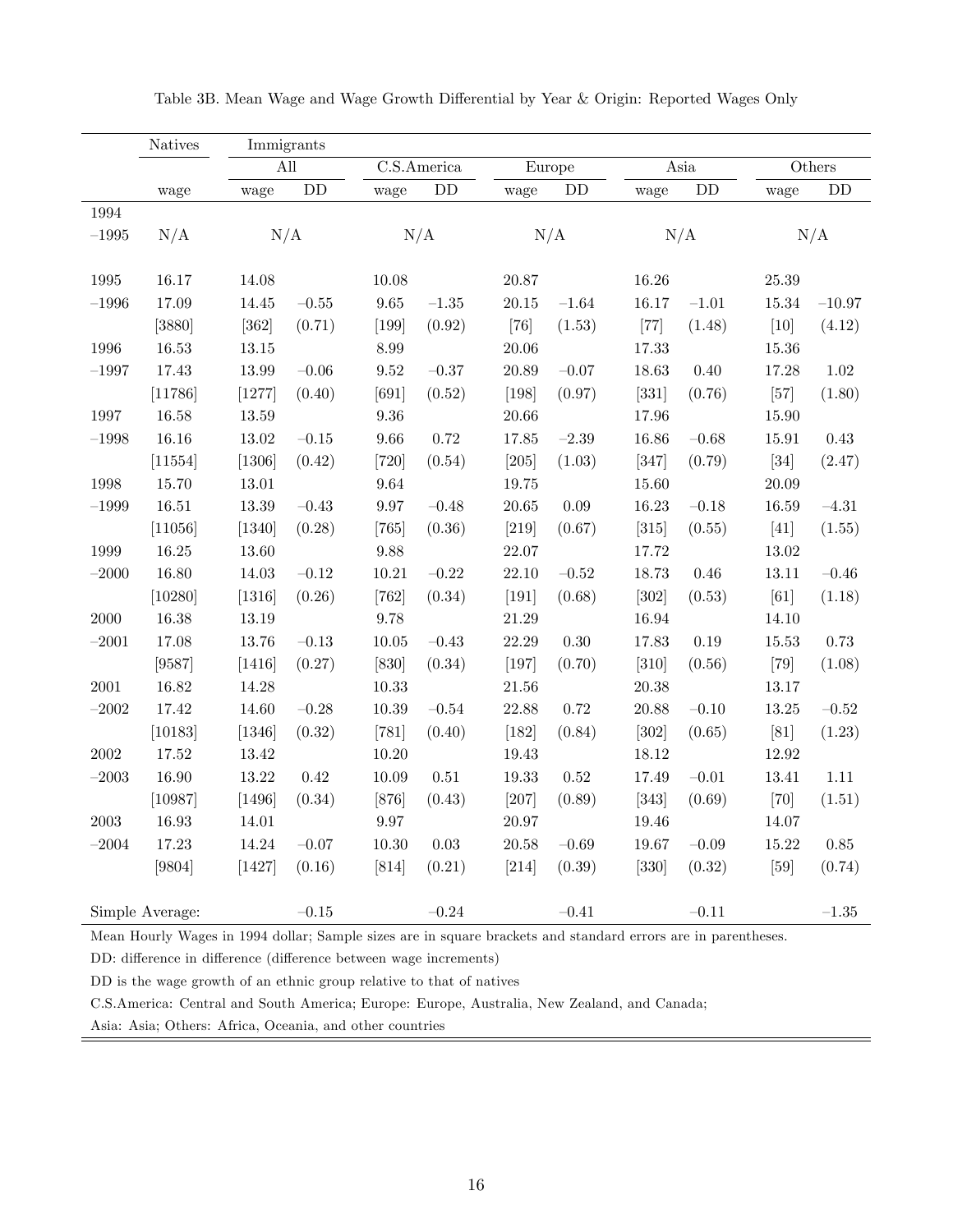#### 3.2.3 Lessons from Summary Statistics

The findings in Tables 1–3B motivate the present analysis. First, there are systematic differences between imputed wages and reported wages, especially in levels. As imputed wages comprises about 17-23% of the sample, the impact can be large. In estimation of economic assimilation, we employ the reported wage sample as our preferred sample. We provide results using the entire sample as well as using weights which is suggested by Bollinger and Hirsch (2006) as a robustness check. Second, the persons in the matched sample are a nonrandom subset of the cross-section sample. About 22-40% of the interviewees drop out of the sample in the second period. Nevertheless, the matched sample is useful in order to control for individual specific attributes. We develop an estimation strategy which accounts for both panel attrition and outmigration by assigning weights to persons in the matched sample. Third, the impact of outmigration is likely to be small in the first difference analysis because it is only  $2.6\%$  per year. Fourth, different ethnic groups experience assimilation differently.

### 4 Estimation of an Overlapping Rotating Panel Model

This part has two sections. Section 4.1 introduces the methodology to correct for panel attrition, which is based on Hirano, Imbens, Ridder, and Rubin (2001). The estimation strategy consists of two steps. In the Örst step, one estimates the panel attrition process and obtain the weights for individuals in the matched longitudinal sample. In the second step, one estimates the main model using the matched sample along with the weights. Section 4.2 develops an estimation strategy when panel attrition and outmigration (or "population attrition") occur at the same time. The estimation strategy consists of three steps. In the Örst step, one estimates the outmigration process and weight the second period cross-section. Next, one applies the two-step panel attrition correcting method introduced in Section 4.1.

#### 4.1 Correcting for Panel Attrition

Assume that there is no outmigration. Consider a two-period panel data set where all the interviewees respond in the first period but some do not respond in the second period. Denote  $D<sub>S</sub> = 1$  when an individual is in the sample (or responds) in the second period and  $D<sub>S</sub> = 0$  when an individual is not in the sample (or does not respond) in the second period. Now it is possible to construct a balanced longitudinal sample by collecting all the individuals with  $D<sub>S</sub> = 1$ : we call the sample the matched sample.

Suppose the model of interest is identified by a conditional moment restriction

$$
E\left[m\left(y_1, y_2, x_1, x_2, \theta\right) | x_1, x_2\right] = 0, \quad \text{w.p.1},\tag{4}
$$

uniquely when  $\theta = \theta_0$ , where y is the endogenous variable, x is a vector of exogenous variables,  $\theta$  is a parameter vector,  $m(\cdot)$  is a known function, and the subscripts denote the period. We do not observe the joint distribution of  $(y_1, y_2, x_1, x_2)$  due to nonresponse. Instead we observe the joint distribution of the matched sample,  $(y_1, y_2, x_1, x_2)|D_S = 1$ . However,

$$
E\left[m\left(y_1, y_2, x_1, x_2, \theta_0\right) | x_1, x_2\right] \neq E\left[m\left(y_1, y_2, x_1, x_2, \theta_0\right) | x_1, x_2, D_S = 1\right].\tag{5}
$$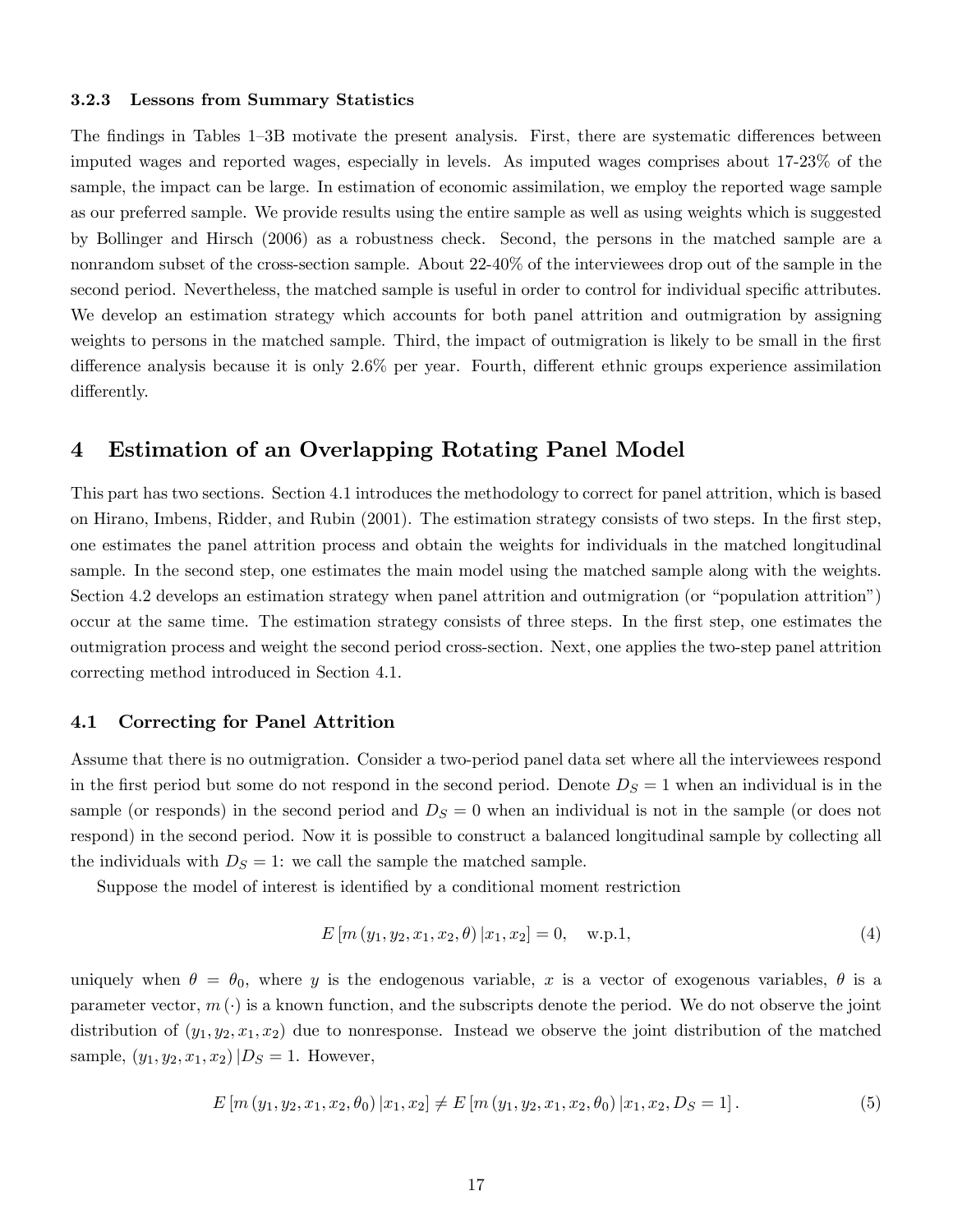Therefore, just using the matched sample will result in an inconsistent estimator of  $\theta_0$ .

Now assume that in addition to the two period panel there is a representative cross-section available in the second period. This cross-section is called the refreshment sample. Hirano, Imbens, Ridder, and Rubin (2001) specify the attrition process using the second period cross-section allowing the attrition to depend on the endogeneous variables in the second period. This is a substantially more general attrition model than standard attrition correction which only allows dependence on the variables in the first period. An overlapping rotating panel data set, by construction, includes representative cross-sections for both periods. This is because a new short panel is activated from the target population in each period. The CPS MORG, for instance, includes representative cross-sections.

In order to specify the attrition process, assume that attrition is a function of  $u_1$ ,  $u_2$ , and v, where  $u_1$  and  $u_2$  are vectors of time-varying variables in periods 1 and 2, respectively, and v is a vector of time invariant variables. For instance,  $u_1$  (or  $u_2$ ) is a vector of the endogeneous variable,  $y_1$  (or  $y_2$ ), and time-varying exogenous variables in  $x_1$  (or  $x_2$ ) and is v is a vector of time-invariant exogenous variables.<sup>20</sup> It is worth noticing that  $u_2$  is observed because the second period cross-section is available. This fact is crucial to the method.

We need to know  $f(u_1, u_2, v)$  to calculate the LHS of (5), but it is not observed when there is attrition. What we do know, however, is the joint density of non-attriting individuals,  $f(u_1, u_2, v|D_S = 1)$ , along with marginal densities,  $f(u_1, v)$  and  $f(u_2, v)$ . Notice that  $f(u_1, v)$  is known from the first period cross-section. Notice also that  $f(u_2, v)$  is known from the second period cross-section. A fact that is crucial to the method is

$$
f(u_1, u_2, v) = \frac{f(u_1, u_2, v|D_S = 1) \Pr(D_S = 1)}{\Pr(D_S = 1|u_1, u_2, v)}.
$$

So if we come up with a candidate for  $Pr(D_S = 1|u_1, u_2, v)$ , we can obtain a consistent estimator of  $\theta_0$ .

Hirano et al. prove that  $Pr(D_S = 1|u_1, u_2, v)$  is nonparametrically just-identified up to a known link function,  $g(\cdot)$ , if it takes an additive non-ignorable form:

$$
Pr(D_S = 1 | U_1 = u_1, U_2 = u_2, V = v) = g(k_0(v) + k_1(u_1, v) + k_2(u_2, v)),
$$

where k (c) are unknown functions with the normalization of  $k_1(0, v) = k_2(0, v) = 0$  and the known link function  $g(\cdot)$  is a bounded strictly increasing function such that  $\lim_{r\to\infty} g(r) = 0$  and  $\lim_{r\to\infty} g(r) = 1$ . Identification stems from the fact that we observe two marginal densities,  $f(u_1, v)$  from the year-one crosssection and  $f(u_2, v)$  from the year-two cross-section, and  $f(u_1, v)$  and  $f(u_2, v)$  obey

$$
f(u_1, v) = \int \frac{\Pr(D_S = 1)}{g(k_0(v) + k_1(u_1, v) + k_2(u_2, v))} f(u_1, u_2, v | D_S = 1) du_2,
$$
  

$$
f(u_2, v) = \int \frac{\Pr(D_S = 1)}{g(k_0(v) + k_1(u_1, v) + k_2(u_2, v))} f(u_1, u_2, v | D_S = 1) du_1,
$$
 (6)

for almost all  $(u_1, u_2, v)$ .

In estimation of (6), the standard semiparametric methods cannot be applied because the attrition function is defined implicitly by nonlinear integral equations. Bhattacharya (2006) shows that the identification

<sup>&</sup>lt;sup>20</sup>The attrition function does not have to be determined by the same variables in the main model (4). The variables in  $(u_1, u_2, v)$ may or may not include the variables in  $(y_1, y_2, x_1, x_2)$ .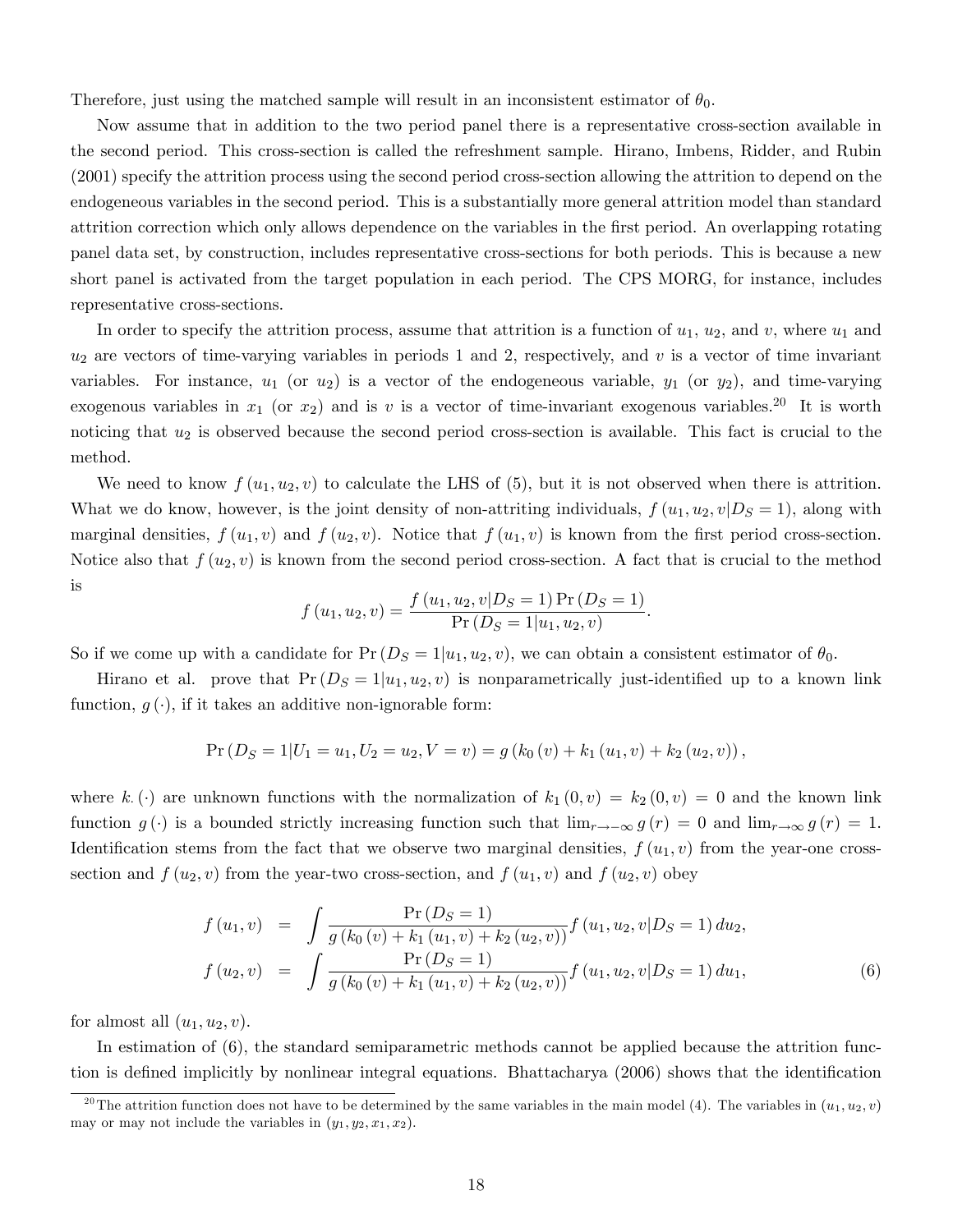conditions in (6) can be transformed into conditional moment restrictions:

$$
1 = E\left[\frac{D_S}{g(k_0(v) + k_1(u_1, v) + k_2(u_2, v))}|u_1, v\right] \text{ w.p.1,}
$$
  
\n
$$
1 = E\left[\frac{D_S}{g(k_0(v) + k_1(u_1, v) + k_2(u_2, v))}|u_2, v\right] \text{ w.p.1.}
$$
\n(7)

The transformed identification conditions in  $(7)$  can be estimated, for instance, by the sieve minimum distance (SMD) developed by Ai and Chen (2003). When we specify a parametric attrition process, one can use the smoothed empirical log-likelihood (SEL) developed by Kitamura, Tripathi, and Ahn (2004). As  $g(k_0(v) + k_1(u_1, v) + k_2(u_2, v))$  and  $Pr(D_S = 1)$  are estimable, we can construct the attrition correcting weighting function

$$
C(u_1, u_2, v) = \frac{\Pr(D_S = 1)}{g(k_0(v) + k_1(u_1, v) + k_2(u_2, v))}.
$$
\n(8)

Then, we weight the matched sample by (8) and estimate

$$
E\left[m\left(y_1, y_2, x_1, x_2, \theta_0\right) \cdot C\left(u_1, u_2, v\right) | x_1, x_2, D_S = 1\right] = 0, \quad \text{w.p.1},\tag{9}
$$

to obtain a consistent estimator of  $\theta_0$ . In sum, the model with attrition can be estimated consistently by taking the individuals in the matched sample and weighting them with corresponding attrition correcting weighting function values. The weighting function is proportional to the inverse of one minus the attrition process. Intuitively, the LHS of (7) is equivalent to weighting the sample with the inverse of one minus the probability of attrition,  $1/g (k_0 (v) + k_1 (u_1, v) + k_2 (u_2, v)).$ 

The attrition correcting method has at least four attractive features. First, the panel attrition process for a longitudinal sample is identified nonparametrically under relatively weak conditions. In particular, it is identified provided the attrition function is additive non-ignorable with a known link function such as the logit or probit and representative cross-sections are available. The constraint of additive non-ignorable assumption reduces the dimension of the attrition function of our interest.<sup>21</sup> Second, different from the Heckman's selfselection model, no exclusion restriction is needed to estimate the attrition function. Heckman's solution requires at least one exogenous variable affecting selection that does not appear in the structural equation. The key to the approach used here is the availability of additional information than the self-selection setup. In consequence, there is no need of making assumptions on unobservables.

Third, the correction is robust to individual fixed effects. This is because each individual gets his unique weight which is a function of the characteristics in the first and second periods. Therefore, the usual fixed effects strategies for panel data models can be used to control individual heterogeneity. Fourth, the weighting function estimates do not have to be interpreted as causal effects. They simply describe the state. For instance, the wage may affect residential mobility, but the latter may affect the former, too. Therefore, even if there is reverse causality problem from mobility to wages, the weighting function estimates successfully describe the

 $21$ As an additive non-ignorable attrition model includes the first and the second period variables, it nests models of the selection on observables and the selection on unobservables. Therefore, two models can be distinguished by use of the second period crosssection. The data provides testable restrictions on those models. An additive non-ignorable model, however, rules out interactions between the variables in the first and the second periods. For instance, consider  $wage_1$  and  $wage_2$ . Panel attrition can depend on  $\log wage_2 - \log wage_1$  but not on  $(wage_2 - wage_1)/wage_1$ , although both measure wage growth. In the Appendix, models of the selection on observables and the selection on unobservables are introduced.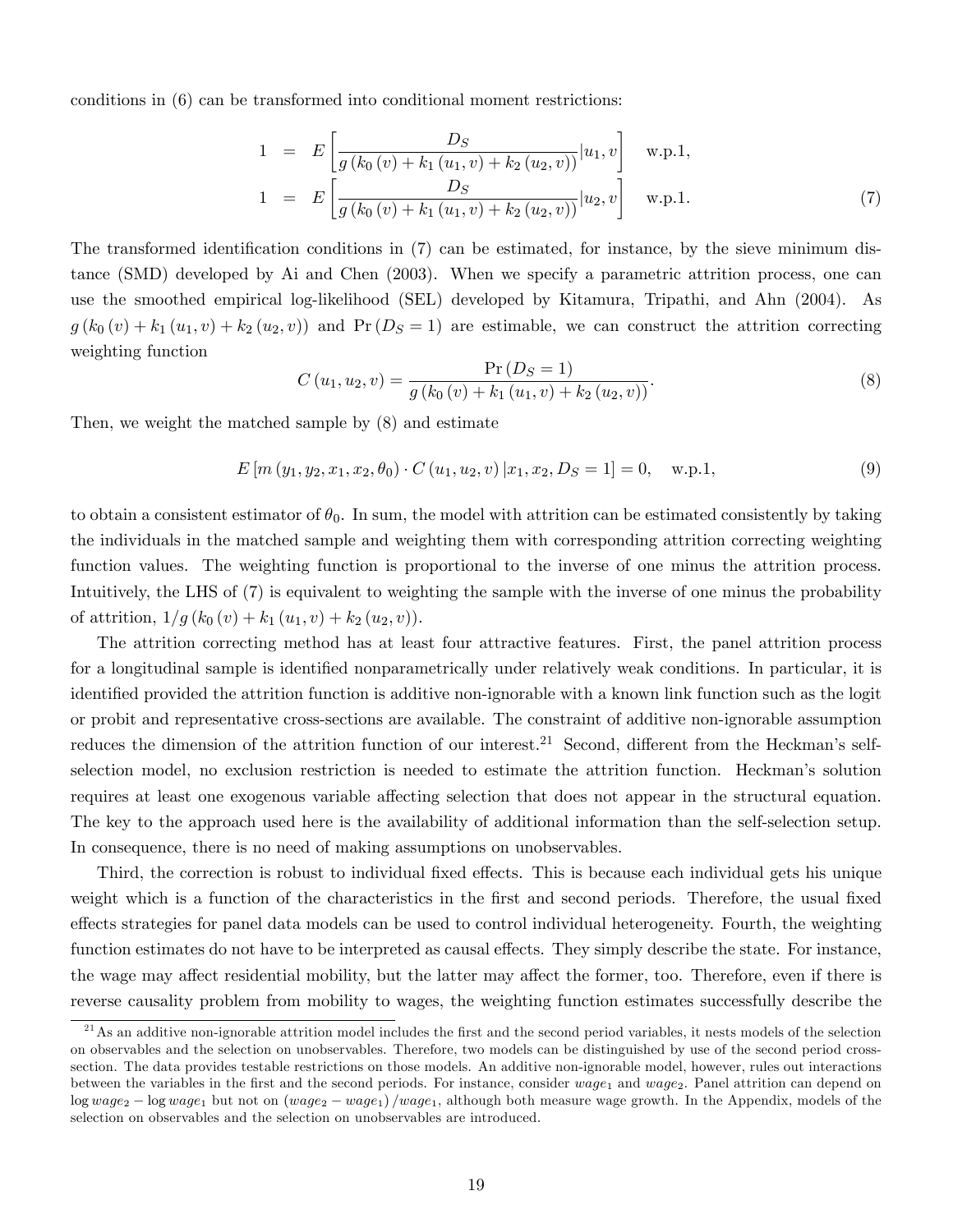attrition process in a statistical sense.

### 4.2 Correcting for Panel Attrition in the presence of Outmigration

When the target population is nonstationary and the model of interest requires a counterfactual situation of what if the population had remained stationary, the attrition correcting technique has to be modified. Consider a pair of representative cross-section data sets where some of the interviewees drop out of the population in the second period. Denote  $D_P = 1$  when an individual is in the population (or stays in the United States) in the second period and  $D_P = 0$  when an individual is not in the population (or leaves the United States) in the second period. Now an individual is in the matched sample if  $D_P = 1$  and  $D_S = 1$ . Similarly, an individual stays in the U.S. but does not respond in the second period if  $D_P = 1$  and  $D_S = 0$ . An individual who leaves the U.S. in the second period is denoted by  $D_P = 0$ . A combination of  $D_P = 0$  and  $D_S = 1$ , where an individual leaves the country and responds in the second period, is not possible. As a result, being in the matched sample,  $D_S = 1$ , also implies residing in the U.S. at the same time,  $D_P \cdot D_S = 1$ .

Again, the model of interest is identified by a conditional moment restriction  $(4)$ . An available data set is a matched sample of  $(y_1, y_2, x_1, x_2)|D_P \cdot D_S = 1$ . Similar to (5), simply using the balanced part will lead to an inconsistent estimator. Specify the panel attrition model by

$$
Pr(D_S = 1 | U_1 = u_1, U_2 = u_2, V = v) = g\left(k'_0(v) + k'_1(u_1, v) + k'_2(u_2, v)\right),
$$

where  $k'$  ( $\cdot$ ) and  $g(\cdot)$  are defined as before. In the presence of outmigration, the LHS of the second identification condition in (6),  $f(u_2, v)$ , is unobservable: we observe  $f(u_2, v|D_P = 1)$  instead from the second period crosssection. But, we know that

$$
f(u_2, v) = \frac{f(u_2, v|D_P = 1) \Pr(D_P = 1)}{\Pr(D_P = 1|u_2, v)}
$$

Therefore, the identification condition becomes

$$
f(u_1, v) = \int \frac{\Pr(D_S = 1)}{g(k'_0(v) + k'_1(u_1, v) + k'_2(u_2, v))} f(u_1, u_2, v|D_S = 1) du_2,
$$
  

$$
\frac{f(u_2, v|D_P = 1)\Pr(D_P = 1)}{\Pr(D_P = 1|u_2, v)} = \int \frac{\Pr(D_S = 1)}{g(k'_0(v) + k'_1(u_1, v) + k'_2(u_2, v))} f(u_1, u_2, v|D_S = 1) du_1,
$$
 (10)

:

for almost all  $(u_1, u_2, v)$ . So if we come up with a candidate for  $Pr(D_P = 1|u_2, v)$ , the LHS of the second equation in (10) is known, and we can obtain a consistent estimator of  $\theta_0$  by the panel attrition correcting technique in the previous section.

Now a remaining question is how we specify  $Pr(D_P = 1|u_2, v)$ . When  $Pr(D_P = 1|u_2, v)$  is a function of variables of known transition probability, it can be nonparametrically identified when representative crosssections are available. Assume that the transition probability is given by  $P(Z_2 = z_2 | Z_1 = z_1)$ , where z is a vector of variables of known transition probability.<sup>22</sup> For instance, if z is year of entry, the transition probability is given by  $P(z_2|z_1) = 1 (z_2 = z_1)$ , where  $1(\cdot)$  is the indicator function. If z is age, the transition probability is given by  $P(z_2|z_1) = 1 (z_2 = z_1 + 1)$ . The assumption requires that the population attrition is solely determined by variables of known transition probability. Selection on variables of known transition

<sup>&</sup>lt;sup>22</sup>The variables in  $z_2$  must be included in  $(u_2, v)$ .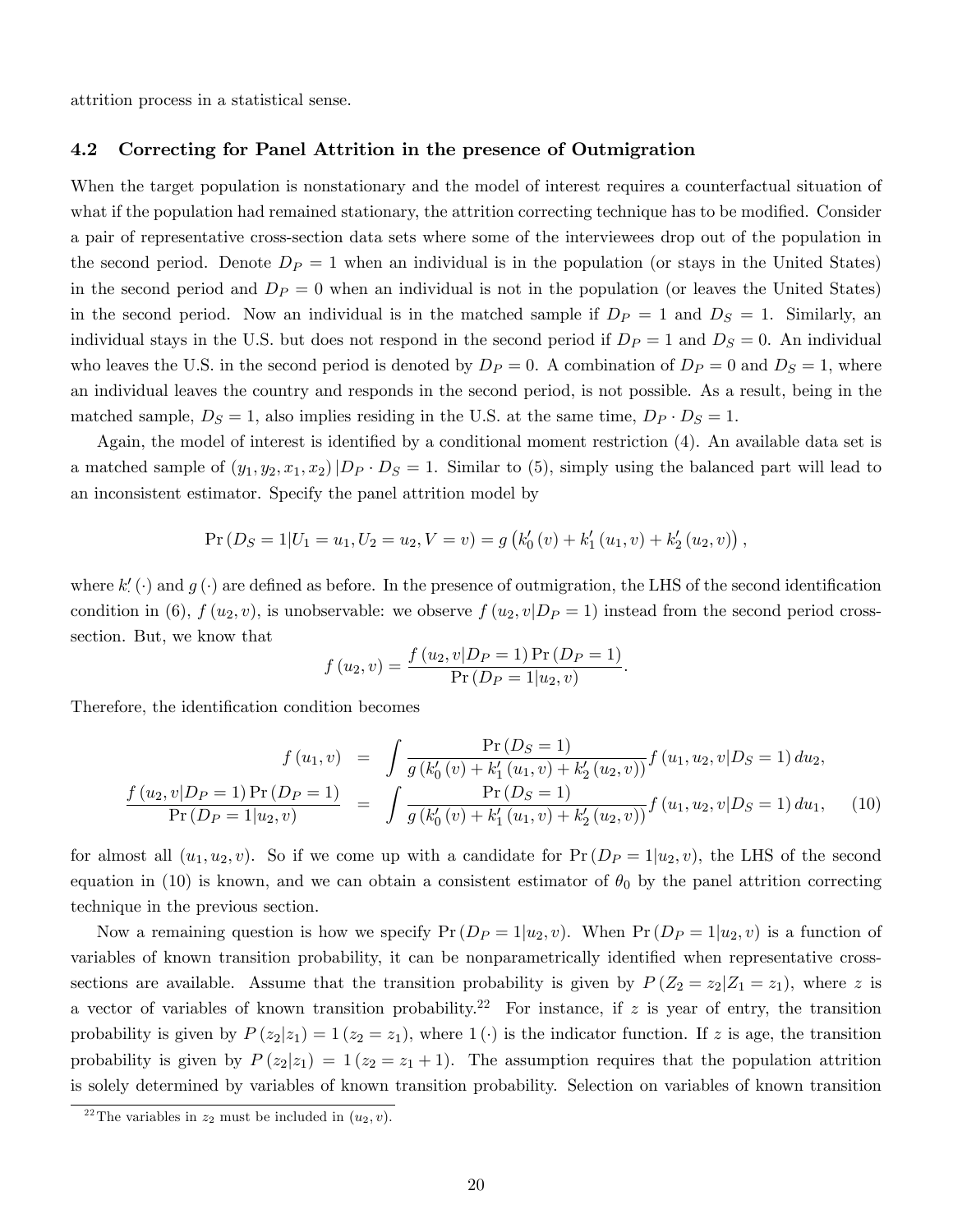probability implies that one minus the outmigration probability is given by

$$
Pr(D_P = 1|u_2, v) = Pr(D_P = 1|z_2)
$$
  

$$
\equiv k(z_2), \qquad (11)
$$

where  $k(\cdot)$  is some unknown function. The outmigration process,  $k(z_2)$ , is nonparametrically identified from

$$
k(z_2) = \frac{f(z_2|D_P = 1)Pr(D_P = 1)}{f_2(z_2)}
$$
  
= 
$$
\frac{f(z_2|D_P = 1)Pr(D_P = 1)}{\int f_1(z_1) f(z_2|z_1) dz_1}.
$$

The key estimation strategy can be described in two steps. First, the second period cross-section with outmigration is identical to the counterfactual second period distribution where there is no outmigration adjusted by  $k(z_2)$ . Second, counterfactual second period distribution where there is no outmigration is available from the first period cross-section and the known transition probability. These steps can be written in the following way. For simplicity, assume that  $k(z_2)$  is given by a parametric form,  $k(z'_2\psi)$ . Consider the following:

$$
Pr(D_P = 1) E_{Z_2} [Z_2 | D_P = 1] = E_{Z_2} [k (Z'_2 \psi) Z_2]
$$
  
=  $E_{Z_1} [ \int k (z' \psi) z P (dz | Z_1) ]$ ,

which is implied by the two steps. Now, we can apply a GMM type estimation by employing the sample analog of these equations.<sup>23</sup> The LHS is the average over the variables in the second period population (after outmigration has taken place) adjusted by the probability of outmigration. The RHS is the average over the variables in the Örst period population (prior to outmigration) transformed into the second period variables by the transition probability. Therefore, the sample analog is given by

$$
\frac{1}{n_2} \Pr(D_P = 1) \sum_{j=1}^{n_2} z_{2j} = \frac{1}{n_1} \sum_{i=1}^{n_1} [ \int k(z'\psi) z P(dz|z_{1i}) ]
$$
  
= 
$$
\frac{1}{n_1} \sum_{i=1}^{n_1} \sum_{z \in S_2} k(z'\psi) z \Pr(z|z_{1i}),
$$

where  $n_1$  and  $n_2$  are the sample sizes of the first and the second period cross-sections. The second equation holds if z is a vector of discrete variables, where  $S_2$  is the support of  $Z_2$ . In the Appendix, we illustrate the estimation strategy in the analysis.

Again in the Appendix, we show that the identification conditions in  $(10)$  under assumption  $(11)$  can be transformed into conditional moment restrictions given by

$$
1 = E\left[\frac{D_S}{g(k'_0(v) + k'_1(u_1, v) + k'_2(u_2, v))}|u_1, v\right] \text{ w.p.1,}
$$
  
\n
$$
\frac{1}{k(z_2)} = E\left[\frac{D_S}{g(k'_0(v) + k'_1(u_1, v) + k'_2(u_2, v))}|u_2, v, D_P = 1\right] \text{ w.p.1.}
$$
\n(12)

 $^{23}$ Technically, this method is similar to the method developed by Guell and Hu (2006). Both methods require cross-sections for two periods and use individual level information, but their method only allows time-invariant variables to enter the process. The two methods are developed for conceptually different purposes. Our method targets the attrition in the population or the duration of staying in the United States, whereas their method focuses on the duration of unemployment.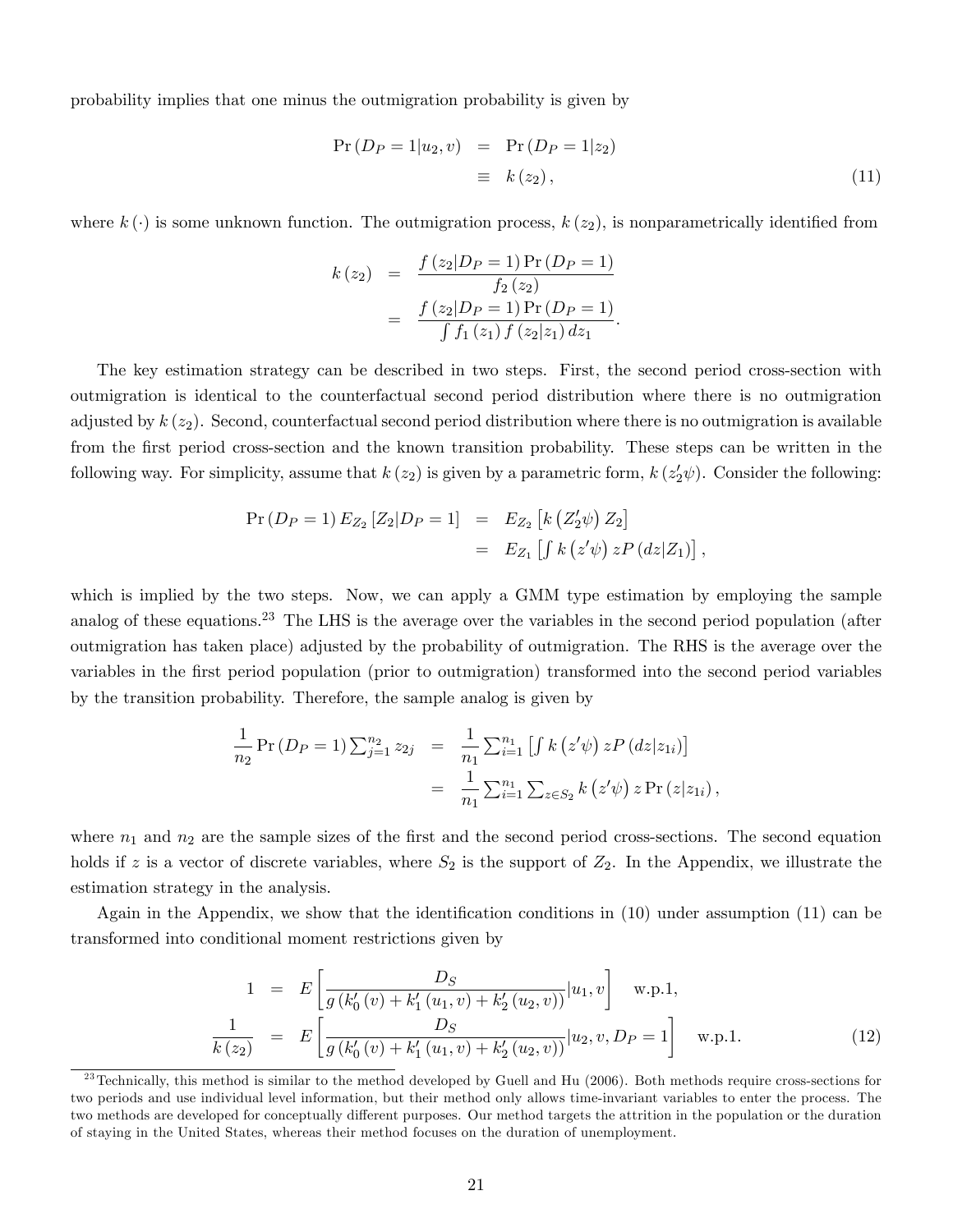In sum, once the attrition-outmigration correcting weighting function

$$
C(u_1, u_2, v) = \frac{\Pr(D_S = 1)}{g(k'_0(v) + k'_1(u_1, v) + k'_2(u_2, v))}
$$
\n(13)

is estimated, we weight the matched sample by  $(13)$  and estimate  $(9)$  to obtain a consistent estimator of  $\theta_0$ . Intuitively, the RHS in the second period is equivalent to weighting the individuals in the population (or more precisely the cross-section) with the inverse of one minus the probability of outmigration,  $1/k (z_2)$ , and the LHS of (12) is equivalent to weighting the individuals in the matched sample with the inverse of one minus the probability of panel attrition,  $1/g (k'_0 (v) + k'_1 (u_1, v) + k'_2 (u_2, v)).$ 

In practice, the vector  $z_t$  includes age, years since migration, education (assuming that no additional schooling is obtained), country of origin, and year of entry. These variables have deterministic time paths and satisfy the known transition probability assumption. The assumption, however, is more restrictive than the model of the selection on observables, for instance, because observable variables with unknown transition probability, such as the wage, cannot enter in the selection function. The assumption can be problematic as the transition probabilities of labor market performance variables are usually not known. Intuitively labor market performance will affect outmigration decision. If the assumption is indeed a serious problem in practice, it is required to develop an alternative way of handling outmigration.

Despite its limitation, the attrition-outmigration correcting method has at least four advantages. First, the outmigration process is identified nonparametrically under selection on variables of known transition probability when repeated cross-sections are available. It allows stochastic transition, which is given by transition probability, so it is more áexible than assuming a deterministic mapping from one period to the other. Second, the method identifies the panel attrition and the outmigration processes separately. This is a very useful result because we are using a data set which does not provide information on who left the country. Notice that Heckmanís self-selection correction cannot be applied, as it is not possible to distinguish those who migrate internally and who outmigrate. Third, the method is robust against fixed effects. Finally, the weighting function estimates need not have a causal interpretation.

# 5 Empirical Evidence of Economic Assimilation

This part provides empirical specifications and the identification conditions. Then it reports empirical findings. As our results are qualitatively different from the findings in the previous studies that use repeated crosssections, we explore why they are different. Finally, this section presents assimilation estimates by ethnic origin.

### 5.1 Identification of Empirical Specifications

Based on the model given in  $(1)$  and  $(2)$ , an empirical specification is given by

$$
y_{it} = (\alpha_{nat} + \alpha_1) \, age_{it} + \delta_1 y s m_{it} + (\beta_{nat} + \beta) \, edu_i + \mu_i + \gamma_{imm,t} + \varepsilon_{it},\tag{14}
$$

and

$$
y_{it} = \alpha_{nat}age_{it} + \beta_{nat}edu_i + \mu_i + \gamma_{nat,t} + \varepsilon_{it},\tag{15}
$$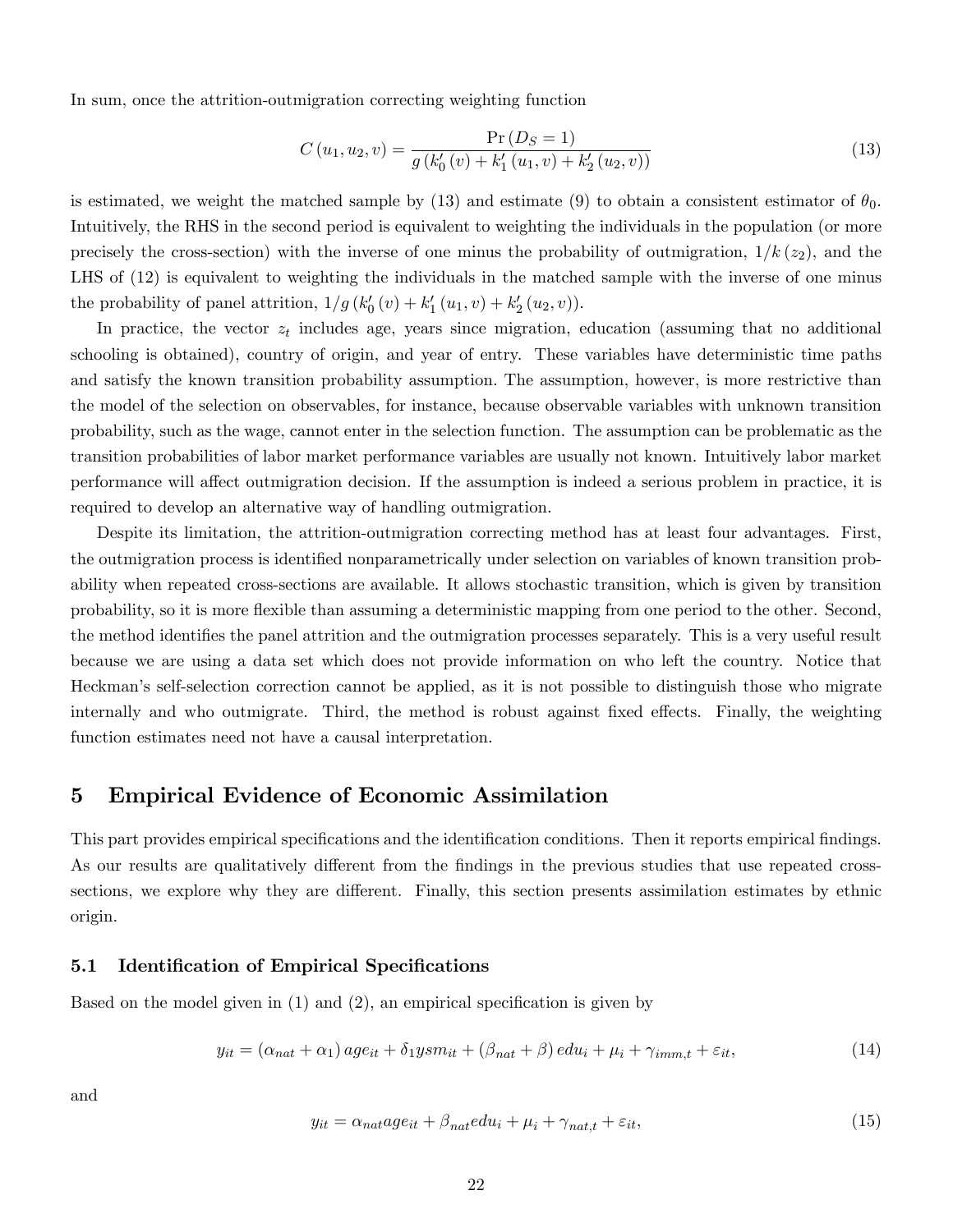where  $\mu_i$  involves ability or skill endowment, and  $\gamma_t$  reflects business cycles, and  $\varepsilon$  captures idiosyncratic shocks.<sup>24</sup> We name the model given in  $(14)$  and  $(15)$  the individual heterogeneity  $(H)$  model as it allows fixed unobserved heterogeneity such as variation in skill endowments within the groups of individuals of same years of entry. Empirical Öndings of this paper suggest positive correlation between ability and age at migration. Estimation of the IH model requires longitudinal sample.

Another empirical specification is given by

$$
y_{it} = (\alpha_{nat} + \alpha_1) \, age_{it} + \delta_1 y sm_{it} + (\beta_{nat} + \beta) \, edu_i + \mu_c + \lambda_a am_i + bc_i' \lambda_b + \gamma_{imm,t} + \varepsilon_{it},\tag{16}
$$

and

$$
y_{it} = \alpha_{nat}age_{it} + \beta_{nat}edu_i + \gamma_{nat,t} + \varepsilon_{it},\tag{17}
$$

where  $\mu_c$  is arrival year cohort effects, am is the age at migration, bc is a vector of birth country indicators. In this specification, year of entry, age at entry, and country of origin control for fixed unobserved heterogeneity. As the individual heterogeneity within an immigration year cell is neglected, we name the model given in (16) and (17) the cohort heterogeneity (CH) model. Estimation of the CH model requires repeated cross-sections.

The empirical measure of economic assimilation in (3) for both the IH and the CH models is given by

$$
EA \left( age, ysm; t \right) \approx \left( \alpha_{nat} + \alpha_1 + \delta_1 + \gamma_{imm, t + \Delta t} - \gamma_{imm, t} \right) - \left( \alpha_{nat} + \gamma_{nat, t + \Delta t} - \gamma_{nat, t} \right)
$$

$$
= \alpha_1 + \delta_1 + \left( \gamma_{imm, t + \Delta t} - \gamma_{imm, t} \right) - \left( \gamma_{nat, t + \Delta t} - \gamma_{nat, t} \right). \tag{18}
$$

We address three issues regarding the identification of  $(18)$ . First, we assume that the vector of the coefficients for the calendar year dummy variables common to foreign-born and native-born workers:  $\gamma_{imm,t} = \gamma_{nat,t} = \gamma_t$ for all t. This restriction is proposed by Borjas  $(1985)$ . With the restriction,

$$
EA\left( age, ysm;t\right) = \alpha_1 + \delta_1.
$$

It is crucial for identification as the number of years since migration, the arrival year, and the calendar year are perfectly correlated. So we need some restrictions for identification, although different restrictions lead to different estimates of the underlying parameters of interest. Under the common calendar year effects identification restrictions, aggregate economic shocks affect the wages by the same percentage amount to foreign-born and native-born workers.<sup>25</sup>

Second, the IH model is estimated by taking the first difference:

$$
\Delta y_{it} = \alpha_{nat} + \alpha_1 + \delta_1 + \Delta \gamma_t + \Delta \varepsilon_{it},
$$
  

$$
\Delta y_{it} = \alpha_{nat} + \Delta \gamma_t + \Delta \varepsilon_{it}.
$$

Therefore,  $\alpha_1 + \delta_1$  is identified by  $(\alpha_{nat} + \alpha_1 + \delta_1 + \Delta \gamma_t) - (\alpha_{nat} + \Delta \gamma_t)$ . Notice that  $\alpha_{nat} + \alpha_1 + \delta_1$  and  $\alpha_{nat}$ are not identified due to  $\Delta\gamma_t$ . The assumption of common  $\gamma$  plays a key role in identification of  $\alpha_1 + \delta_1$ .

The third issue is the age at migration,  $am$ , in the CH model. The coefficients for age, years since migration,

 $^{24}$ A more general model is estimated in this analysis allowing for nonlinearities in the age and the number of years since migration. These generalizations do not affect the discussion of identification issues.

 $^{25}$ As Baker and Benjamin (1997) point out, the shocks will not be common, if immigrant and native workers differ in their sensitivity to the business cycle.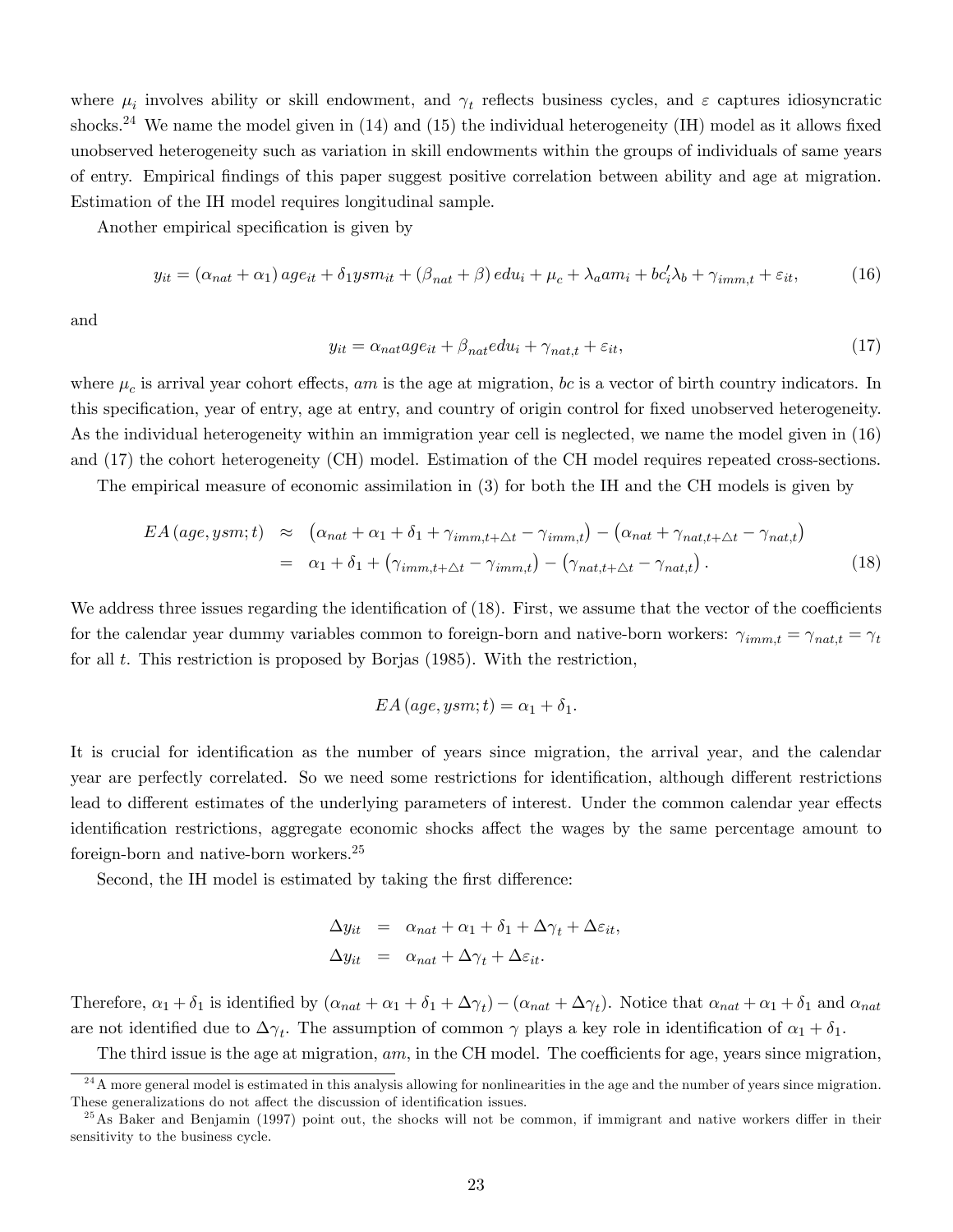and age at migration are not separately identified: the three variables perfectly correlated,  $am = age - ysm$ . To identify these coefficients, Borjas (1995a), for instance, restrict the age coefficient for immigrants and natives to be common. However, we claim that restricting age coefficients does more harm than good if the parameter of interest is  $\alpha_1 + \delta_1$ . Consider a CH model dropping age at migration. Now we have the omitted variable bias: the probability limits of the coefficients for the age and the years since migration are  $\alpha_1 + \lambda_a$  and  $\delta_1 - \lambda_a$ , respectively. In consequence,  $\alpha_1$  and  $\delta_1$  are not identified. It is worth noticing, however, that even if there is an omitted variable, the sum of the coefficients,  $\alpha_1 + \delta_1$ , is identified because  $\alpha_1 + \delta_1 = (\alpha_1 + \lambda_1) + (\delta_1 - \lambda_1)^{26}$ 

#### 5.2 Estimates of Economic Assimilation

Table 4 reports the estimated measures of economic assimilation for the IH and the CH models. The economic assimilation estimates are based on the wage equation estimates in Appendix tables. The wage equations are specified by linear, quadratic, and cubic polynomials in age and years since migration. We estimate these equations by (1) the attrition correcting method and (2) the attrition-outmigration correcting method as well as (3) without adjustment.<sup>27</sup> These results are reported in Table A3 of the Appendix. We assume that a representative foreign-born worker arrives in the United States at age 20 as many other studies do. It is a reasonable assumption as the mean age is about 40 and the mean years since migration is about 20 in our analysis.

In the upper panel of Table 4, we use the IH models and find that the estimates are mostly negative.<sup>28</sup> As the mean wage of foreign-born workers is below the native mean, we conclude that there is little evidence of economic assimilation. For instance, the linear specification using the sample of reported wages gives insignificant negative values:  $-0.22$  (attrition-adjusted),  $-0.25$  (attrition-outmigration-adjusted), and  $-0.18$ (unadjusted). An estimate of  $-0.22$  implies that the wage growth of a foreign-born worker is slower than that of a native-born worker by 0.22% points per year. The attrition-outmigration-adjusted estimates from the quadratic specification suggest that the mean wage of a foreign-born worker grows significantly slower than that of a native-born worker by 1.17% points at age 24 and by 0.75% points at age 32. From the cubic specification, we find that the mean wage of foreign-born workers grows slower than that of native-born workers by 1.49% points at age 24 and by  $0.55\%$  points at age 32. The nonlinear specification results reveal that young foreign-born workers fall behind rather than catch up.

In general, the attrition-adjusted estimates are smaller than the unadjusted ones. The wage equation results reveal that the wage growth rates of natives are more affected by the attrition correcting method than those of immigrants. More specifically, among the natives the slower the wage growth, the higher the residential mobility. But this correlation is not as strong among immigrants. Therefore, the assimilation measure is

<sup>&</sup>lt;sup>26</sup>We may interact the cohort fixed effects with age at migration,  $\mu_{c,am}$ , but perfect correlation is still a problem. The point is no need of further restrictions such as common age coefficients for immigrants and natives. Later we show that  $\mu_{c,am}$  eliminates the bias in estimation of economic assimilation.

 $27$ The main (wage) equations use the matched longitudinal sample of workers with positive wages. In this step, we exclude individuals with too high or too low wages and negative potential experience. In estimation of the matching functions, we use the matched longitudinal sample of individuals and cross-sections of all individuals including those not working, but we exclude extreme wage observations. Not-working individuals are included in this step in order to reflect market level changes, such as in the composition of natives, between consequtive years. In estimation of outmigration, we use the (unbalanced) panel of all individuals including extreme wage observations. In estimation of the outmigration process, labor market outcomes are not used as the variables must have known transition probabilities. To ensure enough sample size of the foreign sample, we keep the largest available sample.

 $2<sup>28</sup>$ To be precise, one-sided test should be used instead of a two-sided test, as the alternative hypothesis is given by either  $EA(age, ysm) > 0$  or  $EA(age, ysm) < 0$ .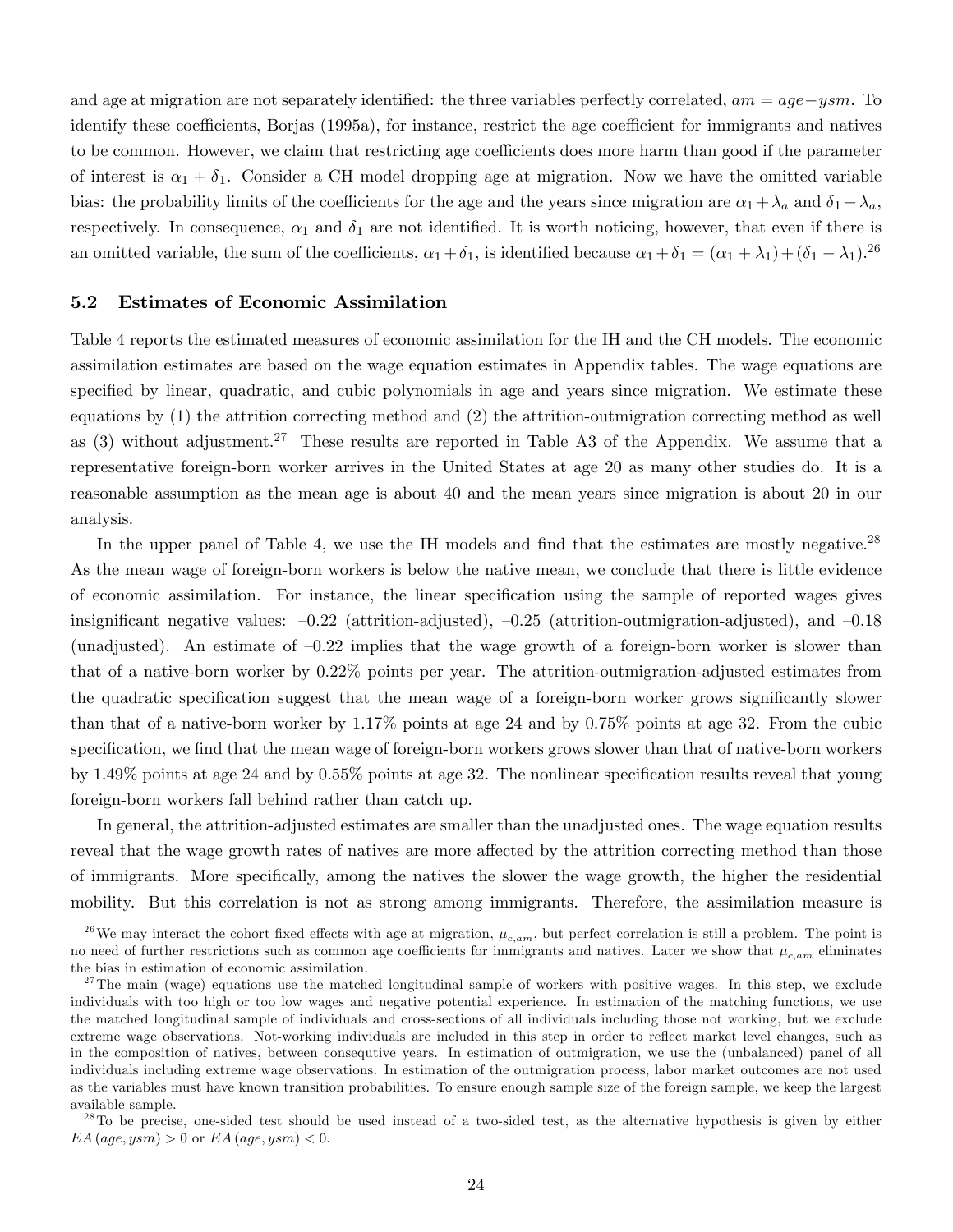smaller when we correct for panel attrition. The impact of outmigration seems negligible as attrition-adjusted and attrition-outmigration-adjusted estimates are similar. There are two possible reasons. One is that the outmigration is not large between years and the other is that the outmigration correcting method does not fully correct for outmigration.

Our findings are strikingly different from the results in the previous literature. For instance, using the 1970, 1980, and 1990 Census cross-sections, Borjas (1999) reports that the relative wage growth of immigrants is 0.60-0.76% points higher per year during the Örst 10 years and 0.38-0.50% points higher per year during the first 20 years based on CH models. To replicate the CH models, we drop the second period observations from the longitudinal samples and construct cross-section data. The estimates are reported in the lower panel of Table 4. Now, the empirical Öndings from the level models suggest signiÖcant economic assimilation. For instance, the linear specification using reported wages gives significant positive values: 0.99 (attrition-adjusted and attrition-outmigration-adjusted) and 0.95 (unadjusted). The quadratic specification suggests that the mean wage of a foreign-born worker grows significantly faster than that of a native-born worker by 0.91-1.05% points at age 24, by 0.73-0.83% points at age 32, and by 0.56-0.60% points at age 40. Using the cubic specification, we find significant convergence in mid-ages, 32-40.

#### 5.3 Analyzing the Difference between IH and CH Estimates

Why are the estimates from the IH and the CH models different? A possible explanation is that the cohort fixed effects fail to fully reflect individual heterogeneity. In order to see this point, it is useful to discuss how IH and CH models control for heterogeneity. Assume that the true data generating process is given by

$$
y_{it} = \alpha_1 a g e_{it} + \delta_1 y s m_{it} + \beta e du_i + \mu_i + \varepsilon_{it}
$$
  
=  $\alpha_1 a g e_{it} + \delta_1 (t - c) + \beta e du_i + \mu_i + \varepsilon_{it},$  (19)

for an individual  $i$  in an arrival year  $c$ . We drop year fixed effects as they are identified from the native equation. For the time being, assume that there is no panel attrition nor outmigration. Further, assume that all immigrants are from a common source country.

First of all, single cross-section analyses fail to identify  $\alpha_1 + \delta_1$  when the skill composition of new immigrants change over time. Assume that the individual fixed effects,  $\mu_i$ , in (19) can be replaced with the arrival year cohort fixed effects,  $\mu_c$ . Then we have

$$
E[y_{it}|c_1, t, age_{it}, edu_i] = \alpha_1 age_{it} + \delta_1 (t - c_1) + \beta edu_i + \mu_{c1},
$$
  

$$
E[y_{jt}|c_2, t, age_{jt}, edu_j] = \alpha_1 age_{jt} + \delta_1 (t - c_2) + \beta edu_j + \mu_{c2}.
$$

In this case  $\alpha_1 + \delta_1$  is not identified unless  $\mu_{c1} = \mu_{c2}$ , which is exactly the same argument made by Borjas (1985).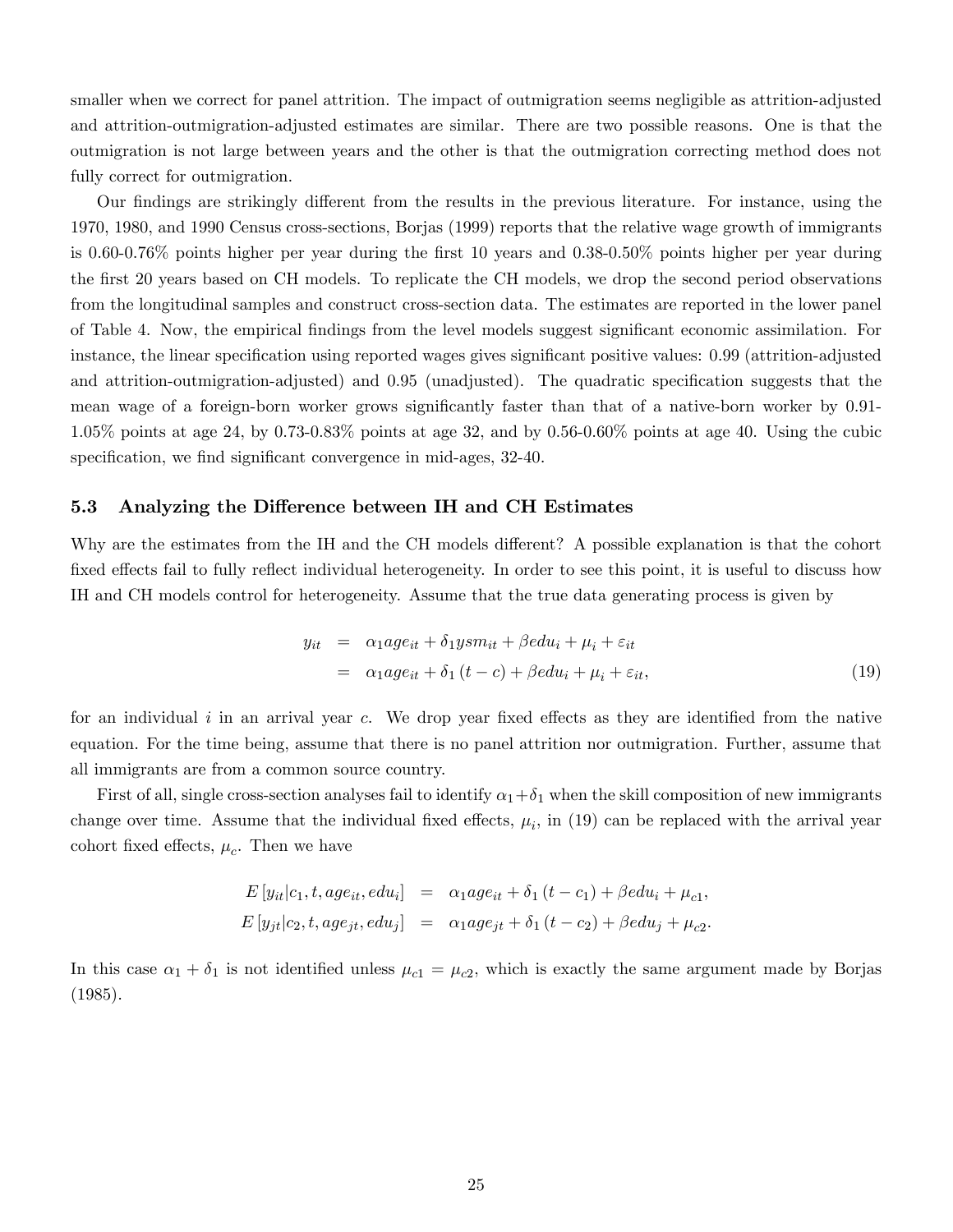|                       | ATT-Adjusted |           |               |           | ATT-OUT-Adjusted |           |           | Not Adjusted |           |
|-----------------------|--------------|-----------|---------------|-----------|------------------|-----------|-----------|--------------|-----------|
|                       | linear       | quadra.   | cubic         | linear    | quadra.          | cubic     | linear    | quadra.      | cubic     |
| Individual Hetero.    |              |           |               |           |                  |           |           |              |           |
| All Wages             |              |           |               |           |                  |           |           |              |           |
| $age=24$ , $ysm=4$    | $-0.03$      | $-1.23**$ | $-1.23*$      | $-0.06$   | $-1.33**$        | $-1.32*$  | $0.20\,$  | $-0.96$      | $-0.91$   |
|                       | (0.34)       | (0.59)    | (0.73)        | (0.34)    | (0.59)           | (0.73)    | (0.34)    | (0.59)       | (0.73)    |
| $age=32$ , $ysm=12$   |              | $-0.68*$  | $-0.58$       |           | $-0.73*$         | $-0.64\,$ |           | $-0.50$      | $-0.49$   |
|                       |              | (0.38)    | (0.43)        |           | (0.38)           | (0.43)    |           | (0.39)       | (0.43)    |
| $age=40$ , $ysm=20$   |              | $-0.13$   | $-0.05$       |           | $-0.14$          | $-0.07\,$ |           | $-0.04$      | $-0.10$   |
|                       |              | (0.36)    | (0.53)        |           | (0.36)           | (0.53)    |           | (0.35)       | (0.54)    |
| $age=48$ , $ysm=28$   |              | $0.42\,$  | $0.37\,$      |           | $0.45\,$         | $0.39\,$  |           | $0.42\,$     | 0.27      |
|                       |              | (0.53)    | (0.58)        |           | (0.53)           | (0.58)    |           | (0.54)       | (0.58)    |
| Reported Wages        |              |           |               |           |                  |           |           |              |           |
| $age=24$ , $ysm=4$    | $-0.22$      | $-1.13**$ | $-1.46**$     | $-0.25$   | $-1.17**$        | $-1.49**$ | $-0.18$   | $-1.15***$   | $-1.44**$ |
|                       | (0.31)       | (0.55)    | (0.68)        | (0.31)    | (0.55)           | (0.68)    | (0.30)    | (0.54)       | (0.68)    |
| $age=32$ , $ysm=12$   |              | $-0.72**$ | $-0.52$       |           | $-0.75***$       | $-0.55\,$ |           | $-0.78**$    | $-0.70*$  |
|                       |              | (0.36)    | (0.38)        |           | (0.35)           | (0.39)    |           | (0.35)       | (0.38)    |
| $age=40$ , $ysm=20$   |              | $-0.31\,$ | 0.08          |           | $-0.33$          | $0.05\,$  |           | $-0.40$      | $-0.16$   |
|                       |              | (0.32)    | (0.47)        |           | (0.32)           | (0.47)    |           | (0.32)       | (0.47)    |
| $age=48$ , $ysm=28$   |              | $0.10\,$  | $0.35\,$      |           | $0.08\,$         | $0.33\,$  |           | $-0.03$      | $0.18\,$  |
|                       |              | (0.48)    | (0.53)        |           | (0.48)           | (0.53)    |           | (0.47)       | (0.52)    |
| Cohort Hetero.        |              |           |               |           |                  |           |           |              |           |
| All Wages             |              |           |               |           |                  |           |           |              |           |
| $age=24$ , $ysm=4$    | $0.82***$    | $1.02***$ | $1.30**$      | $0.81***$ | $1.01***$        | $1.30**$  | $0.94***$ | $1.32***$    | $1.71***$ |
|                       | (0.15)       | (0.25)    | (0.38)        | (0.15)    | (0.25)           | (0.37)    | (0.15)    | (0.27)       | (0.39)    |
| $age=32$ , $ysm=12$   |              | $0.70***$ | $0.67***$     |           | $0.70***$        | $0.66***$ |           | $0.97***$    | $0.96***$ |
|                       |              | (0.17)    | (0.17)        |           | (0.17)           | (0.17)    |           | (0.17)       | (0.17)    |
| $age=40$ , $ysm=20$   |              | $0.39***$ | 0.24          |           | $0.38***$        | 0.23      |           | $0.63***$    | $0.45***$ |
|                       |              | (0.15)    | (0.19)        |           | (0.14)           | (0.19)    |           | (0.15)       | (0.19)    |
| age= $48$ , ysm= $28$ |              | 0.07      | 0.02          |           | 0.07             | 0.02      |           | 0.29         | 0.18      |
|                       |              | (0.20)    | (0.22)        |           | (0.20)           | (0.22)    |           | (0.21)       | (0.22)    |
| Reported Wages        |              |           |               |           |                  |           |           |              |           |
| $age=24$ , $ysm=4$    | $0.99***$    | $0.91**$  | 0.68          | $0.99***$ | $0.93**$         | 0.70      | $0.95***$ | $1.05***$    | 0.77      |
|                       | (0.21)       | (0.36)    | (0.52)        | (0.21)    | (0.36)           | (0.52)    | (0.21)    | (0.37)       | (0.55)    |
| $age=32$ , $ysm=12$   |              | $0.73***$ | $0.69***$     |           | $0.74***$        | $0.69***$ |           | $0.83***$    | $0.76***$ |
|                       |              | (0.24)    | (0.24)        |           | (0.24)           | (0.24)    |           | (0.25)       | (0.25)    |
| $age=40$ , $ysm=20$   |              | $0.56***$ | $0.65***$     |           | $0.56***$        | $0.64**$  |           | $0.60***$    | $0.69**$  |
|                       |              | (0.21)    | (0.27)        |           | (0.21)           | (0.27)    |           | (0.21)       | (0.27)    |
| $age=48$ , $ysm=28$   |              | 0.38      | $0.57^{\ast}$ |           | $0.37\,$         | $0.56*$   |           | 0.37         | $0.56\,$  |
|                       |              | (0.30)    | (0.33)        |           | (0.30)           | (0.33)    |           | (0.30)       | (0.33)    |

Table 4. Economic Assimilation Estimates in %

Standard errors are reported in parentheses. Confidence levels:  $99\%$  (\*\*\*),  $95\%$  (\*\*),  $90\%$  (\*).

ATT-Adjusted: Attrition-Adjusted; ATT-OUT-Adjusted: Attrition-Outmigration-Adjusted

Standard errors for adjusted estimates do not account for sampling error in weighting functions estimation.

Estimates represent foreign-born workers' annual percentage wage growth relative to the natives' percentage wage growth.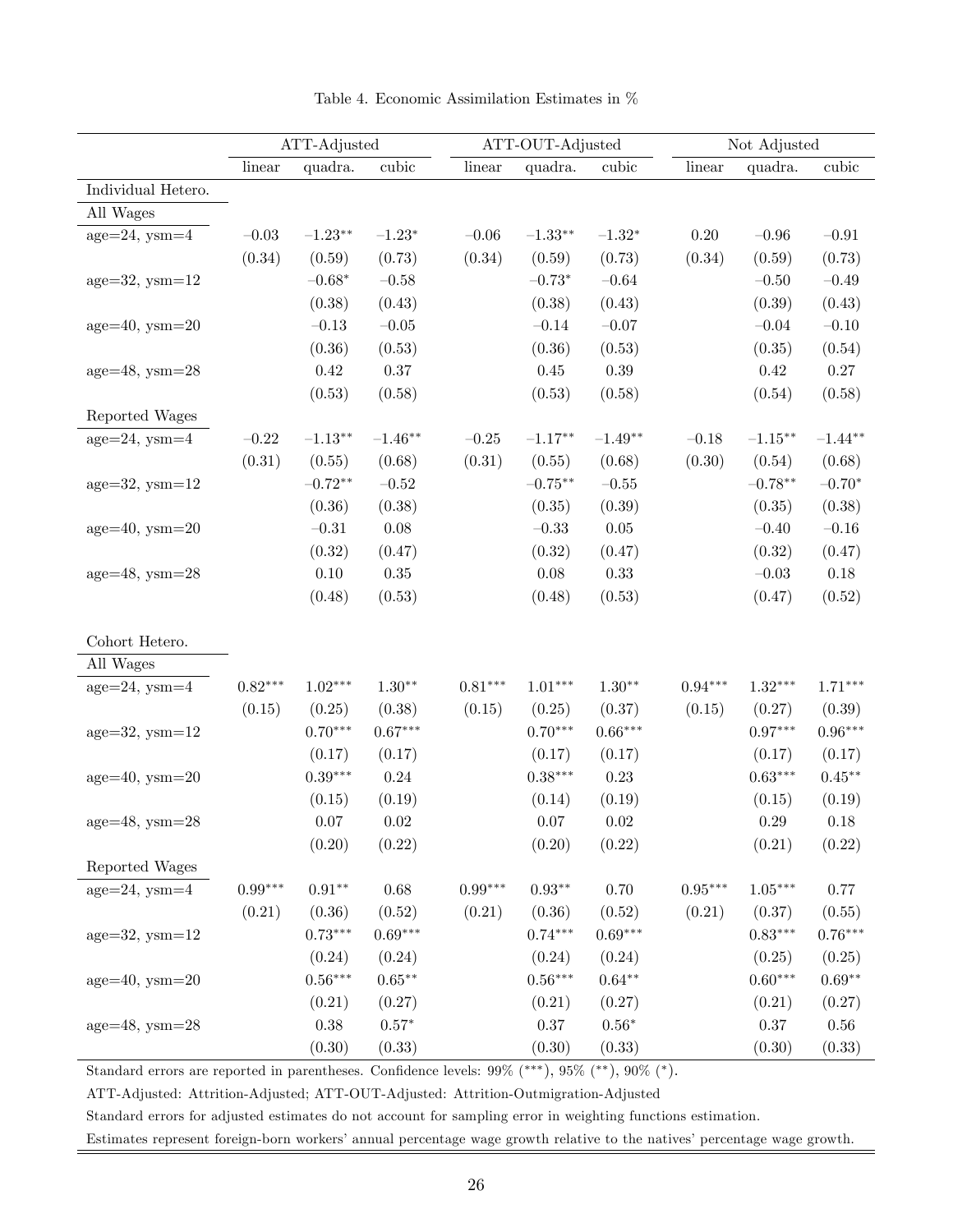Second, assume that repeated cross-sections are available: we have 2 periods, and i and j are in the same arrival year cohort but in different cross-sections. From  $(19)$ , we have

$$
E[y_{it}|c, t, age_{it}, edu_i] = \alpha_1 age_{it} + \delta_1 (t - c) + \beta edu_i + E[\mu_i|c, t, age_{it}, edu_i],
$$
  

$$
E[y_{jt'}|c, t', age_{jt'}, edu_j] = \alpha_1 age_{jt'} + \delta_1 (t' - c) + \beta edu_j + E[\mu_j|c, t', age_{jt'}, edu_j],
$$

where  $t' = t + 1$ . Now  $\alpha_1 + \delta_1$  is identified under, for instance, the cohort heterogeneity assumption

$$
E\left[\mu_i|c, t, age_{it}, edu_i\right] = \mu_c \quad \text{w.p.1 for all } i \in c \text{ and for } t, t'.
$$

This identification restriction is employed in almost all the repeated cross-section studies. The constraint, however, is not likely to hold if age at migration,  $age_{it} - (t - c)$ , is correlated with ability conditional on the year of entry and other observable variables. For instance, suppose the correlation between ability and age at migration is given by

$$
E\left[\mu_i|c, t, age_{it}, edu_i\right] = \mu_c + \eta_a \left( age_{it} - (t - c)\right). \tag{20}
$$

Under (19), assume that we follow a group of persons of the same age at migration:

$$
age_{it} - (t - c) = age_{jt'} - (t' - c).
$$

Then, we have

$$
E[y_{it}|c, t, age_{it}, edu_i] = \alpha_1 age_{it} + \delta_1 (t - c) + \beta edu_i + [\mu_c + \eta_a (age_{it} - (t - c))],
$$
  

$$
E[y_{jt'}|c, t', age_{jt'}, edu_j] = \alpha_1 age_{jt'} + \delta_1 (t' - c) + \beta edu_j + [\mu_c + \eta_a (age_{jt'} - (t' - c))].
$$

Therefore,  $\alpha_1 + \delta_1$  is identified.

We make two points. If ability and age at migration are correlated, the cohort heterogeneity assumption made in most repeated cross-section studies leads biased estimates. Also, the true correlation structure is likely to be much more complicated than (20). If this is the case, it is safer to use a longitudinal analysis than a repeated cross-section approach. When a longitudinal sample is available,  $\alpha_1 + \delta_1$  is identified by the difference of the following equations:

$$
E[y_{it}|c, t, age_{it}, edu_i, \mu_i] = \alpha_1 age_{it} + \delta_1 (t - c) + \beta edu_i + \mu_i,
$$
  

$$
E[y_{it'}|c, t', age_{it'}, edu_i, \mu_i] = \alpha_1 age_{it'} + \delta_1 (t' - c) + \beta edu_i + \mu_i.
$$

The advantage of using longitudinal sample is that no additional identifying restrictions for the individual fixed effects are needed.

In consequence, the empirical findings in Table 4 indicate a positive correlation between ability and age at migration conditional on age, year of entry, and other observables. It implies that among the immigrants of the same year of entry, older persons are more skilled or motivated than younger ones. It does not imply, however, that the existence of convergence in the previous literature is completely wrong. Recall that our results are based on much recent sample. Other papers applying IH type models for earlier periods report existence of economic assimilation. For instance, Lubotsky (2000) uses time series linked to cross-section data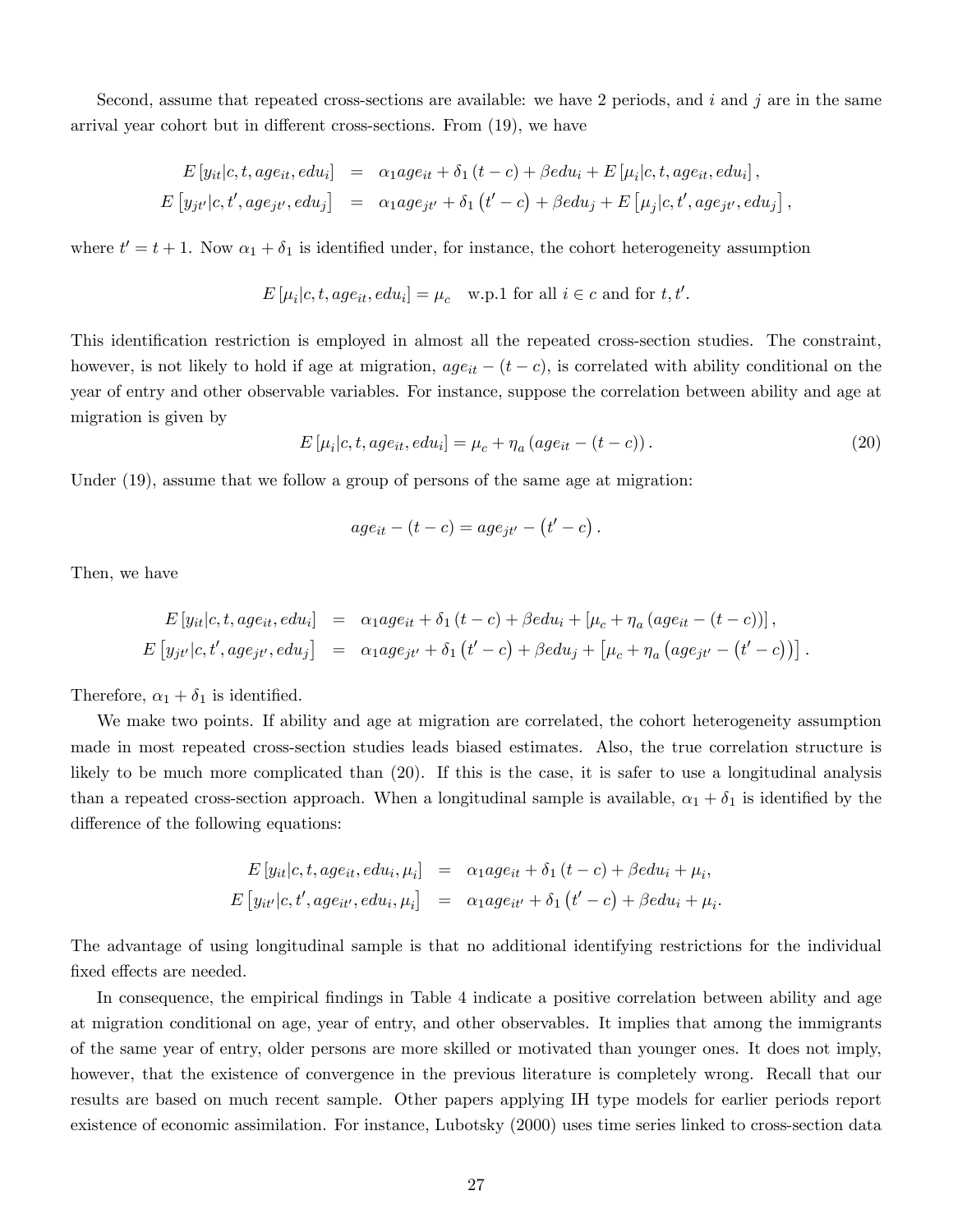1951-1997 and accounts for possible measurement errors in years since migration. He Önds that the earnings of immigrants have grown 0.50-0.65% points per year during the Örst twenty years relative to the earnings of native-born workers of similar characteristics. Therefore, the implication of our findings is that assimilation estimates based on CH models appear to be biased upward for 1994-2004.

#### 5.4 Economic Assimilation by Ethnic Origins

Given that there is little evidence of economic assimilation in general for 1994-2004, a natural and interesting question is whether some ethnic groups do assimilate economically while others do not. Table 5 reports estimates of economic assimilation using reported wages by ethnic origin. In this stage, we use the previously calculated weights instead of estimating them from each ethnic group.

The first panel presents economic assimilation of immigrants from Central and South America. From the attrition-outmigration-adjusted estimates of nonlinear specifications, we learn that they annually lose 1.41-2.23% points relative to the native-born workers at age 24 and 0.39-0.76% points at age 32. As they become more experienced, there is no significant difference in relative wage growth compared with native-born workers. Immigrants from Europe and Asia insignificant assimilation measure estimates. It implies that their higher mean wage do not deviate from the mean wage of native-born workers. As European and Asian immigrant workers tend to have higher wage levels than native-born workers, we conclude that empirical findings do not strongly support the hypothesis of economic assimilation.

As a robustness check, Table  $A2$  in the Appendix provides assimilation estimates using different samples and methods. The table reports estimates using all the individuals. In addition, following Bollinger and Hirsch (2006), it reports estimates when individuals with reported wages are weighted by the inverse probability of reporting wages. The weights correct for nonrandom selection of not reporting wages and are obtained from linear index logit models by country of origin, using age, years since migration, education, citizenship status, and marital status. The table also reports estimates when we drop foreign-born persons who immigrated before age 18. Dropping these persons significantly diminishes the sample sizes, but the results are qualitatively the same.

A caveat is that the Öndings of economic assimilation might be sensitive to the choice of the deÖnition of economic assimilation. Especially for immigrants from Central and South America, perhaps we would obtain different results if we compare them to the natives within their ethnic groups using the CPS MORG. Immigrants from Europe and Asia are of little interest because they perform better than natives. This is an important point as there exists difference in economic performance among natives by country of ancestry and race, but it is difficult to precisely measure assimilation. Borjas (1995a) finds that Mexicans fail to catch up to natives of similar ancestry. However, he does not make a strong argument out of it because the composition of non-white natives has changed over time. In addition to this, we address the importance of measurement errors in the survey of ethnic origin among natives. If there is a systematic pattern of misreporting ancestry, the measurement errors pose another difficulty in the approach of comparison with natives by country of ancestry and race.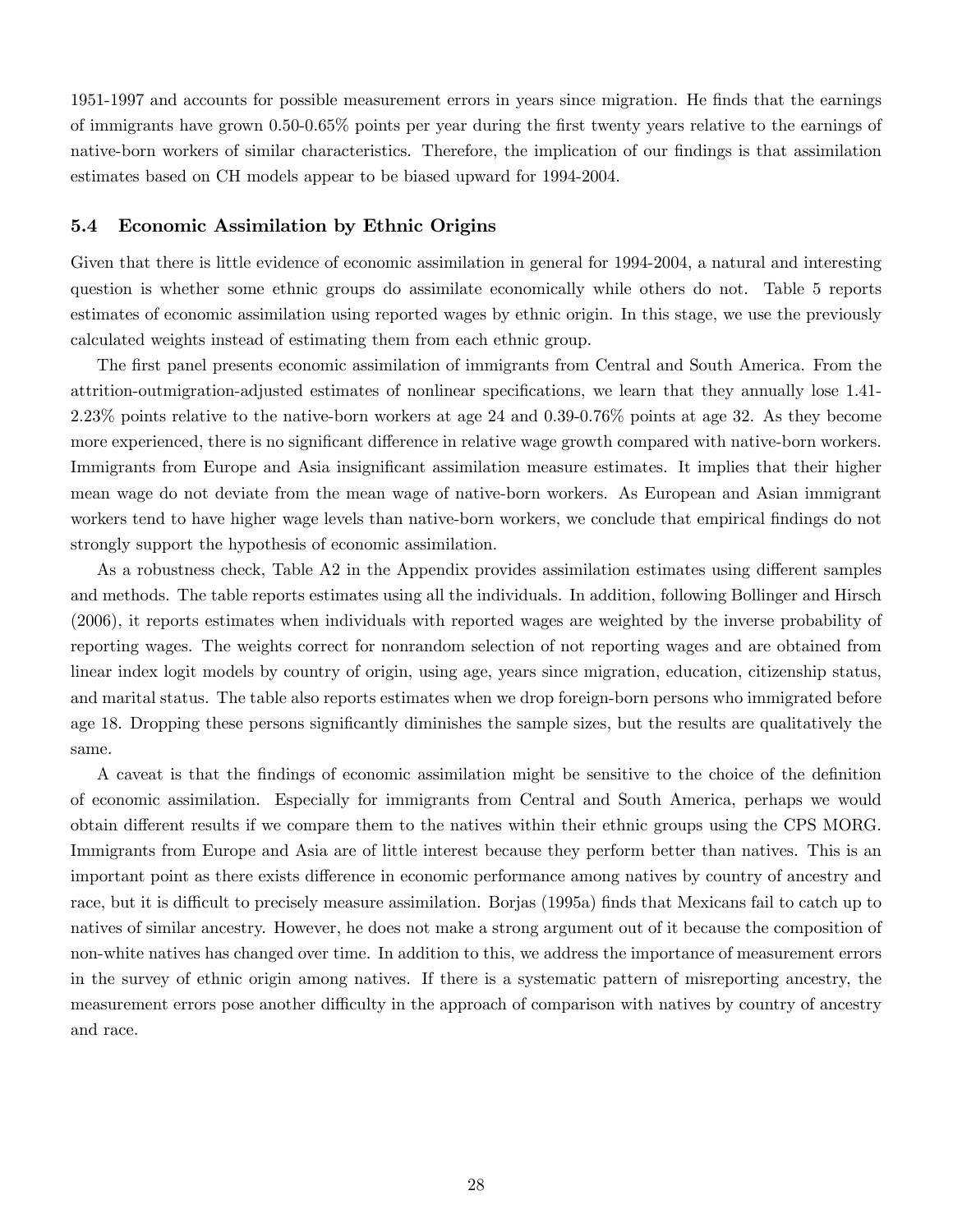| Individual Hetero.  | ATT-Adjusted |           |            |                  | ATT-OUT-Adjusted |            | Not Adjusted |            |            |
|---------------------|--------------|-----------|------------|------------------|------------------|------------|--------------|------------|------------|
|                     | (1)          | (2)       | (3)        | $\left(4\right)$ | (5)              | (6)        | (7)          | (8)        | (9)        |
| C.S.America         |              |           |            |                  |                  |            |              |            |            |
| $age=24$ , $ysm=4$  | $0.11\,$     | $-1.40**$ | $-2.22***$ | 0.10             | $-1.41**$        | $-2.23***$ | $0.12\,$     | $-1.33***$ | $-2.36**$  |
|                     | (0.37)       | (0.64)    | (0.78)     | (0.37)           | (0.64)           | (0.78)     | (0.37)       | (0.63)     | (0.77)     |
| $age=32$ , $ysm=12$ |              | $-0.74*$  | $-0.38$    |                  | $-0.76*$         | $-0.39$    |              | $-0.82**$  | $-0.57$    |
|                     |              | (0.41)    | (0.48)     |                  | (0.41)           | (0.47)     |              | (0.41)     | (0.46)     |
| $age=40$ , $ysm=20$ |              | $-0.09$   | 0.68       |                  | $-0.11$          | 0.66       |              | $-0.31$    | $0.44\,$   |
|                     |              | (0.41)    | (0.59)     |                  | (0.41)           | (0.59)     |              | (0.41)     | (0.58)     |
| $age=48$ , $ysm=28$ |              | $0.57\,$  | $0.96\,$   |                  | $0.55\,$         | 0.94       |              | $0.20\,$   | $0.66\,$   |
|                     |              | (0.64)    | (0.66)     |                  | (0.64)           | (0.66)     |              | (0.63)     | (0.66)     |
| Europe              |              |           |            |                  |                  |            |              |            |            |
| $age=24$ , $ysm=4$  | $-1.17$      | $-0.88$   | 1.86       | $-1.18$          | $-0.96$          | 1.80       | $-1.09$      | $\!-1.16$  | $2.54\,$   |
|                     | (0.86)       | (1.74)    | (2.49)     | (0.86)           | (1.74)           | (2.49)     | (0.84)       | (1.77)     | (2.63)     |
| $age=32$ , $ysm=12$ |              | $-0.79$   | $-1.14$    |                  | $-0.85$          | $-1.21$    |              | $-0.95$    | $-1.00$    |
|                     |              | (1.20)    | (1.20)     |                  | (1.20)           | (1.19)     |              | (1.23)     | (1.23)     |
| $age=40$ , $ysm=20$ |              | $-0.71$   | $-2.59**$  |                  | $-0.73$          | $-2.64***$ |              | $-0.74$    | $-2.68**$  |
|                     |              | (0.85)    | (1.29)     |                  | (0.86)           | (1.29)     |              | (0.87)     | (1.23)     |
| $age=48$ , $ysm=28$ |              | $-0.62$   | $-2.48*$   |                  | $-0.62\,$        | $-2.50*$   |              | $-0.54\,$  | $-2.49$    |
|                     |              | (0.93)    | (1.36)     |                  | (0.94)           | (1.35)     |              | (0.91)     | $(1.29)^*$ |
| Asia                |              |           |            |                  |                  |            |              |            |            |
| $age=24$ , $ysm=4$  | $-0.48$      | $-0.76$   | $-0.17$    | $-0.51\,$        | $-0.84$          | $-0.27\,$  | $-0.36\,$    | $\!-1.12$  | $-0.51\,$  |
|                     | (0.64)       | (1.37)    | (1.83)     | (0.64)           | (1.37)           | (1.84)     | (0.62)       | (1.30)     | (1.72)     |
| $age=32$ , $ysm=12$ |              | $-0.46$   | $-0.32$    |                  | $-0.52$          | $-0.38$    |              | $-0.60\,$  | $-0.47$    |
|                     |              | (0.82)    | (0.87)     |                  | (0.82)           | (0.87)     |              | (0.79)     | (0.85)     |
| $age=40$ , $ysm=20$ |              | $-0.17$   | $-0.27$    |                  | $-0.19$          | $-0.29\,$  |              | $-0.08$    | $-0.19$    |
|                     |              | (0.76)    | (1.05)     |                  | (0.76)           | (1.05)     |              | (0.75)     | (1.04)     |
| $age=48$ , $ysm=28$ |              | $0.12\,$  | $-0.02\,$  |                  | $0.13\,$         | $-0.00\,$  |              | 0.45       | $0.32\,$   |
|                     |              | (1.28)    | (1.31)     |                  | (1.27)           | (1.30)     |              | (1.24)     | (1.25)     |
| Others              |              |           |            |                  |                  |            |              |            |            |
| $age=24$ , $ysm=4$  | $-0.50\,$    | $-1.30$   | $-2.92$    | $-0.66\,$        | $-0.58\,$        | $-3.18$    | $-0.04\,$    | $-0.11$    | $-1.73$    |
|                     | (1.72)       | (3.15)    | (3.90)     | (1.75)           | (3.26)           | (4.05)     | (1.61)       | (2.92)     | (3.70)     |
| $age=32$ , $ysm=12$ |              | $0.25\,$  | $1.62\,$   |                  | $-0.03\,$        | 1.35       |              | $0.34\,$   | $0.98\,$   |
|                     |              | (1.96)    | (2.22)     |                  | (2.03)           | (2.28)     |              | (1.83)     | (2.00)     |
| $age=40$ , $ysm=20$ |              | $0.80\,$  | $3.21\,$   |                  | $0.52\,$         | $2.93\,$   |              | 0.79       | $2.17\,$   |
|                     |              | (1.88)    | (2.65)     |                  | (1.94)           | (2.68)     |              | (1.88)     | (2.55)     |
| $age=48$ , $ysm=28$ |              | $1.35\,$  | 1.86       |                  | 1.07             | 1.57       |              | 1.25       | 1.83       |
|                     |              | (2.99)    | (3.01)     |                  | (3.08)           | (3.10)     |              | (3.02)     | (3.07)     |
|                     |              |           |            |                  |                  | $(**)$     | $0.07$ $(*)$ |            |            |

|  |  | Table 5. Economic Assimilation Estimates in % (by Origin): Reported Wages Only |  |  |  |  |  |  |  |  |
|--|--|--------------------------------------------------------------------------------|--|--|--|--|--|--|--|--|
|--|--|--------------------------------------------------------------------------------|--|--|--|--|--|--|--|--|

Standard errors are reported in parentheses. Confidence levels:  $99\%$  (\*\*\*),  $95\%$  (\*\*),  $90\%$  (\*).

Sample sizes: Native (89117), C.S.America (6438), Europe (1689), Asia (2657), Others (492)

Estimates represent immigrants' annual percentage wage growth relative to the natives' percentage wage growth.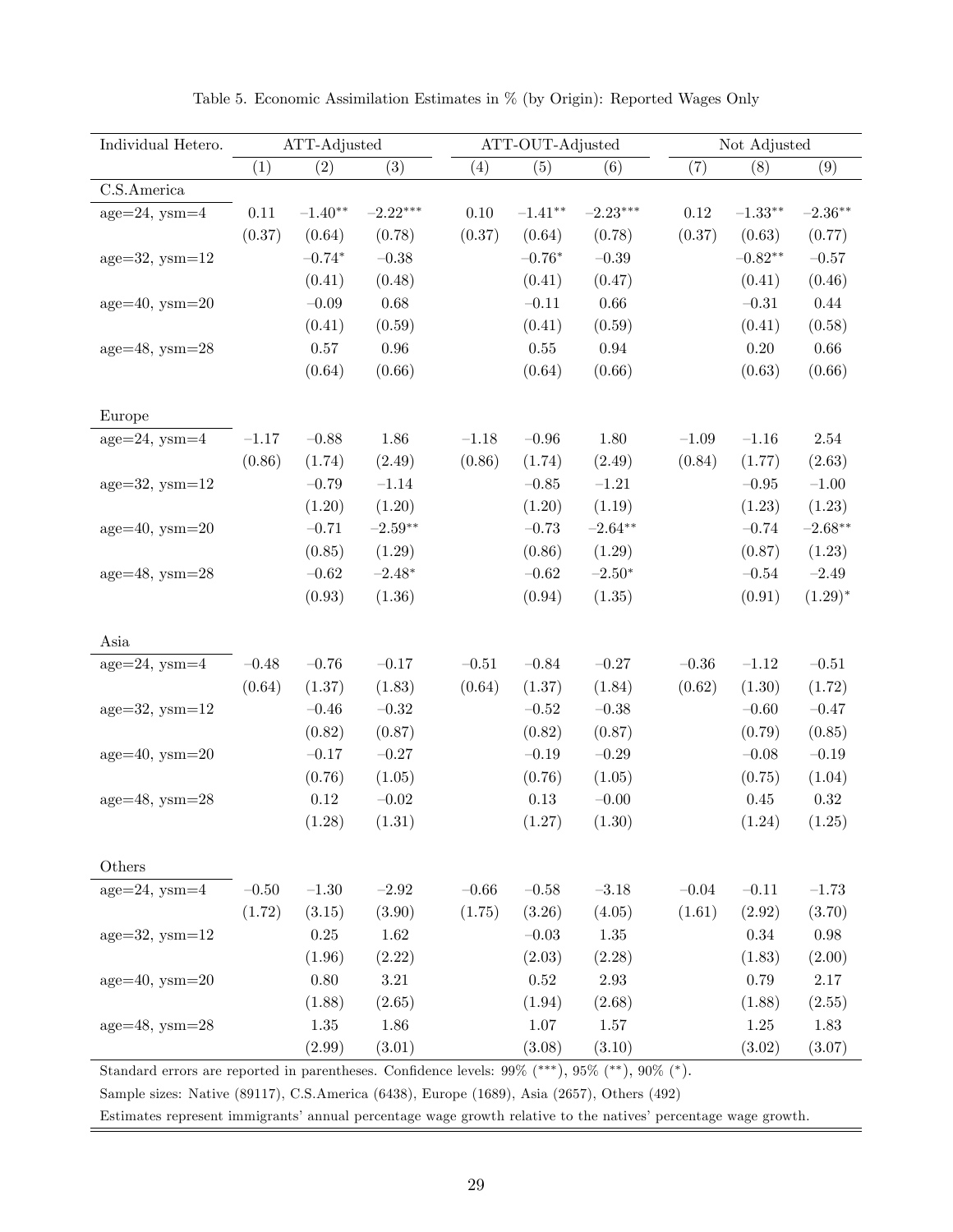# 6 Conclusion and Further Research Agenda

This study reexamines the evidence of wage convergence of immigrants using a novel research design. The existing literature on immigrant wage convergence suffers from a lack of representative longitudinal data on immigrant population with sufficient sample size. Longitudinal data on native-born and foreign-born populations, by tracking specific individuals over time, offers the huge advantage of permitting one to control for fixed unobserved heterogeneity. However, the use of panel data gives rise to an additional problem: nonrandom panel attrition. In addition, outmigration of immigrants that is related to wage growth poses another attrition problem for panel data analyses as well as for single cross-section and repeated cross-section analyses.

We address the sample size problem by using Merged Outgoing Rotation Groups (MORG) of the Current Population Survey (CPS) which forms an overlapping rotating panel data set. To address the problems of panel attrition as well as outmigration, we develop an estimation procedure for use with overlapping rotating panel data which accounts for both problems. The key estimation strategy is to use the availability of representative cross-sections as the basis for weighting the persons in the matched sample. In order to obtain the weights, identification of panel attrition and outmigration is necessary. Panel attrition can depend on both exogenous and endogenous variables. Outmigration can be identified without knowing who emigrated from the United States.

The empirical findings suggest little evidence of economic assimilation. The growth rate of hourly wages of immigrants from Central and South America at age 24 is 1.41-2.23% slower than that of native-born workers. At age 32 the gap in growth rates is between 0.39-0.76% points. New immigrants from Central and South America earn lower wages than natives, and this gap widens with time in the U.S. labor market. Foreign-born workers from Europe and Asia earn higher wages than native-born workers but there is no strong evidence of convergence. These results are qualitatively different from the findings in the previous studies that use repeated cross-sections. Our results suggest that analyses of immigrant wage growth based on repeated crosssection studies may be biased upward by individual heterogeneity. We find that the ability or skill endowment of individual workers is positively correlated with the age at migration. Controlling for this heterogeneity reverses the conventional result of economic assimilation.

A large research agenda remains. The first one is a more extensive analysis of how both the repeated cross-sections and first difference estimates are affected by changes in labor force participation rates over time. Changes in labor force participation and market condition over time mean that the population for whom wages are available changes systematically. Second, this paper looks at foreign-born men, but foreign-born women are also of interest. Baker and Benjamin (1997), for instance, study the role of the family in immigrants' labor market activity. They support a family investment model, in which wives take on low skilled jobs to finance their husbands' investments in human capital. If this is the case, we need to model men and women at the same time and include labor market status and hours worked. Finally, the method developed in this paper can be applied to quantile analyses. A related study is conducted by Butcher and DiNardo (2002). They divide the native sample into deciles and assign immigrants to the decile cells. Following the cells over time, one can observe the changes in the cell sizes and see how immigrants fare as they stay longer in the United States. More generally, we are interested not only in the mean but of the entire earnings distributions of immigrants and natives.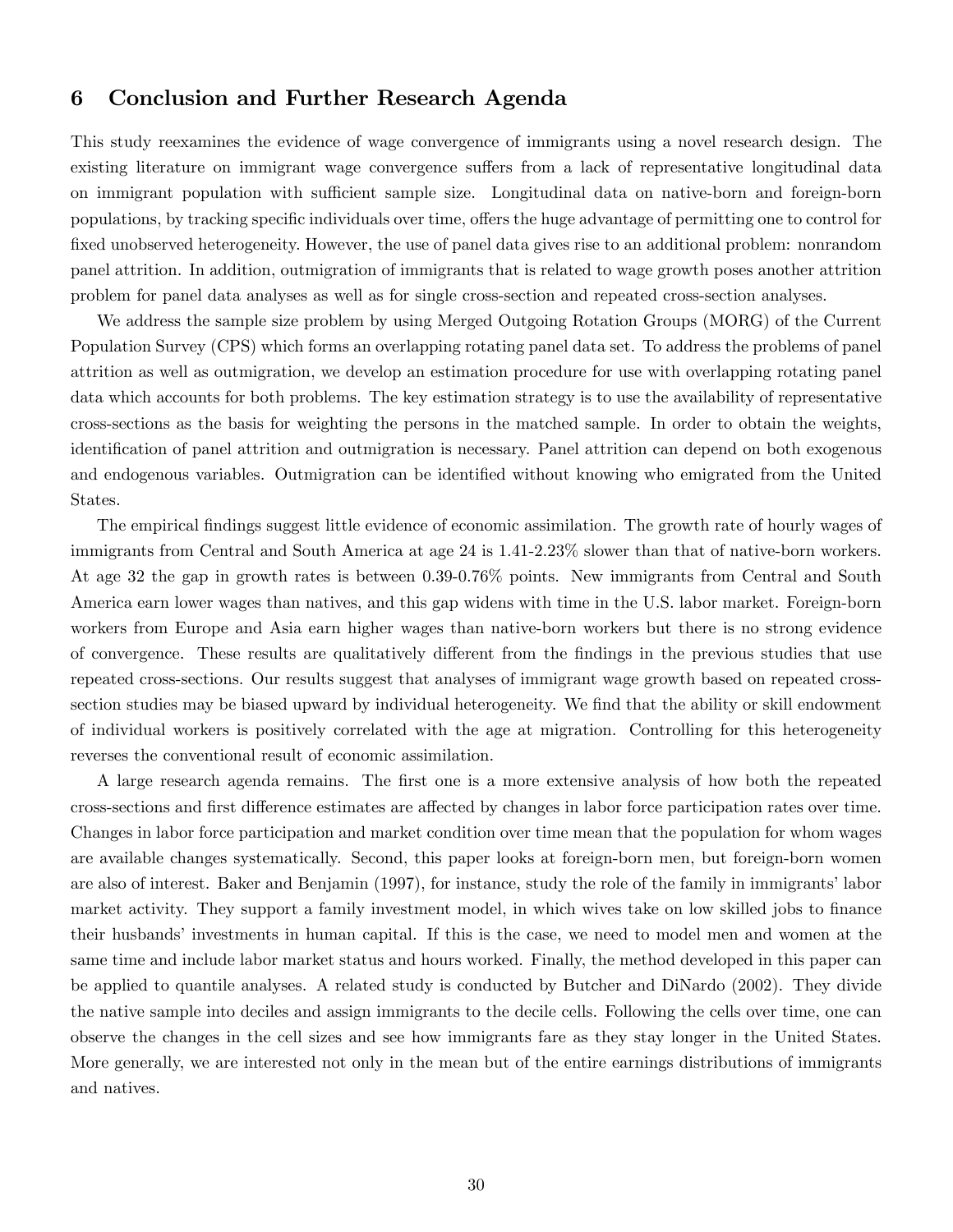# 7 References

Ai, Chunrong and Xiaohong Chen (2003): "Efficient Estimation of Models with Conditional Moment Restrictions containing Unknown Functions,"  $Econometrica$ , 71 (6), 1795-1843.

Baker, Michael and Dwayne Benjamin (1997): "The Role of the Family in Immigrants' Labor-Market Activity: An Evaluation of Alternative Explanations," American Economic Review, 87 (4), 705-727.

Bhattacharya, Debopam (2006): "Inference in Panel Data Models under Attrition Caused by Unobservables," Working Paper.

Bollinger, Christopher R. and Barry T. Hirsch (2006): "Match Bias from Earnings Imputation in the Current Population Survey: The Case of Imperfect Matching," Journal of Labor Economics, 24 (3), 483-519.

Borjas, George J. (1985): "Assimilation, Changes in Cohort Quality and the Earnings of Immigrants," Journal of Labor Economics, 3, 463-489.

Borjas, George J. (1989): "Immigrant and Emigrant Earnings: a Longitudinal Study," Economics Inquiry, 27 (1), 21-37.

Borjas, George J. (1995a): "Assimilation and Changes in Cohort Quality Revisited: What happened to Immigrant Earnings in the 1980s?" Journal of Labor Economics, 13 (2), 201-245.

Borjas, George J. (1995b): "The Economic Benefits from Immigration," Journal of Economic Perspectives, 9 (2), 3-22.

Borjas, George J. (1999): "The Economic Analysis of Immigration," in Ashenfelter, Orley C. and David Card, eds., Handbook of Labor Economics, Vol 2A, Ch28.

Borjas, George J. and Bernt Bratsberg (1996): "Who Leaves? The Outmigration of the Foreign-Born," Review of Economics and Statistics, 78, 165-176.

Bratsberg, Bernt, Erling Barth, and Oddbjorn Raaum (2006): "Local Unemployment and the Relative Wages of Immigrants: Evidence from the Current Population Surveys," Review of Economics and Statistics,  $88(2)$ , 243-263.

Butcher, Kristin F. and John DiNardo (2002): "The Immigrant and Native-Born Wage Distributions: Evidence from United States Censuses," Industrial and Labor Relations Review, 56 (1), 97-121.

Card, David and John E. DiNardo (2002): "Skill-Biased Technological Change and Rising Wage Inequality: Some Problems and Puzzles," *Journal of Labor Economics*, 20 (4), 733-783

Chen, Xiaohong, Han Hong, and Elie Tamer (2005): "Measurement Error Models with Auxiliary Data," Review of Economic Studies, 72, 343-366.

Chiswick, Barry R. (1978): "The Effect of Americanization on the Earnings of Foreign-Born Men," Journal of Political Economy, 86 (5), 897-922.

Chiswick, Barry R. (1980): An Analysis of the Economic Progress and Impact of Immigrants, U.S. Department of Labor, National Technical Information Service, PB80-200454.

Dieleman, Frans M. (2001): "Modelling Residential Mobility; A Review of Recent Trends in Research," Journal of Housing and the Built Environment, 16, 249-265.

Duleep, Harriet O. and Mark C. Regets (1997a): "Measuring Immigrant Wage Growth using Matched CPS Files," Demography, 34, 239-249.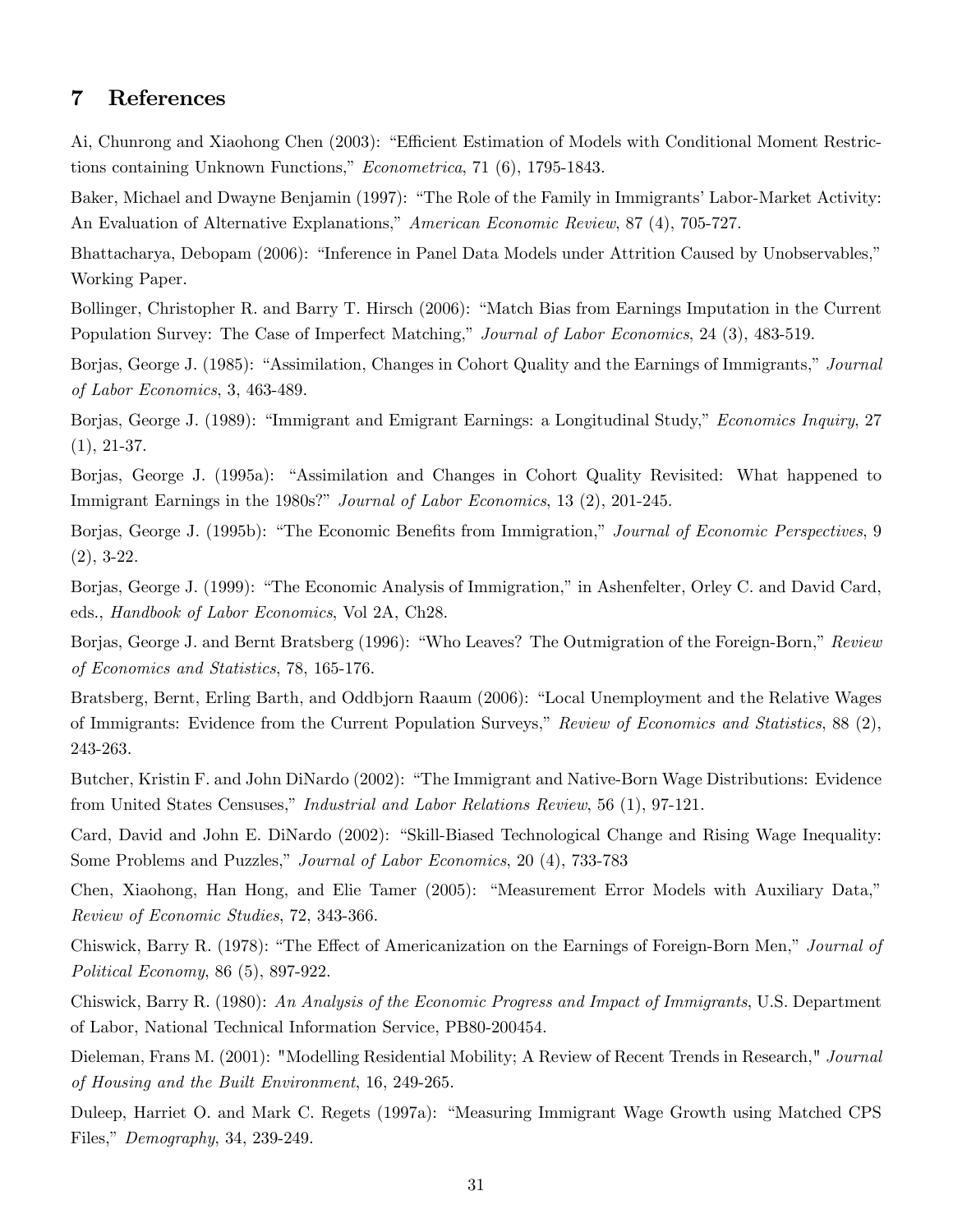Duleep, Harriet O. and Mark C. Regets (1997b): "Immigrant Entry Earnings and Human Capital Growth: Evidence from 1960-1980 Censuses," in Soloman W. Polachek, ed., Vol 16, Research in Labor Economics, JAI Press, 297–317.

Gittleman, Maury and Mary Joyce (1996): "Earnings Mobility and Long-Run Inequality: An Analysis using Matched CPS Data," *Industrial Relations*, 35 (2), 180-196.

Guell, Maia and Luojia Hu (2006): "Estimating the Probability of Leaving Unemployment using Uncompleted Spells from Repeated Cross-Section Data," Journal of Econometrics, 133 (1), 307-341.

Hirsch, Barry T. and Edward J. Schumacher (2004): "Match Bias in Wage Gap Estimates Due to Earnings Imputation," *Journal of Labor Economics*, 22 (3), 689-722.

Hirano, Keisuke, Guido W. Imbens, Geert Ridder, and Donald B. Rubin (2001): "Combining Panel Data Sets with Attrition and Refreshment Samples," Econometrica, 69, 1645-1659.

Hu, Wei-Yin (1999): "Immigrant Earnings Assimilation: Estimates from Longitudinal Data," American Economic Review Papers and Proceedings, 90, 368-372.

Jasso, Guillermina and Mark R. Rosenzweig (1982): "Estimating the Emigration Rates of Legal Immigrants using Administrative and Survey Data: The 1971 Cohort of Immigrants to the United States," Demography, 19 (3), 279-290.

Jasso, Guillermina and Mark R. Rosenzweig (1988): "How Well do U.S. Immigrants do? Vintage Effects, Emigration Selectivity, and Occupational Mobility," in T. Paul Schultz, ed., Research in Population Economics, Vol 6. 229-253.

Jasso, Guillermina and Mark R. Rosenzweig (1990): The New Chosen People: Immigrants in the United States, New York: Russell Sage Foundation.

Jasso, Guillermina, Mark R. Rosenzweig, and James P. Smith (1998): "The Changing Skills of New Immigrants to the United States: Recent Trends and Their Determinants," Working Paper 6764, National Bureau of Economic Research.

Kitamura, Yuichi, Gautam Tripathi, and Hyungtaik Ahn (2004): "Empirical Likelihood-Based Inference in Conditional Moment Restriction Models," Econometrica, 72, 1667-1714.

LaLonde, Robert J. and Robert H. Topel (1992): "The Assimilation of Immigrants in the U.S. Labor Market," in George J. Borjas and Richard B. Freeman, eds., Immigration and the Work Force, 67-92.

LaLonde, Robert J. and Robert H. Topel (1997): "Economic Impact of International Migration and The Economic Performance of Migrants," in Mark R. Rosenzweig and Oded Stark, eds., *Handbook of Population* and Family Economics, Vol 3B, Ch 14.

Lemieux, Thomas (2006): "Increasing Residual Wage Inequality: Composition Effects, Noisy Data, or Rising Demand for Skill?" *American Economic Review*, 96 (3), 461-498.

Little, Roderick J. A., and Donald B. Rubin (2002): Statistical Analysis with Missing Data, Wiley Series in Probability and Statistics.

Long, Larry (1988): *Migration and Residential Mobility in the United States*, Russell Sage Foundation.

Lubotsky, Darren H. (2000): "Chutes or Ladders? A Longitudinal Analysis of Immigrant Earnings," Working paper.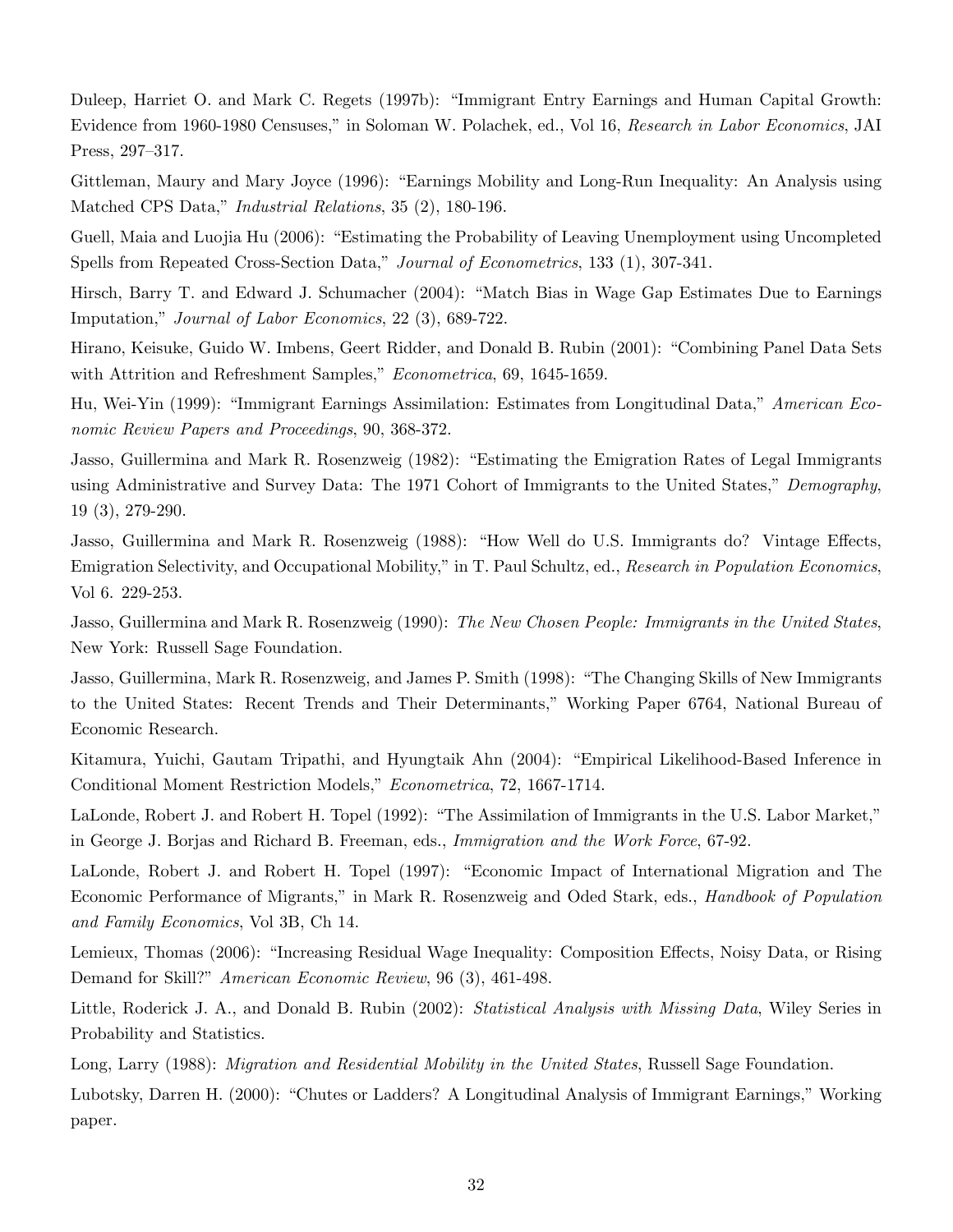Lubotsky, Darren H. (2001): "The Effect of Changes in the U.S. Wage Structure on Recent Immigrants' Earnings," Working paper.

Neumark, David and William Wascher (1996): "The Effects of Minimum Wages on Teenage Employment and Enrollment: Evidence from Matched CPS Surveys," in S.W. Polachek, ed., Vol 15, Research in Labor Economics, JAI Press, 25-63.

Peracchi, Franco and Finis Welch (1995): "How Representative are Matched Cross-Sections? Evidence from the Current Population Survey," Journal of Econometrics, 68 (1), 153-179.

Ridder, Geert, and Robert Moffitt (2003): "The Econometrics of Data Combination," Working Paper.

Schmitt, John (2003): "Creating a consistent hourly wage series from the Current Population Survey's Outgoing Rotation Group, 1979-2002," Working Paper.

U.S. Census Bureau (2002): Technical Paper 63RV: Current Population Survey - Design and Methodology.

Warren, Robert and Jennifer M. Peck (1980): "Foreign-Born Emigration from the United States: 1960 to 1970," Demography, 17, 71-84.

Wooldridge, Jeffrey M. (2002): "Inverse Probability Weighted M-Estimators for Sample Selection, Attrition, and Stratification," Portuguese Economic Journal, 1, 117-139.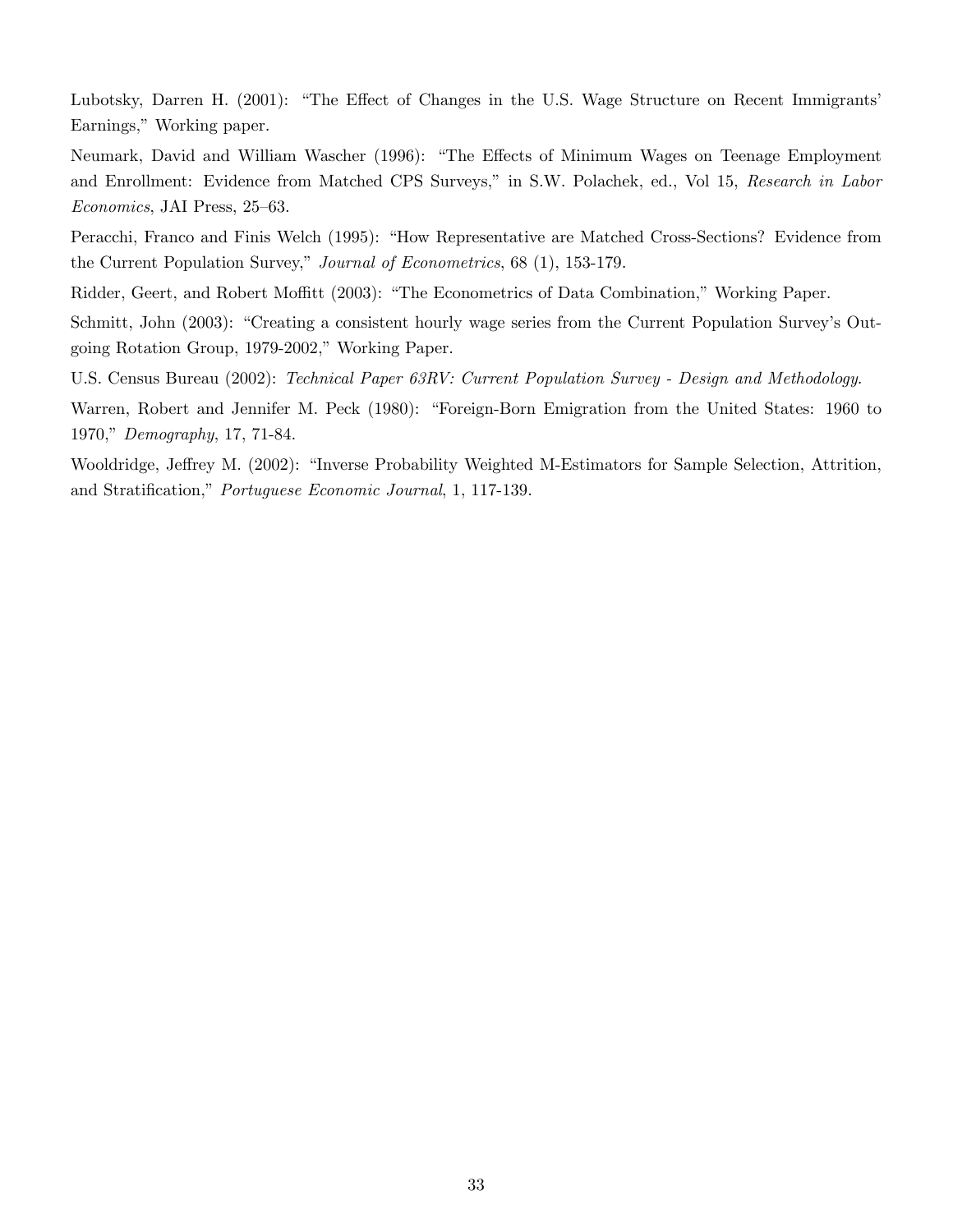# 8 Appendix

#### 8.1 Variables used in the Analysis

This section explains in detail how the CPS MORG are processed to generate the sample used in the analysis. The wage measure used in the analysis is the hourly rate of pay. The wage measure is the hourly wage for the hourly workers and the weekly payments divided by the usual weekly hours of work for non-hourly workers. We clean the wage measure by following steps which are similar to those in Lemieux (2006). Both the hourly and the weekly wages are topcoded. For workers paid by the hour, the topcode remains between \$99.00-99.99 and only a small fraction of workers have their wage censored at this value. On the other hand, a substantial number of non-hourly workers have topcoded wages. The weekly wage is topcoded by \$1923 in 1994-1997 and by \$2884 in 1998-2004. Topcoded wages are adjusted by a factor of 1.4.<sup>29</sup> Workers with extreme wages (less than \$2 and more than \$200 in 1994 dollars) are trimmed. In addition, the sample drops persons with negative potential experience. As a result, 998 out of 35,016 foreign-born and 11,791 out of 266,628 native-born persons are dropped. These trimmed samples are used throughout the paper unless otherwise indicated.

The year of arrival information provided by the CPS MORG let us identify those who arrived in the United States before 1950, 1950-1959, 1960-1964, 1965-1969, 1970-1974, 1975-1979, 1980-1981, 1982-1983, and so on. The most recent entrants, however, are coded in a inconsistent way. For instance, the arrival year code 13 in the 1994 sample includes the 1992-1994 arrivals, the code 13 in the 1995 sample includes the 1992-1995 arrivals, and the code 13 in the 1996 sample and afterwards include the 1992-1993 arrivals. Therefore foreignborn persons who arrived in the United States in 1992-1993 and are in the 1994-1995 or the 1995-1996 panels cannot be matched. In consequence, we drop immigrants with the arrival year code 13 in the 1994-1995 or the 1995-1996 panels. So, the most recent immigrants in the 1994-1995 and the 1995-1996 panels are those who entered the U.S. in 1990-1991 with the arrival year code 12. Accordingly in the panels of the subsequent years, we keep immigrants with the arrival year code numbers of the followings:

- 1994-1995 panel: codes 1-12 (1990-1991)
- 1995-1996 panel: codes 1-12 (1990-1991)
- 1996-1997 panel: codes 1-13 (1992-1993)
- 1997-1998 panel: codes 1-13 (1992-1993)
- 1998-1999 panel: codes 1-14 (1994-1995)
- 1999-2000 panel: codes 1-14 (1994-1995)
- 2000-2001 panel: codes 1-15 (1996-1997)
- 2001-2002 panel: codes 1-15 (1996-1997)
- 2002-2003 panel: codes 1-16 (1998-1999) 2003-2004 panel: codes 1-16 (1998-1999)
- where the years in the parentheses indicate the entry years of the most recent immigrants.

Some variables in the CPS MORG are given by intervals. One example is the arrival year. It is given by periods rather than years. In the analysis, the arrival year variable is defined by the mid-point of each period.

 $^{29}$ The simplest way of handling topcoded values is to adjust censored values by a factor that approximates the mean for those above the censoring point (typically, a factor like 1.33 or 1.4). According to Schmitt (2003), a more sophisticated way is estimating the mean above the topcode using the pareto distribution. As the pareto distribution has two parameters, what is mostly done is to fit the pareto distribution through a point high in the observed distribution.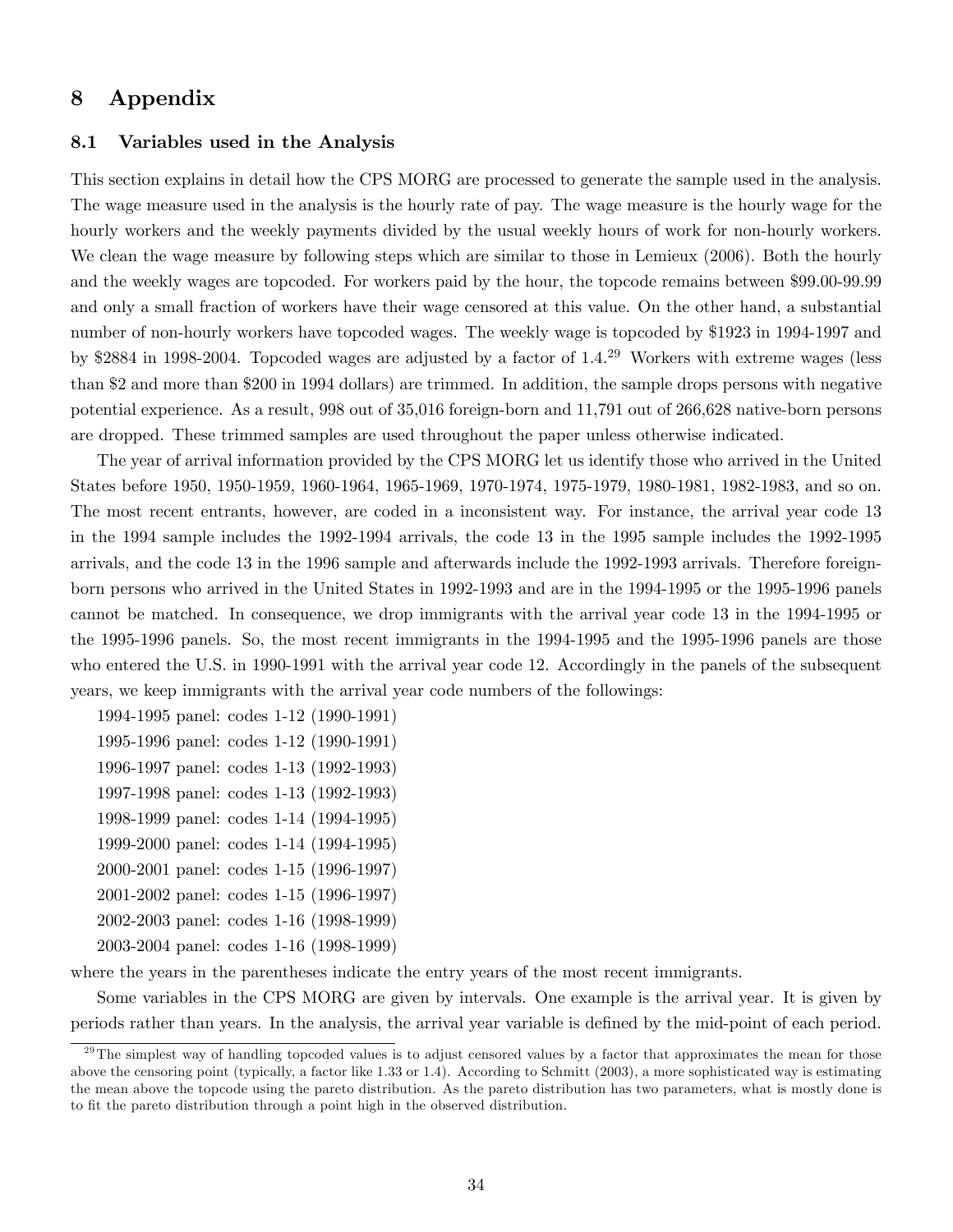Immigrants who arrived in the United States before 1950 are coded as 1940. The education measure needs adjustment, too. The values for the education measure are assigned by the following rule:

0 if less than 1st grade 2.5 if 1st-4th grade 5.5 if 5th-6th

7.5 if 7th-8th

10 if 9th, 10th, 11th, or 12th grades with no diploma

- 12 if high school graduate including GED
- 14 if some college but no degree or Associate degree
- 16 if Bachelor's degree
- 18 if Masterís degree, Professional school degree, or Doctorate degree

The estimation results are not very sensitive to the ways of coding year of entry and education.

### 8.2 Equivalence of Identification Conditions

Equivalence of the identification conditions  $(6)$  and the conditional moment restrictions  $(7)$  when the population is stationary is proved by Bhattacharya (2006). We show equivalence of (10) and (12) with outmigration. The first identification condition in  $(10)$  is

$$
f(u_1, v) = \int \frac{\Pr(D_S = 1)}{\Pr(D_S = 1 | u_1, u_2, v)} f(u_1, u_2, v | D_S = 1) du_2.
$$

Dividing both sides with  $f(u_1, v)$ , we have

$$
1 = \int \frac{\Pr(D_S = 1) f (u_1, u_2, v | D_S = 1)}{g (k'_0(v) + k'_1(u_1, v) + k'_2(u_2, v)) f (u_1, v)} du_2
$$
  
\n
$$
= \int \frac{\Pr(D_S = 1) f (u_1, u_2, v | D_S = 1)}{g (k'_0(v) + k'_1(u_1, v) + k'_2(u_2, v)) f (u_1, v)} du_2
$$
  
\n
$$
= \int \frac{P (u_2, D_S = 1 | u_1, v)}{g (k'_0(v) + k'_1(u_1, v) + k'_2(u_2, v))} du_2
$$
  
\n
$$
= \sum_{s=0,1} \int \frac{s \cdot P (u_2, D_S = s | u_1, v)}{g (k'_0(v) + k'_1(u_1, v) + k'_2(u_2, v))} du_2
$$
  
\n
$$
= E \left[ \frac{D_S}{g (k'_0(v) + k'_1(u_1, v) + k'_2(u_2, v))} | u_1, v \right] \text{ for all } u_1, v,
$$

which is the first condition in  $(12)$ . The second identification condition in  $(10)$  is

$$
f (u_2, v) = \frac{f (u_2, v | D_P = 1) \Pr(D_P = 1)}{\Pr(D_P = 1 | u_2, v)}
$$
  
= 
$$
\int \frac{\Pr(D_S = 1)}{\Pr(D_S = 1 | u_1, u_2, v)} f (u_1, u_2, v | D_S = 1) du_1.
$$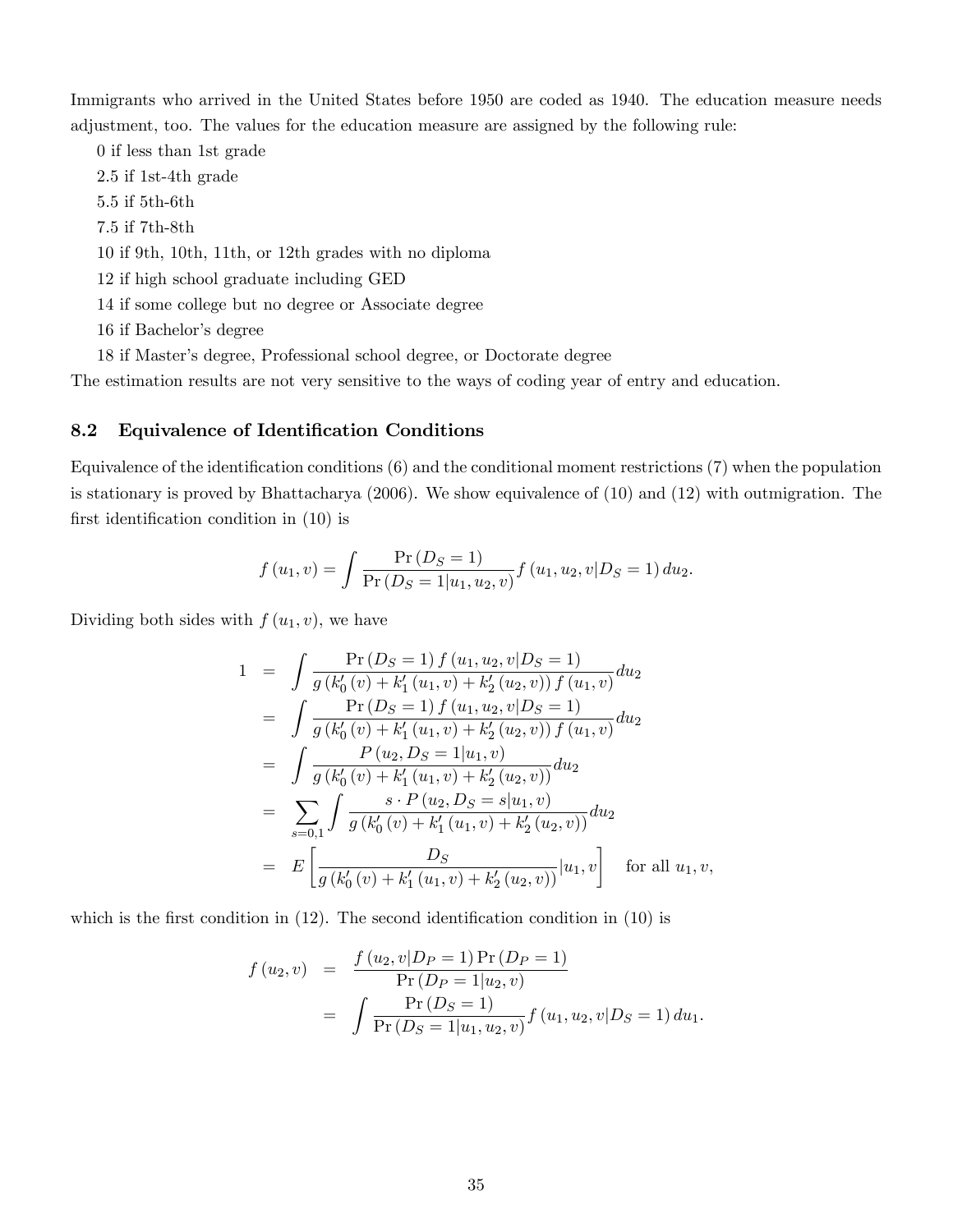Notice that, we do not observe  $f(u_2, v)$ , but do  $f(u_2, v|D_P = 1)$ . Thus, dividing both sides with  $f(u_2, v)$ , we have

$$
1 = \int \frac{\Pr(D_S = 1) f(u_1, u_2, v|D_S = 1)}{g(k'_0(v) + k'_1(u_1, v) + k'_2(u_2, v)) f(u_2, v)} du_1
$$
  
\n
$$
= \int \frac{\Pr(D_S = 1) f(u_1, u_2, v|D_S = 1)}{g(k'_0(v) + k'_1(u_1, v) + k'_2(u_2, v)) f(u_2, v|D_P = 1)} \cdot \frac{\Pr(D_P = 1|u_2, v)}{\Pr(D_P = 1)} du_1
$$
  
\n
$$
= \int \frac{\Pr(D_S = 1|D_P = 1) f(u_1, u_2, v|D_S \cdot D_P = 1)}{g(k'_0(v) + k'_1(u_1, v) + k'_2(u_2, v)) f(u_2, v|D_P = 1)} \cdot \Pr(D_P = 1|u_2, v) du_1
$$
  
\n
$$
= \int \frac{P(u_1, u_2, v, D_S = 1|D_P = 1)}{g(k'_0(v) + k'_1(u_1, v) + k'_2(u_2, v)) f(u_2, v|D_P = 1)} \cdot \Pr(D_P = 1|u_2, v) du_1
$$
  
\n
$$
= \int \frac{P(u_1, D_S = 1|u_2, v, D_P = 1)}{g(k'_0(v) + k'_1(u_1, v) + k'_2(u_2, v))} \cdot \Pr(D_P = 1|u_2, v) du_1
$$
  
\n
$$
= \sum_{s=0,1} \int \frac{s \cdot P(u_1, D_S = s|u_2, v, D_P = 1)}{g(k'_0(v) + k'_1(u_1, v) + k'_2(u_2, v))} \cdot \Pr(D_P = 1|u_2, v) du_1
$$
  
\n
$$
= E\left[\frac{D_S \cdot \Pr(D_P = 1|u_2, v)}{g(k'_0(v) + k'_1(u_1, v) + k'_2(u_2, v))} |u_2, v, D_P = 1\right] \quad \text{for all } u_2, v,
$$

where the second equation uses

$$
f(u_2, v) = \frac{f(u_2, v|D_P = 1) \Pr(D_P = 1)}{\Pr(D_P = 1|u_2, v)}
$$

and the third equation uses

$$
Pr(D_S = 1) = Pr(D_S = 1|D_P = 1) \cdot \frac{Pr(D_P = 1)}{Pr(D_P = 1|D_S = 1)} = Pr(D_S = 1|D_P = 1) \cdot Pr(D_P = 1),
$$

and

$$
f(u_1, u_2, v|D_S = 1) = f(u_1, u_2, v|D_S \cdot D_P = 1),
$$

as  $D_S = 1$  implies  $D_S \cdot D_P = 1$ . Finally, by the assumption (11), we have

$$
\frac{1}{k(z_2)} = E\left[\frac{D_S}{g(k'_0(v) + k'_1(u_1, v) + k'_2(u_2, v))}|u_2, v, D_P = 1\right]
$$
 for all  $u_2, v$ .

This is the second condition in (12).

### 8.3 Estimation of Weighting Functions

This section discusses technical details in the weighting function estimation. Empirical specification of the model is as follows. Let

$$
Pr(DS = 1|U1 = u1, U2 = u2, V = v) = g(v'\phi0 + u'1\phi1 + u'2\phi2),
$$

where  $v$  is a vector of constant, age, education, and dummy variables (marital status, years in the United States, citizenship status, country of birth),  $u_1$  and  $u_2$  are vectors of log real hourly dollar wages and indicators of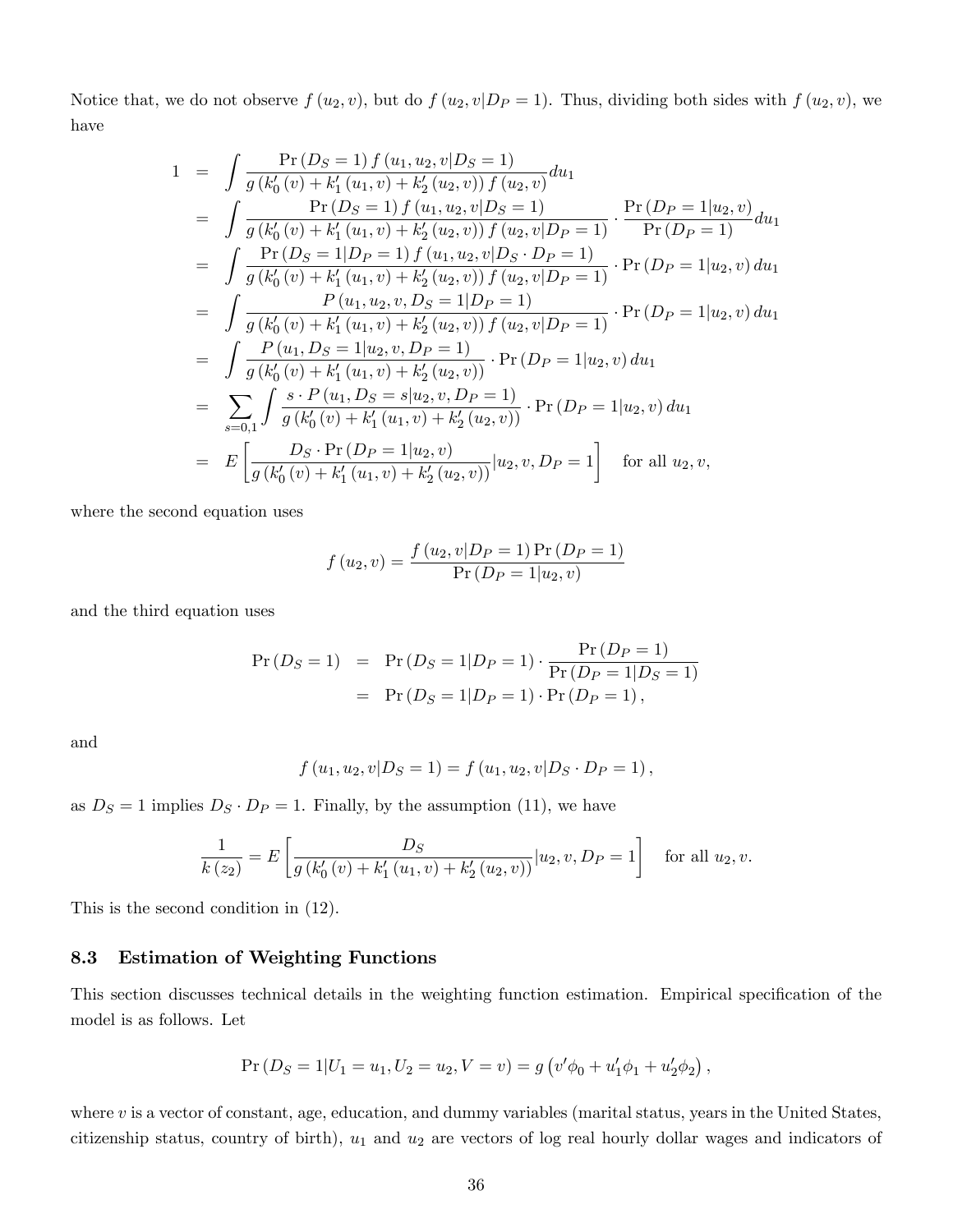not usually working, and  $g(r) = e^r/(1 + e^r)$ . Assume that (11) holds and  $z_2$  is a vector of age, years since migration, education (assuming that no additional schooling is obtained), country of origin, and year of entry.

The identification conditions in (12) can be transformed to

$$
E\left[\frac{D_S \cdot a\left(u_1, v\right)}{g\left(v'\phi_0 + u'_1\phi_1 + u'_2\phi_2\right)}\right] = E\left[a\left(u_1, v\right)\right],
$$
  
\n
$$
E\left[\frac{D_S \cdot a\left(u_2, v\right)}{g\left(v'\phi_0 + u'_1\phi_1 + u'_2\phi_2\right)}\right] = E\left[\frac{a\left(u_2, v\right)}{k\left(z_2\right)}\right],
$$
\n(21)

for an arbitrary function  $a(\cdot)$ . Let n be the sample size of the incoming sample and  $n_m$  be the sample size of the matched sample. In addition, let  $n_1$  and  $n_2$  be the sample sizes of the representative cross-section samples in the incoming and the outgoing years. For simplicity, write

$$
g(u_1, u_2, v, \phi) \equiv g(v'\phi_0 + u'_1\phi_1 + u'_2\phi_2).
$$

Then, the LHS of (21) can be estimated by

$$
\frac{1}{n} \sum_{m=1}^{n} \frac{D_{Sm} \cdot a(u_{tm}, v_m)}{g(u_{1m}, u_{2m}, v_m, \theta)} = \frac{1}{n} \sum_{l=1}^{n_m} \frac{1 \cdot a(u_{tm}, v_m)}{g(u_{1m}, u_{2m}, v_m, \theta)} + \frac{1}{n} \sum_{m=n_m+1}^{n} \frac{0 \cdot a(u_{tm}, v_m)}{g(u_{1m}, u_{2m}, v_m, \theta)}
$$
\n
$$
= \frac{1}{n} \sum_{l=1}^{n_m} \frac{a(u_{tm}, v_m)}{g(u_{1m}, u_{2m}, v_m, \theta)},
$$

for  $t = 1, 2$ , and the RHS of (21) can be estimated by

$$
\frac{1}{n_1} \sum_{i=1}^{n_1} a(u_{1i}, v_i) = 0,
$$

for  $t = 1$  and

$$
\frac{1}{n_2} \sum_{i=1}^{n_2} \frac{a(u_{2i}, v_i)}{k(z_2)} = 0,
$$

for  $t = 2$ . In estimation, the LHS uses the matched longitudinal sample and the RHS uses the representative cross-sections. The GMM can be used, where function  $a(\cdot)$  is a vector of age, age<sup>2</sup>, age<sup>3</sup>, educ, educ<sup>2</sup>, educ<sup>3</sup>, a marital status dummy, log wage, log wage<sup>2</sup>, log wage<sup>3</sup>, and a dummy of not working for period  $t = 1, 2$ . For the foreign sample, we add  $ysm$ ,  $ysm^2$ ,  $ysm^3$ , a citizenship dummy, and continent of origin (Europe, Asia, and Africa-Oceania) dummies.

The outmigration process,  $k(z_2)$ , can be estimated as follows. Notice that all the variables in  $z_1$  have deterministic time paths and map to  $z_2$  one-to-one. Without loss of generality we replace (11) with

$$
Pr(D_P = 1 | Z_1 = z_1) = k(z_1).
$$

When we have  $z_1$ , we do not need to worry about the transition probability  $P(Z_2 = z_2 | Z_1 = z_1)$ . Assume that  $k(z_1)$  is given by a parametric form:  $k(z'_1\psi)$ . Now consider the following transformation:

$$
p(z'_1\psi) \equiv \frac{k(z'_1\psi)}{1 + k(z'_1\psi)}.
$$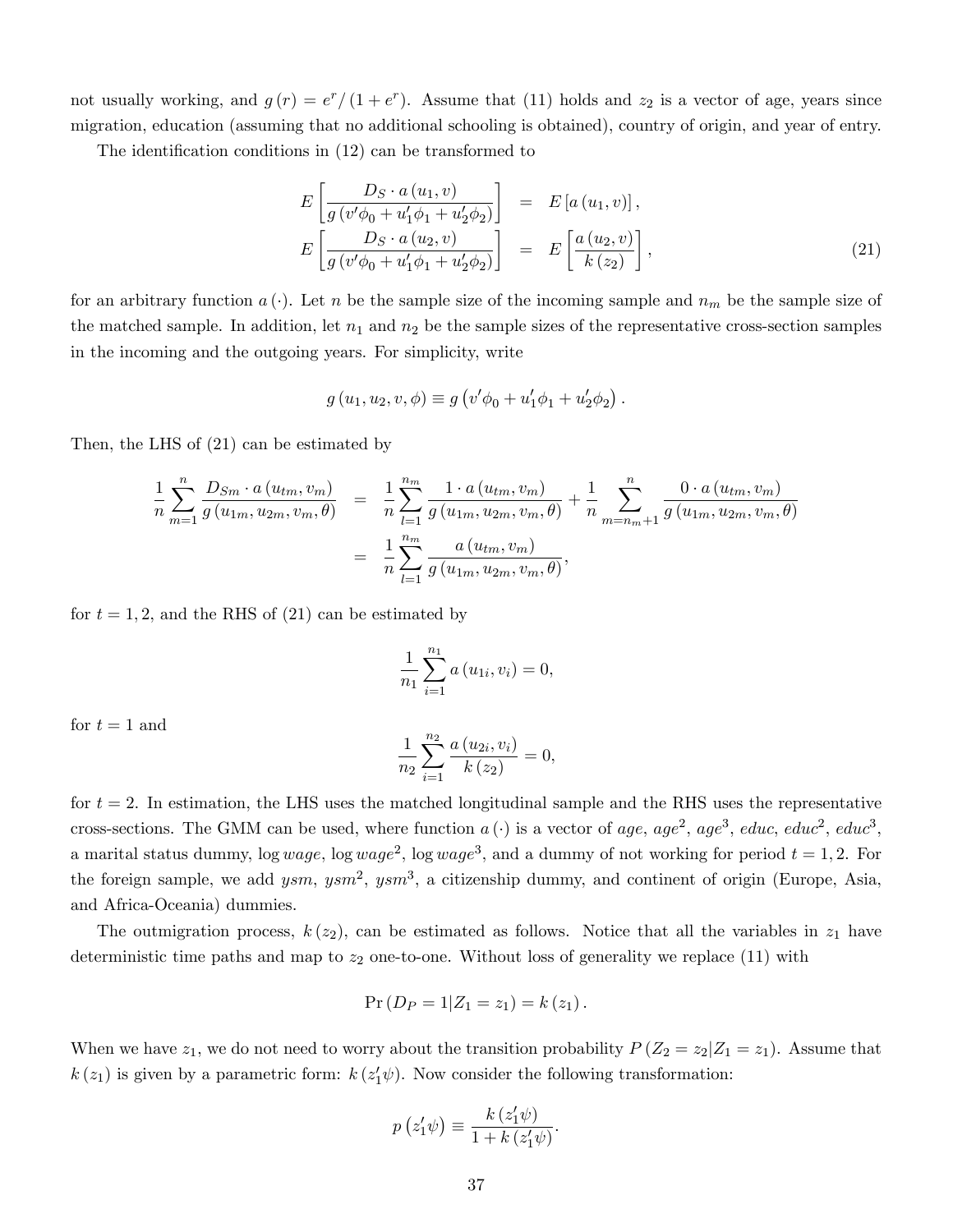The estimation strategy is estimate  $p(z'_1\psi)$  and transform it to  $k(z'_1\psi)$ . We use discrete choice model instead of applying GMM. Generate an indicator variable that is set to unity for observations in the second period cross-section. To Öx idea, suppose there is no outmigration and assume that the sample sizes are the same. Then there will equal number of 0's and 1's. So  $p(z'_1\psi) = 1/2$  for all  $z_1$ . If outmigration occurs to individuals with  $z_1 = \tilde{z}_1$ , we expect  $p(\tilde{z}'_1 \psi) < 1/2$ . We use a logit model

$$
p(z'_1\psi) = \frac{e^{z'_1\psi}}{1 + e^{z'_1\psi}}
$$

and obtain  $p(z'_1\psi)$ .

Tables A4-1 and A4-2 report the estimated  $\phi$  coefficients for the native and the foreign samples under the stationary population (or the negligible outmigration) assumption. The weighting function estimates in 1994-1995 and 1995-1996 are less stable than in other years because of the smaller sample sizes. Again, the estimates do not necessarily have causal interpretation. For instance, labor market outcome and residential mobility may affect each other. Over the matching periods from 1996-1997 through 2003-2004, the matching rates are higher among older, married, not recently arrived citizens. Among those who work, the current wage is positively correlated with the matching rate. In addition, those who are not usually working are matched with higher probability.

Table A4-3 reports the  $\psi$  estimates, where a positive coefficient implies that the stay probability in the United States is positively correlated with the variable. We observed that the outmigration process is rather poorly estimated. Just looking at the signs of estimates, only the education has stable coefficients. More educated foreign-born persons have higher stay probability than less educated. The other variables, age, years since migration, country of origin, and the arrival year are not significant. The estimation results do not support the hypothesis that outmigration rates decline with time spent in the United States. However, this may not be very surprising because outmigration is not very large between years. Table A4-4 reports the attrition-outmigration correcting weighting function estimates.

#### 8.4 Comparison with Other Attrition-Correction Approaches

There are two general approaches are often used to deal with attrition in panel data sets: selection on observables and selection on unobservables. Models of selection on observables make the assumption that the probability of attrition depends only on  $U_1$  and V, which are observed. In this case,  $U_2$  is missing at random in the panel, i.e.,

$$
D_S \perp U_2 | (U_1, V),
$$

and the attrition probability can be written as

$$
Pr(D_S = 1 | U_1, U_2, V) = Pr(D_S = 1 | U_1, V).
$$

With this structure  $Pr(D_S = 1|u_1, u_2, v) = Pr(D_S = 1|u_1, v)$  can be observed and therefore  $f(u_1, u_2, v)$  is identified. An example where the assumption of selection on observables fails is when an individual does not respond in the second period if the individual experiences an unexpected negative wage shock in the second period. Under selection on observable assumption, Jeffrey Wooldridge (2002) proposes an inverse probability weighted (IPW) M-estimator for two-period panel data models. It is known that if selection is ignorable, an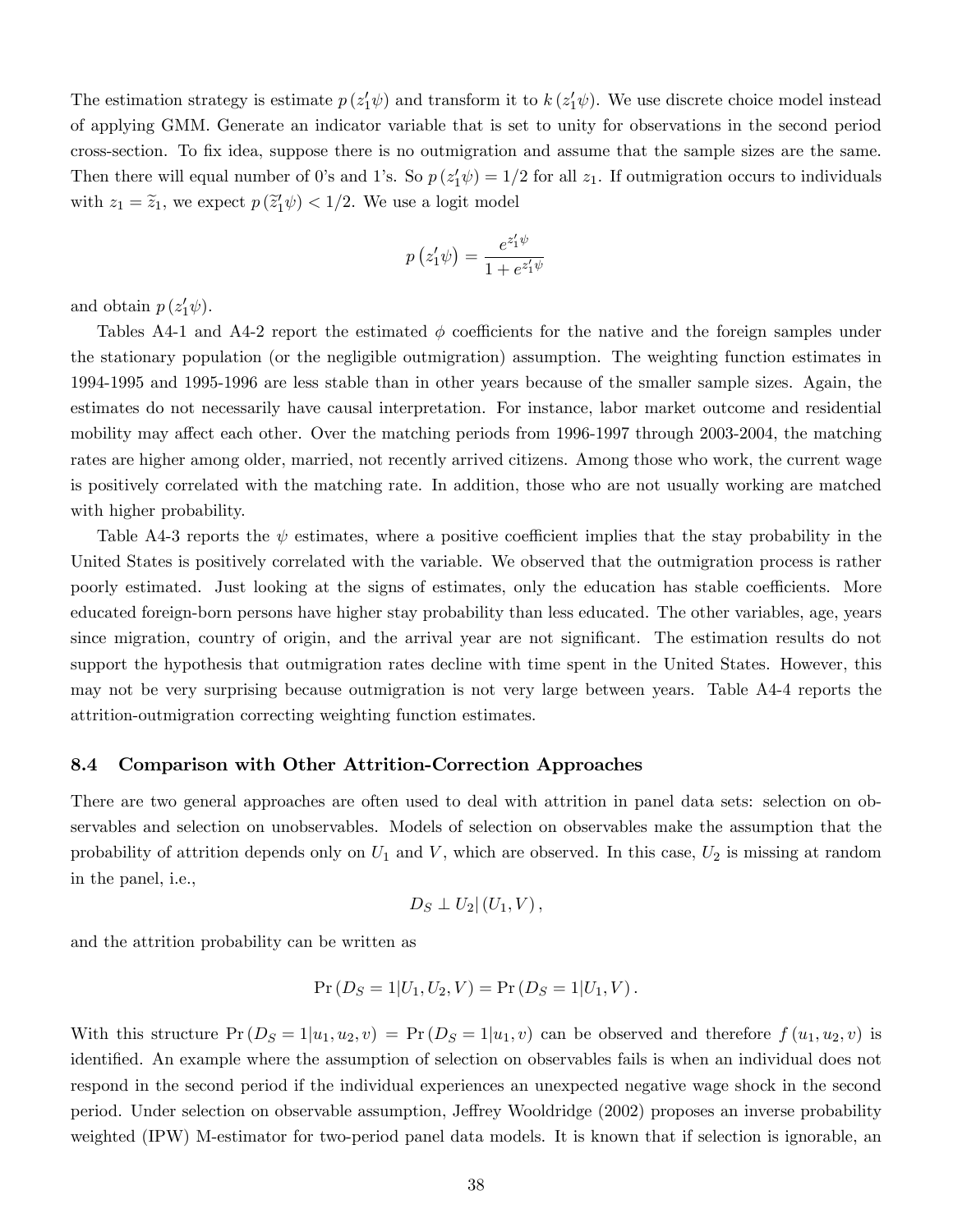inverse probability weighting scheme generally identifies the population parameters.

Models of selection on unobservables make the assumption that the probability of attrition depends on  $U_2$ , which may not be observed. In this case, the attrition process does not depend on the first period variables  $U_1$ , i.e.,

$$
D_S \perp U_1 | (U_2, V) ,
$$

and the attrition probability can be written as

$$
Pr(D_S = 1 | U_1, U_2, V) = Pr(D_S = 1 | U_2, V).
$$

This assumption fails if individuals do not respond in the second period if there was a negative wage shock in the first period. For estimation, the probability of attrition can be specified to depend on arbitrary functions of  $U_2$ . A special case of the method of selection on unobservables is the standard sample selection model by Heckman (1976, 1979). Heckman's solution requires at least one exogenous variable affecting selection that does not appear in the structural equation.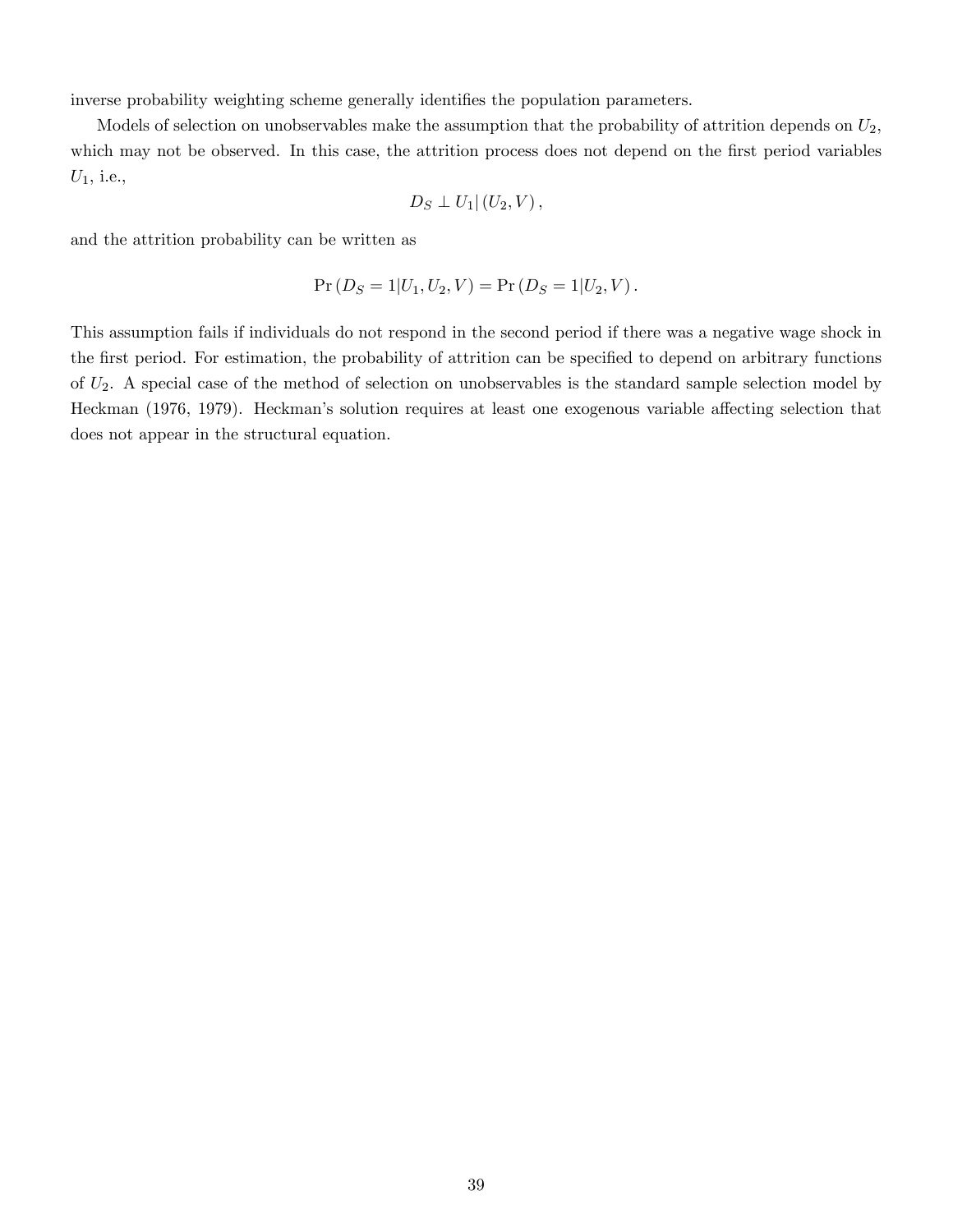|                             | 1994      | 1995      | 1996        | 1997    | 1998    | 1999        | $2000\,$ | $\,2001\,$  | $\,2002\,$  | $\,2003\,$        | [row in total] |
|-----------------------------|-----------|-----------|-------------|---------|---------|-------------|----------|-------------|-------------|-------------------|----------------|
|                             | $-1995$   | $-1996$   | $-1997$     | $-1998$ | $-1999$ | $-2000$     | $-2001$  | $-2002$     | $-2003$     | $-2004$           | row average    |
| before 1980 arrivals        |           |           |             |         |         |             |          |             |             |                   |                |
| C.S.America                 | $1016\,$  | 1014      | 1019        | 964     | 979     | 891         | 880      | 798         | 845         | $812\,$           | [0.748]        |
|                             | 1.024     | 0.858     | $\,0.952\,$ | 0.979   | 0.941   | 1.027       | 1.007    | 1.014       | 0.998       | 0.929             | 0.971          |
| Europe                      | 611       | 674       | $537\,$     | 540     | $520\,$ | 461         | 486      | 445         | 498         | 424               | [0.537]        |
|                             | $1.005\,$ | 0.785     | 0.944       | 0.930   | 0.940   | 0.978       | 0.998    | 1.054       | 0.940       | 0.854             | 0.940          |
| Asia                        | 518       | $575\,$   | 495         | $502\,$ | $510\,$ | 488         | 430      | $455\,$     | 464         | $430\,$           | [0.651]        |
|                             | 1.041     | $0.854\,$ | 1.032       | 0.896   | 0.961   | $\,0.945\,$ | 1.100    | 0.991       | $\,0.905\,$ | 0.884             | 0.958          |
| 1980-1991 arrivals          |           |           |             |         |         |             |          |             |             |                   |                |
| $\overline{C}$ .S. America  | 1399      | 1439      | 1396        | 1448    | 1456    | 1498        | 1490     | 1484        | 1597        | 1541              | [0.965]        |
|                             | 1.065     | 0.941     | 0.983       | 0.966   | 0.955   | $1.012\,$   | 1.060    | 1.065       | 1.009       | 0.921             | 0.996          |
| Europe                      | 279       | $385\,$   | ${\bf 264}$ | $\,295$ | 268     | $247\,$     | 241      | $307\,$     | $\,289$     | 330               | [0.961]        |
|                             | 1.018     | 0.875     | 1.038       | 0.980   | 1.045   | 1.117       | 1.083    | 1.010       | 0.972       | $0.855\,$         | 0.996          |
| Asia                        | 680       | 965       | 805         | 829     | 720     | 969         | 706      | 712         | 703         | 717               | [0.652]        |
|                             | 1.059     | 0.802     | 0.970       | 1.037   | 1.001   | 0.752       | 1.067    | 1.098       | 0.980       | 0.881             | 0.958          |
| 1992-1993 $\text{arrivals}$ |           |           |             |         |         |             |          |             |             |                   |                |
| C.S.America                 |           |           | 173         | 237     | $200\,$ | $209\,$     | $253\,$  | 218         | $265\,$     | 266               | [1.030]        |
|                             |           |           | 1.000       | 0.920   | 1.130   | $1.139\,$   | 0.953    | 1.110       | 0.940       | 0.876             | 1.004          |
| Europe                      |           |           | $63\,$      | $73\,$  | $89\,$  | $83\,$      | $58\,$   | $63\,$      | $64\,$      | $56\,$            | [0.876]        |
|                             |           |           | 0.937       | 0.973   | 1.101   | $\,0.916\,$ | 1.000    | 1.032       | 1.016       | 0.911             | $\,0.984\,$    |
| Asia                        |           |           | 117         | 152     | 120     | 114         | 119      | 125         | $122\,$     | 124               | [1.034]        |
|                             |           |           | 0.957       | 0.967   | 0.925   | 1.088       | 1.092    | 1.168       | $1.008\,$   | 0.863             | 1.004          |
| $1994-1995$ arrivals        |           |           |             |         |         |             |          |             |             |                   |                |
| $\rm C.S. America$          |           |           |             |         | 218     | $253\,$     | $302\,$  | 320         | $309\,$     | 277               | [1.149]        |
|                             |           |           |             |         | 1.055   | 1.059       | 1.017    | 1.072       | 0.961       | 0.982             | 1.023          |
| Europe                      |           |           |             |         | $78\,$  | 69          | $80\,$   | $59\,$      | 69          | $69\,$            | [1.232]        |
|                             |           |           |             |         | 0.962   | 1.072       | 1.050    | 1.017       | 1.043       | 1.072             | $1.035\,$      |
| Asia                        |           |           |             |         | 141     | 111         | 126      | 143         | 102         | 114               | [1.066]        |
|                             |           |           |             |         | 0.894   | 1.117       | 1.111    | 1.014       | 1.010       | 0.939             | $1.011\,$      |
| 1996-1997 arrivals          |           |           |             |         |         |             |          |             |             |                   |                |
| C.S.America                 |           |           |             |         |         |             | $251\,$  | $287\,$     | $301\,$     | $308\,$           | [0.790]        |
|                             |           |           |             |         |         |             | 1.068    | $\rm 0.913$ | 0.960       | $\,0.844\,$       | $\,0.943\,$    |
| Europe                      |           |           |             |         |         |             | $87\,$   | $58\,$      | $85\,$      | $75\,$            | [0.979]        |
|                             |           |           |             |         |         |             | 0.908    | 1.207       | $0.918\,$   | $\rm 0.973$       | $\,0.995\,$    |
| Asia                        |           |           |             |         |         |             | 152      | $127\,$     | 138         | $129\,$           | [0.807]        |
|                             |           |           |             |         |         |             | 0.875    | $1.150\,$   | $0.855\,$   | 0.938             | $\,0.948\,$    |
| 1998-1999 arrivals          |           |           |             |         |         |             |          |             |             |                   |                |
| C.S.America                 |           |           |             |         |         |             |          |             | 411         | 462               | [0.805]        |
|                             |           |           |             |         |         |             |          |             | 0.973       | 0.827             | 0.897          |
| Europe                      |           |           |             |         |         |             |          |             | 118         | $\boldsymbol{99}$ | [0.779]        |
|                             |           |           |             |         |         |             |          |             | 0.941       | 0.828             | 0.883          |
| Asia                        |           |           |             |         |         |             |          |             | 158         | 154               | [0.771]        |
|                             |           |           |             |         |         |             |          |             | $\,0.949\,$ | $0.812\,$         | $0.854\,$      |

Table A1. Stay Probability (One minus the Outmigration Rate) by Ethnic Origin

1st row: #in 1st year; 2nd row: stay probability

 $\equiv$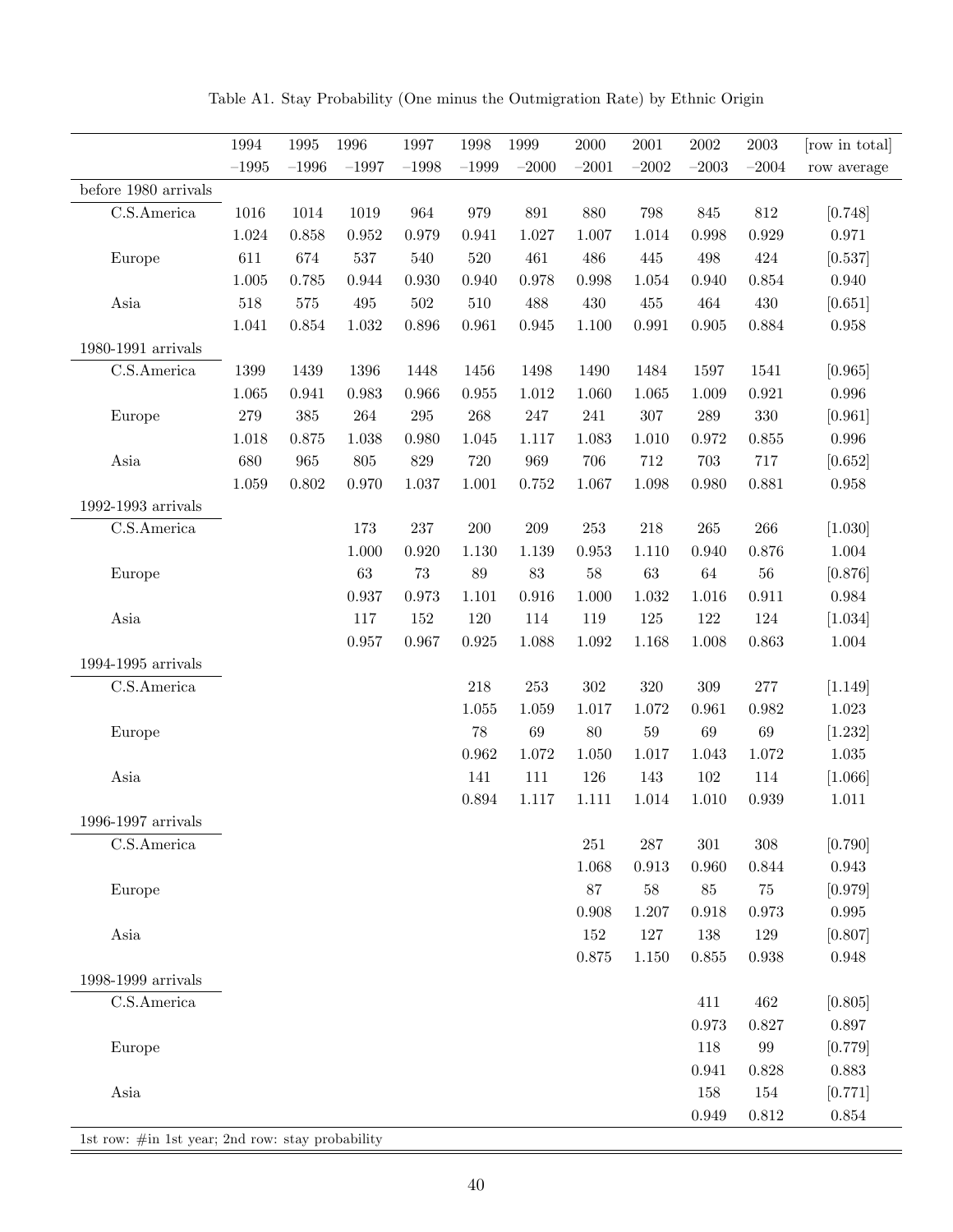| Individual Hetero.                                                                                     | ATT-Adjusted |                   |                    |            | ATT-OUT-Adjusted   |                | Not Adjusted |                |                    |
|--------------------------------------------------------------------------------------------------------|--------------|-------------------|--------------------|------------|--------------------|----------------|--------------|----------------|--------------------|
|                                                                                                        | linear       | quadra.           | cubic              | linear     | quadra.            | cubic          | linear       | quadra.        | cubic              |
| C.S.America                                                                                            |              |                   |                    |            |                    |                |              |                |                    |
| $age=24$ , $ysm=4$                                                                                     | $0.01\,$     | $-1.46**$         | $-2.03**$          | $-0.01$    | $-1.52**$          | $-2.09**$      | $0.17\,$     | $-1.25*$       | $-1.98**$          |
|                                                                                                        | (0.41)       | (0.70)            | (0.85)             | (0.41)     | (0.70)             | (0.85)         | (0.41)       | (0.71)         | (0.86)             |
| $age=32$ , $ysm=12$                                                                                    |              | $-0.88*$          | $-0.63$            |            | $-0.91**$          | $-0.66$        |              | $-0.78$        | $-0.63\,$          |
|                                                                                                        |              | (0.45)            | (0.52)             |            | (0.45)             | (0.52)         |              | (0.45)         | (0.52)             |
| $age=40$ , $ysm=20$                                                                                    |              | $-0.30$           | 0.24               |            | $-0.30$            | 0.24           |              | $-0.31$        | 0.19               |
|                                                                                                        |              | (0.46)            | (0.65)             |            | (0.46)             | (0.65)         |              | (0.46)         | (0.65)             |
| $age=48$ , $ysm=28$                                                                                    |              | 0.28              | 0.59               |            | $0.31\,$           | $0.62\,$       |              | $0.16\,$       | $0.49\,$           |
|                                                                                                        |              | (0.72)            | (0.74)             |            | (0.72)             | (0.73)         |              | (0.72)         | (0.74)             |
|                                                                                                        |              |                   |                    |            |                    |                |              |                |                    |
| Europe                                                                                                 |              |                   |                    |            |                    |                |              |                |                    |
| $age=24$ , $ysm=4$                                                                                     | $-1.68$      | $-3.09*$          | $\!-1.92$          | $-1.69$    | $-3.17*$           | $-1.94$        | $-1.39$      | $-3.14*$       | $-2.21$            |
|                                                                                                        | (0.90)       | (1.77)            | (2.31)             | (0.90)     | (1.76)             | (2.30)         | (0.90)       | (1.79)         | (2.38)             |
| $age=32$ , $ysm=12$                                                                                    |              | $-2.20*$          | $-2.23*$           |            | $-2.24*$           | $-2.29*$       |              | $-2.19*$       | $-2.09*$           |
|                                                                                                        |              | (1.23)            | (1.27)             |            | (1.22)             | (1.26)         |              | (1.24)         | (1.26)             |
| $age=40$ , $ysm=20$                                                                                    |              | $-1.30\,$         | $-2.06$            |            | $-1.32$            | $-2.13$        |              | $-1.25$        | $-1.68$            |
|                                                                                                        |              | (0.91)            | (1.48)             |            | (0.90)             | (1.47)         |              | (0.91)         | (1.47)             |
| $age=48$ , $ysm=28$                                                                                    |              | $-0.40$           | $-1.42$            |            | $-0.39\,$          | $-1.45$        |              | $-0.30$        | $-0.99$            |
|                                                                                                        |              | (1.04)            | (1.51)             |            | (1.03)             | (1.50)         |              | (1.03)         | (1.50)             |
|                                                                                                        |              |                   |                    |            |                    |                |              |                |                    |
| Asia                                                                                                   |              |                   |                    |            |                    |                |              |                |                    |
| $age=24$ , $ysm=4$                                                                                     | $0.57\,$     | $0.15\,$          | $1.15\,$           | 0.55       | $-0.01$            | $\rm 0.96$     | $\rm 0.91$   | $0.79\,$       | $2.47*$            |
|                                                                                                        | (0.69)       | (1.40)            | (1.82)             | (0.69)     | (1.40)             | (1.81)         | (0.69)       | (1.38)         | (1.74)             |
| $age=32$ , $ysm=12$                                                                                    |              | 0.43              | 0.13               |            | $0.36\,$           | 0.07           |              | $0.86\,$       | $0.41\,$           |
|                                                                                                        |              | (0.86)            | (0.92)             |            | (0.85)             | (0.92)         |              | (0.84)         | (0.91)             |
| $age=40$ , $ysm=20$                                                                                    |              | 0.71              | $0.04\,$           |            | 0.72               | $0.08\,$       |              | $\rm 0.92$     | $-0.23\,$          |
|                                                                                                        |              | (0.80)            | (1.14)             |            | (0.80)             | (1.14)         |              | (0.80)         | (1.14)             |
| $age=48$ , $ysm=28$                                                                                    |              | 0.98              | 0.86               |            | $1.08\,$           | $0.97\,$       |              | $0.99\,$       | $0.54\,$           |
|                                                                                                        |              | (1.29)            | (1.32)             |            | (1.29)             | (1.32)         |              | (1.29)         | (1.31)             |
|                                                                                                        |              |                   |                    |            |                    |                |              |                |                    |
| Others<br>$age=24$ , $ysm=4$                                                                           |              |                   |                    |            |                    |                |              |                |                    |
|                                                                                                        | $1.17\,$     | $-0.73$<br>(2.84) | $-0.09$            | $\rm 0.93$ | $-1.15\,$          | $-0.42$        | 1.80         | $-0.29$        | 0.87               |
|                                                                                                        | (1.58)       |                   | (3.43)<br>$0.01\,$ | (1.58)     | (2.84)             | (3.44)         | (1.54)       | (2.83)         | (3.54)<br>$0.26\,$ |
| $age=32$ , $ysm=12$                                                                                    |              | $0.34\,$          |                    |            | $-0.02\,$          | $-0.43$        |              | 0.74           |                    |
| $age=40$ , $ysm=20$                                                                                    |              | (1.83)<br>1.42    | (2.02)<br>0.71     |            | (1.83)<br>1.11     | (2.01)         |              | (1.81)         | (1.95)<br>0.59     |
|                                                                                                        |              |                   |                    |            |                    | $0.27\,$       |              | 1.77<br>(1.69) |                    |
|                                                                                                        |              | (1.70)<br>2.49    | (2.51)<br>1.99     |            | (1.70)<br>$2.23\,$ | (2.51)         |              |                | (2.46)             |
| $age=48$ , $ysm=28$                                                                                    |              | (2.60)            | (2.82)             |            | (2.61)             | 1.68<br>(2.83) |              | 2.80<br>(2.60) | 1.85<br>(2.83)     |
| Standard errors are reported in parentheses. Confidence levels: $99\%$ (***), $95\%$ (**), $90\%$ (*). |              |                   |                    |            |                    |                |              |                |                    |

Table A2-1. Economic Assimilation Estimates in % (by Origin): Reported & Imputed Wages

Sample sizes: Native (156241), C.S.America (11560), Europe (3392), Asia (5340), Others (1162)

Estimates represent immigrants' annual percentage wage growth relative to the natives' percentage wage growth.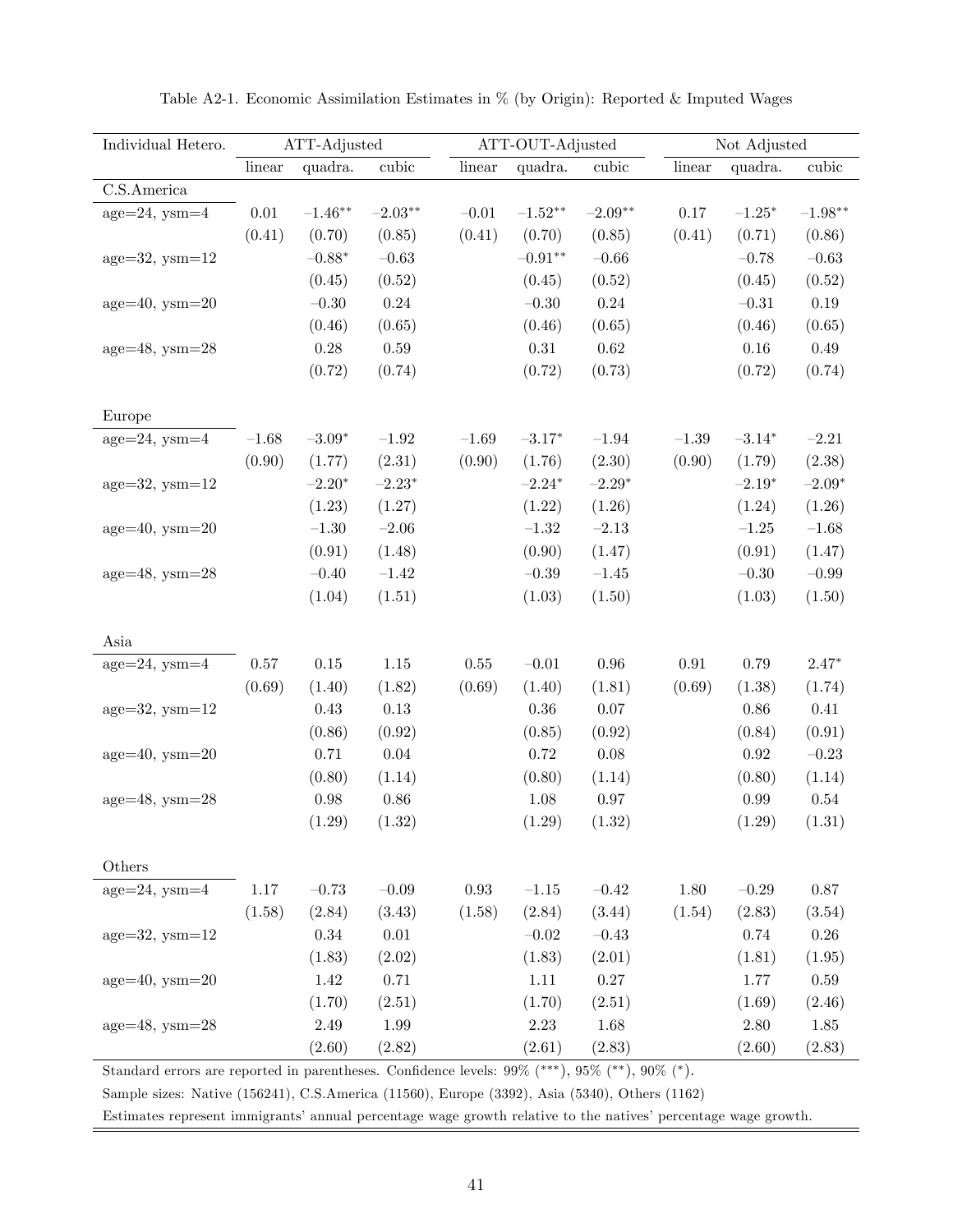| Individual Hetero.  |          | ATT-OUT-Adjusted |            |         | Not Adjusted |                    |           | A-O-Adjusted, enter $\geq$ 18 |            |
|---------------------|----------|------------------|------------|---------|--------------|--------------------|-----------|-------------------------------|------------|
|                     | linear   | quadra.          | cubic      | linear  | quadra.      | cubic              | linear    | quadra.                       | cubic      |
| C.S.America         |          |                  |            |         |              |                    |           |                               |            |
| $age=24$ , $ysm=4$  | $0.16\,$ | $-1.29**$        | $-2.13***$ | 0.17    | $-1.21*$     | $-2.25***$         | $-0.71$   | $-2.77***$                    | $-3.80***$ |
|                     | (0.37)   | (0.64)           | (0.77)     | (0.37)  | (0.63)       | (0.77)             | (0.50)    | (0.99)                        | (1.48)     |
| $age=32$ , $ysm=12$ |          | $-0.71*$         | $-0.36$    |         | $-0.76**$    | $-0.54$            |           | $-2.05***$                    | $-1.43*$   |
|                     |          | (0.41)           | (0.47)     |         | (0.41)       | (0.46)             |           | (0.70)                        | (0.84)     |
| $age=40$ , $ysm=20$ |          | $-0.12$          | 0.64       |         | $-0.32$      | $0.41\,$           |           | $-1.32^{\ast}$                | $-0.36$    |
|                     |          | (0.41)           | (0.58)     |         | (0.41)       | (0.57)             |           | (0.73)                        | (0.92)     |
| $age=48$ , $ysm=28$ |          | 0.46             | 0.86       |         | $0.12\,$     | $0.59\,$           |           | $-0.60$                       | $-0.57$    |
|                     |          | (0.64)           | (0.66)     |         | (0.63)       | (0.66)             |           | (1.06)                        | (1.14)     |
|                     |          |                  |            |         |              |                    |           |                               |            |
| Europe              |          |                  |            |         |              |                    |           |                               |            |
| $age=24$ , $ysm=4$  | $-1.28$  | $-1.25\,$        | 1.76       | $-1.15$ | $-1.50$      | 2.47               | $-1.39$   | 0.41                          | $7.98**$   |
|                     | (0.85)   | (1.71)           | (2.49)     | (0.82)  | (1.74)       | (2.62)             | (1.18)    | (2.45)                        | (3.69)     |
| $age=32$ , $ysm=12$ |          | $-1.04$          | $-1.34$    |         | $-1.18$      | $-1.13$            |           | $-0.94$                       | $-2.63$    |
|                     |          | (1.19)           | (1.19)     |         | (1.22)       | (1.22)             |           | (1.91)                        | (2.23)     |
| $age=40$ , $ysm=20$ |          | $-0.83$          | $-2.80**$  |         | $-0.85\,$    | $-2.80**$          |           | $-2.29$                       | $-7.53**$  |
|                     |          | (0.85)           | (1.29)     |         | (0.86)       | (1.22)             |           | (1.72)                        | (2.61)     |
| $age=48$ , $ysm=28$ |          | $-0.62\,$        | $-2.60*$   |         | $-0.53\,$    | $-2.56^{\ast\ast}$ |           | $-3.64^{\ast}$                | $-6.71***$ |
|                     |          | (0.92)           | (1.35)     |         | (0.90)       | (1.29)             |           | (1.99)                        | (2.50)     |
|                     |          |                  |            |         |              |                    |           |                               |            |
| Asia                |          |                  |            |         |              |                    |           |                               |            |
| $age=24$ , $ysm=4$  | $-0.49$  | $-0.75$          | $-0.16$    | $-0.33$ | $-1.04$      | $0.38\,$           | $-1.53$   | $-3.07*$                      | $-2.51$    |
|                     | (0.63)   | (1.36)           | (1.83)     | (0.62)  | (1.30)       | (1.71)             | (0.73)    | (1.68)                        | (2.65)     |
| $age=32$ , $ysm=12$ |          | $-0.49$          | $-0.37$    |         | $-0.57$      | $-0.46$            |           | $-2.00*$                      | $-2.10$    |
|                     |          | (0.81)           | (0.86)     |         | (0.78)       | (0.85)             |           | (1.20)                        | (1.50)     |
| $age=40$ , $ysm=20$ |          | $-0.23$          | $-0.35\,$  |         | $-0.10$      | $-0.26$            |           | $-0.93$                       | $-0.99$    |
|                     |          | (0.77)           | (1.04)     |         | (0.76)       | (1.03)             |           | (1.16)                        | (1.39)     |
| $age=48$ , $ysm=28$ |          | $0.03\,$         | $-0.11$    |         | $0.37\,$     | 0.22               |           | $0.14\,$                      | $0.82\,$   |
|                     |          | (1.29)           | (1.31)     |         | (1.25)       | (1.25)             |           | (1.60)                        | (1.69)     |
|                     |          |                  |            |         |              |                    |           |                               |            |
| Others              |          |                  |            |         |              |                    |           |                               |            |
| $age=24$ , $ysm=4$  | $-0.82$  | $-0.43$          | $-3.40$    | $-0.15$ | $-0.04\,$    | $-1.88$            | $-0.63\,$ | 2.78                          | $-5.48$    |
|                     | (1.81)   | (3.30)           | (4.16)     | (1.66)  | (2.93)       | (3.80)             | (2.05)    | (4.83)                        | (6.28)     |
| $age=32$ , $ysm=12$ |          | $0.10\,$         | 1.47       |         | $0.44\,$     | $1.06\,$           |           | $4.25\,$                      | $0.17\,$   |
|                     |          | (2.08)           | (2.34)     |         | (1.85)       | (2.00)             |           | (3.77)                        | (3.33)     |
| $age=40$ , $ysm=20$ |          | $\,0.64\,$       | $3.25\,$   |         | $\rm 0.93$   | $2.39\,$           |           | $5.72\,$                      | 6.39       |
|                     |          | (1.91)           | (2.80)     |         | (1.85)       | (2.62)             |           | (3.78)                        | (4.72)     |
| $age=48$ , $ysm=28$ |          | 1.17             | $1.94\,$   |         | 1.41         | $2.12\,$           |           | $7.19\,$                      | $13.19**$  |
|                     |          | (2.98)           | (3.03)     |         | (2.92)       | (3.02)             |           | (4.83)                        | (6.28)     |

Table A2-2. Economic Assimilation Estimates in % (by Origin): Weighted Reported Wages

Standard errors are reported in parentheses. Confidence levels:  $99\%$  (\*\*\*),  $95\%$  (\*\*),  $90\%$  (\*).

Sample sizes: Native (89117), C.S.America (6438), Europe (1689), Asia (2657), Others (492)

Sample sizes of the last column: Native (89117), C.S.America (3530), Europe (979), Asia (1922), Others (355)

Estimates represent immigrants' annual percentage wage growth relative to the natives' percentage wage growth.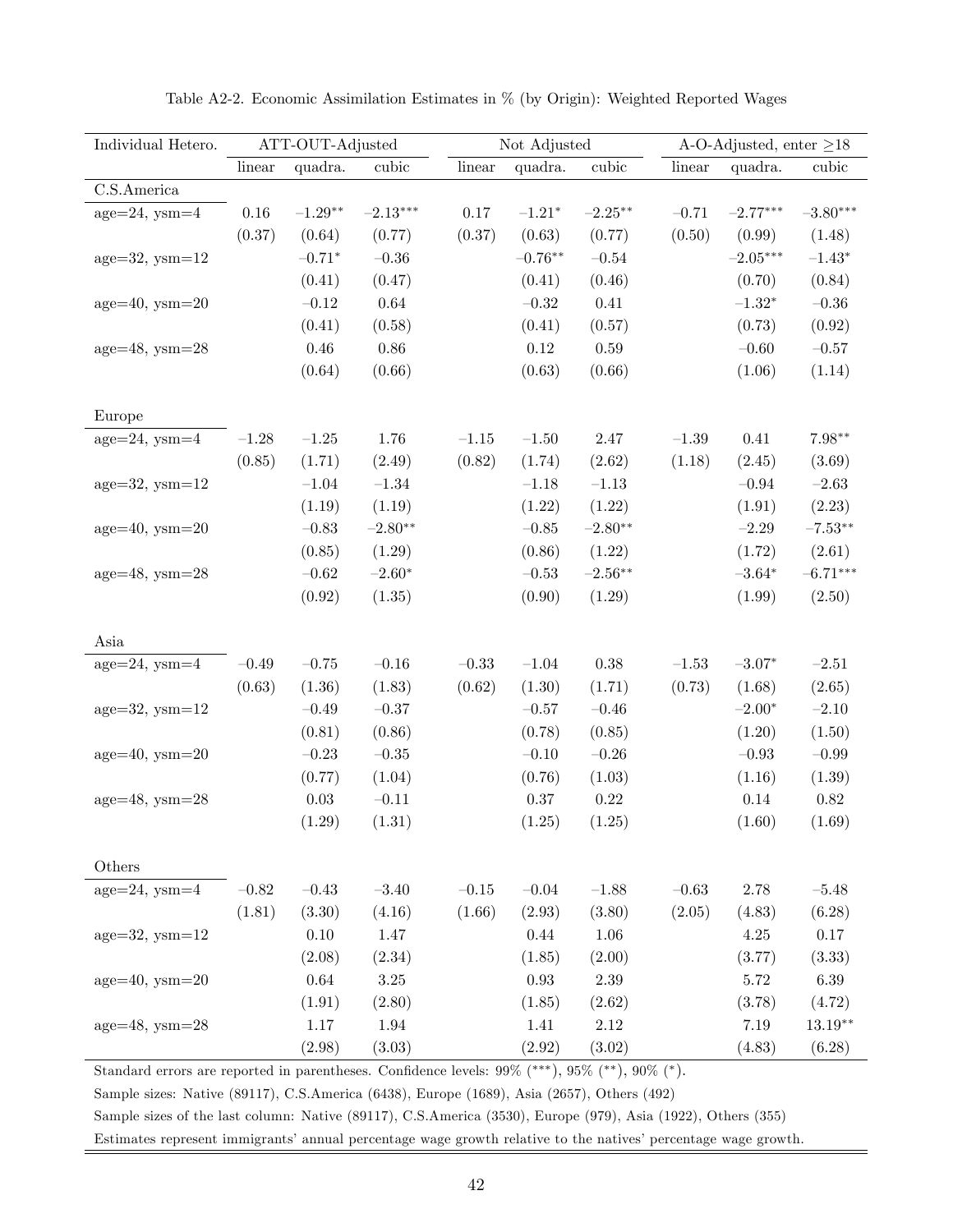| $\rm I \rm H$                    |            | ATT-Adjusted |             |            | ATT-OUT-Adjusted |             |            | Not Adjusted           |             |
|----------------------------------|------------|--------------|-------------|------------|------------------|-------------|------------|------------------------|-------------|
|                                  | linear     | quadratic    | cubic       | linear     | quadratic        | cubic       | linear     | quadratic              | cubic       |
| Constant                         | $0.028***$ | $0.101***$   | $0.187***$  | $0.028***$ | $0.101^{***}\,$  | $0.187***$  | $0.016***$ | $0.091^{\ast\ast\ast}$ | $0.179***$  |
|                                  | (0.005)    | (0.006)      | (0.015)     | (0.005)    | (0.006)          | (0.015)     | (0.005)    | (0.007)                | (0.015)     |
| $\frac{1}{10}$ Age               |            | $-0.019***$  | $-0.066***$ |            | $-0.019***$      | $-0.066***$ |            | $-0.019***$            | $-0.065***$ |
|                                  |            | (0.001)      | (0.007)     |            | (0.001)          | (0.007)     |            | (0.001)                | (0.007)     |
| $\frac{1}{100}$ Age <sup>2</sup> |            |              | $0.006***$  |            |                  | $0.006***$  |            |                        | $0.006***$  |
|                                  |            |              | (0.001)     |            |                  | (0.001)     |            |                        | (0.001)     |
|                                  |            |              |             |            |                  |             |            |                        |             |
| Imm.                             | $-0.000$   | $-0.030**$   | $-0.062$    | $-0.001$   | $-0.032***$      | $-0.065$    | 0.002      | $-0.026**$             | $-0.058$    |
|                                  | (0.003)    | (0.012)      | (0.040)     | (0.003)    | (0.012)          | (0.040)     | (0.003)    | (0.013)                | (0.041)     |
| $\frac{1}{10} \text{Age}_i$      |            | $0.007**$    | 0.028       |            | $0.008**$        | 0.029       |            | $0.007*$               | 0.029       |
|                                  |            | (0.004)      | (0.022)     |            | (0.004)          | (0.022)     |            | (0.004)                | (0.022)     |
| $\frac{1}{100} \text{Age}_i^2$   |            |              | $-0.003$    |            |                  | $-0.003$    |            |                        | $-0.003$    |
|                                  |            |              | (0.003)     |            |                  | (0.003)     |            |                        | (0.003)     |
| $\frac{1}{10}$ Ysm               |            | $-0.000$     | $-0.008$    |            | $-0.000$         | $-0.008$    |            | $-0.001$               | $-0.012$    |
|                                  |            | (0.004)      | (0.011)     |            | (0.004)          | (0.010)     |            | (0.004)                | (0.011)     |
| $\frac{1}{100}$ Ysm <sup>2</sup> |            |              | 0.002       |            |                  | 0.002       |            |                        | 0.002       |
|                                  |            |              | (0.002)     |            |                  | (0.002)     |            |                        | (0.002)     |
|                                  |            |              |             |            |                  |             |            |                        |             |
| Year                             | Yes        | Yes          | Yes         | Yes        | Yes              | Yes         | Yes        | Yes                    | Yes         |

Table A3-1. Wage Equation (in First Differenced) Estimates: Reported & Imputed Wages

 ${\rm Imm.}$ : indicator variable of a foreign-born person; Age<sub>i</sub>: age of foreign-born persons  $\times$  Imm.; Ysm: years since migration Year: calendar year fixed effects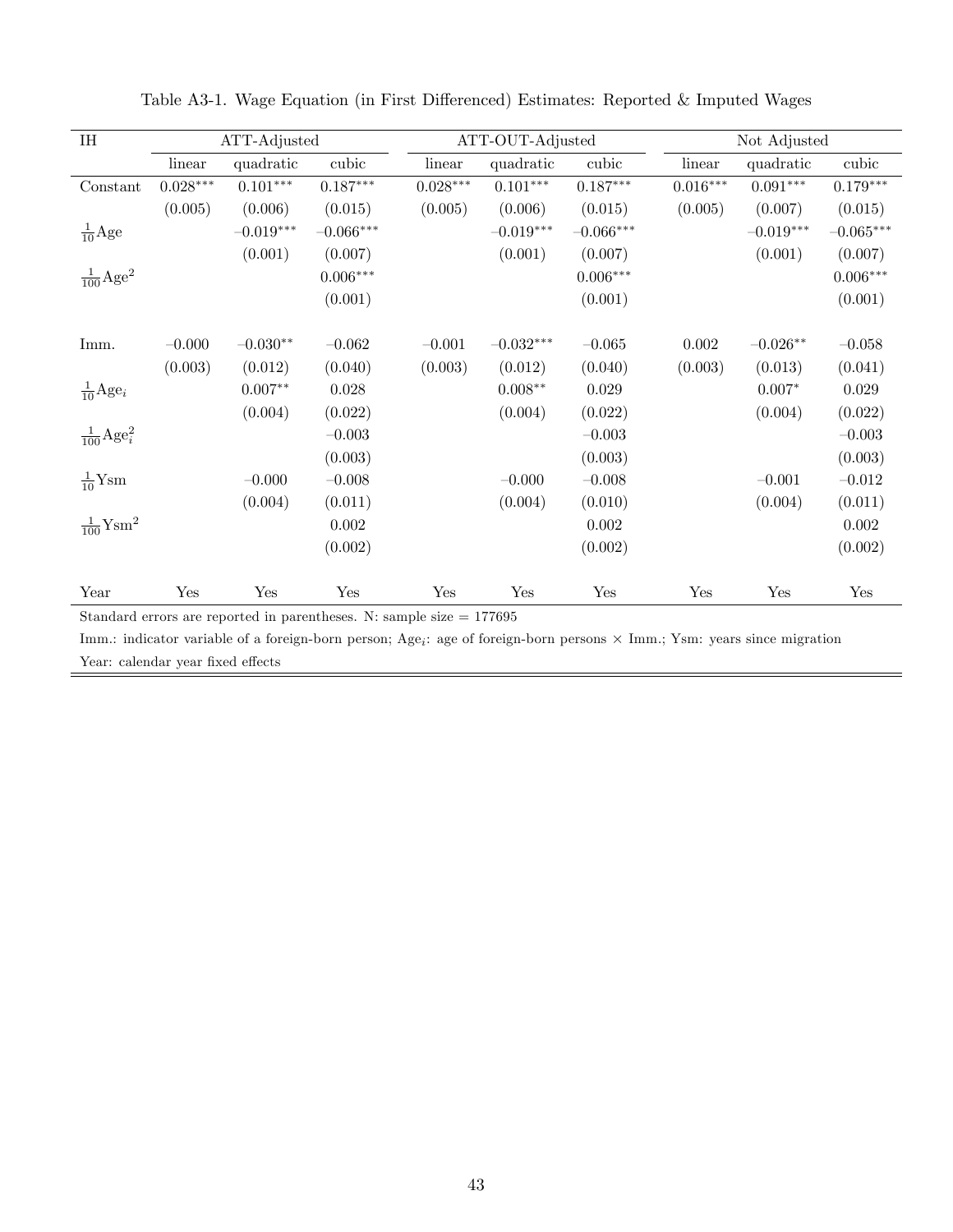| $\rm IH\text{-}R$                |            | ATT-Adjusted |             |            | ATT-OUT-Adjusted |             | Not Adjusted    |             |                        |  |
|----------------------------------|------------|--------------|-------------|------------|------------------|-------------|-----------------|-------------|------------------------|--|
|                                  | linear     | quadratic    | cubic       | linear     | quadratic        | cubic       | linear          | quadratic   | cubic                  |  |
| Constant                         | $0.024***$ | $0.096***$   | $0.178***$  | $0.024***$ | $0.096***$       | $0.178***$  | $0.034^{***}\,$ | $0.108***$  | $0.194^{\ast\ast\ast}$ |  |
|                                  | (0.005)    | (0.006)      | (0.014)     | (0.005)    | (0.006)          | (0.014)     | (0.005)         | (0.006)     | (0.014)                |  |
| $\frac{1}{10}$ Age               |            | $-0.019***$  | $-0.064***$ |            | $-0.019***$      | $-0.064***$ |                 | $-0.018***$ | $-0.064***$            |  |
|                                  |            | (0.001)      | (0.007)     |            | (0.001)          | (0.007)     |                 | (0.001)     | (0.007)                |  |
| $\frac{1}{100}$ Age <sup>2</sup> |            |              | $0.006***$  |            |                  | $0.006***$  |                 |             | $0.006***$             |  |
|                                  |            |              | (0.001)     |            |                  | (0.001)     |                 |             | (0.001)                |  |
|                                  |            |              |             |            |                  |             |                 |             |                        |  |
| Imm.                             | $-0.002$   | $-0.018$     | $-0.034$    | $-0.002$   | $-0.019*$        | $-0.036$    | $-0.002$        | $-0.021*$   | $-0.028$               |  |
|                                  | (0.003)    | (0.012)      | (0.039)     | (0.003)    | (0.012)          | (0.039)     | (0.003)         | (0.012)     | (0.038)                |  |
| $\frac{1}{10} \text{Age}_i$      |            | 0.002        | 0.008       |            | 0.003            | 0.008       |                 | 0.003       | 0.005                  |  |
|                                  |            | (0.003)      | (0.021)     |            | (0.003)          | (0.021)     |                 | (0.003)     | (0.020)                |  |
| $\frac{1}{100} \text{Age}_i^2$   |            |              | $-0.001$    |            |                  | $-0.001$    |                 |             | $-0.000$               |  |
|                                  |            |              | (0.003)     |            |                  | (0.003)     |                 |             | (0.002)                |  |
| $\frac{1}{10}$ Ysm               |            | 0.003        | 0.011       |            | 0.002            | 0.010       |                 | 0.001       | 0.008                  |  |
|                                  |            | (0.003)      | (0.009)     |            | (0.003)          | (0.009)     |                 | (0.003)     | (0.009)                |  |
| $\frac{1}{100}$ Ysm <sup>2</sup> |            |              | $-0.002$    |            |                  | $-0.002$    |                 |             | $-0.001$               |  |
|                                  |            |              | (0.002)     |            |                  | (0.002)     |                 |             | (0.002)                |  |
|                                  |            |              |             |            |                  |             |                 |             |                        |  |
| Year                             | Yes        | Yes          | Yes         | Yes        | Yes              | Yes         | Yes             | Yes         | Yes                    |  |

Table A3-2. Wage Equation (in First Differenced) Estimates: Reported Wages Only

 ${\rm Imm.}$ : indicator variable of a foreign-born person; Age<sub>i</sub>: age of foreign-born persons  $\times$  Imm.; Ysm: years since migration Year: calendar year fixed effects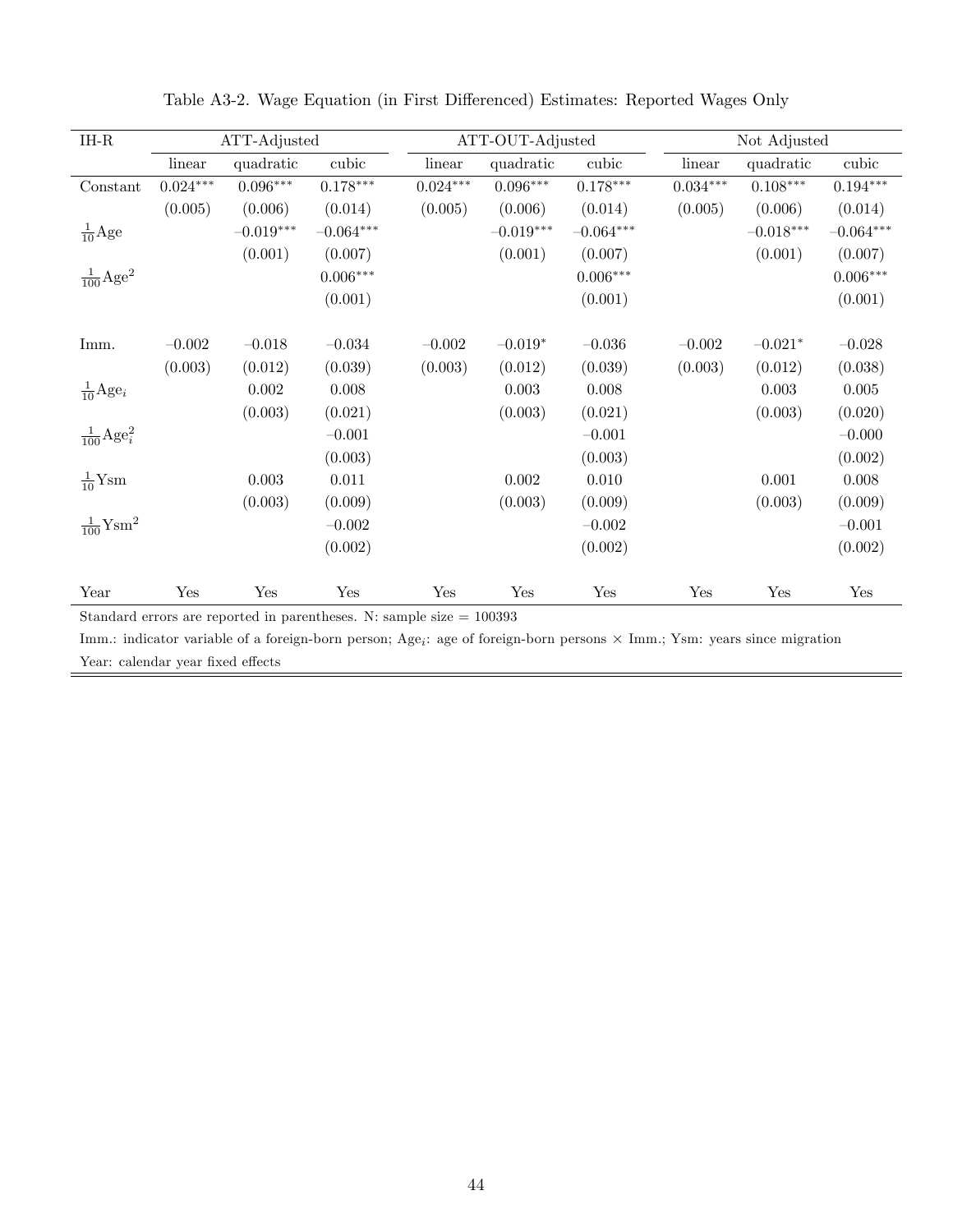| $\operatorname{CH}$               |             | ATT-Adjusted |             |             | ATT-OUT-Adjusted |             |             | Not Adjusted |             |  |  |
|-----------------------------------|-------------|--------------|-------------|-------------|------------------|-------------|-------------|--------------|-------------|--|--|
|                                   | linear      | quadratic    | cubic       | linear      | quadratic        | cubic       | linear      | quadratic    | cubic       |  |  |
| Constant                          | $0.658***$  | $-0.441***$  | $-1.092***$ | $0.658***$  | $-0.441***$      | $-1.092***$ | $0.772***$  | $-0.380***$  | $-1.143***$ |  |  |
|                                   | (0.010)     | (0.016)      | (0.043)     | (0.010)     | (0.016)          | (0.043)     | (0.011)     | (0.016)      | (0.046)     |  |  |
| Age                               | $0.014***$  | $0.078***$   | $0.134***$  | $0.014***$  | $0.078***$       | $0.134***$  | $0.012***$  | $0.076***$   | $0.139***$  |  |  |
|                                   | (0.000)     | (0.001)      | (0.004)     | (0.000)     | (0.001)          | (0.004)     | (0.000)     | (0.001)      | (0.004)     |  |  |
| $\frac{1}{100} \text{Age}^2$      |             | $-0.081***$  | $-0.228***$ |             | $-0.081***$      | $-0.228***$ |             | $-0.079***$  | $-0.242***$ |  |  |
|                                   |             | (0.001)      | (0.009)     |             | (0.001)          | (0.009)     |             | (0.001)      | (0.010)     |  |  |
| $\frac{1}{1000}$ Age <sup>3</sup> |             |              | $0.012***$  |             |                  | $0.012***$  |             |              | $0.013***$  |  |  |
|                                   |             |              | (0.001)     |             |                  | (0.001)     |             |              | (0.001)     |  |  |
| Imm.                              | $0.464***$  | $0.562***$   | $0.320**$   | $0.468***$  | $0.566***$       | $0.313**$   | $0.404***$  | $0.516***$   | $0.281**$   |  |  |
|                                   | (0.023)     | (0.046)      | (0.129)     | (0.023)     | (0.046)          | (0.129)     | (0.024)     | (0.048)      | (0.135)     |  |  |
| $Age_i$                           | $-0.007***$ | $-0.019***$  | $-0.000\,$  | $-0.007***$ | $-0.019***$      | 0.001       | $-0.006***$ | $-0.019***$  | $-0.001$    |  |  |
|                                   | (0.000)     | (0.002)      | (0.010)     | (0.000)     | (0.002)          | (0.010)     | (0.000)     | (0.002)      | (0.011)     |  |  |
| $\frac{1}{100} \text{Age}_i^2$    |             | $0.015***$   | $-0.035\,$  |             | $0.015***$       | $-0.037$    |             | $0.015***$   | $-0.030$    |  |  |
|                                   |             | (0.003)      | (0.027)     |             | (0.003)          | (0.027)     |             | (0.003)      | (0.028)     |  |  |
| $\frac{1}{1000}$ Age <sup>3</sup> |             |              | $0.004*$    |             |                  | $0.004*$    |             |              | 0.004       |  |  |
|                                   |             |              | (0.002)     |             |                  | (0.002)     |             |              | (0.002)     |  |  |
| Ysm                               | $0.015***$  | $0.025***$   | $0.026***$  | $0.015***$  | $0.025***$       | $0.026***$  | $0.016***$  | $0.027***$   | $0.030***$  |  |  |
|                                   | (0.001)     | (0.003)      | (0.005)     | (0.001)     | (0.003)          | (0.005)     | (0.001)     | (0.003)      | (0.006)     |  |  |
| $\frac{1}{100}$ Ysm <sup>2</sup>  |             | $-0.035***$  | $-0.043*$   |             | $-0.035***$      | $-0.043*$   |             | $-0.037***$  | $-0.053**$  |  |  |
|                                   |             | (0.007)      | (0.026)     |             | (0.007)          | (0.023)     |             | (0.007)      | (0.027)     |  |  |
| $\frac{1}{1000}$ Ysm <sup>3</sup> |             |              | 0.001       |             |                  | 0.001       |             |              | 0.002       |  |  |
|                                   |             |              | (0.004)     |             |                  | (0.004)     |             |              | (0.004)     |  |  |
| Educ                              | $0.098***$  | $0.092***$   | $0.092***$  | $0.098***$  | $0.092***$       | $0.092***$  | $0.100***$  | $0.095***$   | $0.094***$  |  |  |
|                                   | (0.001)     | (0.001)      | (0.001)     | (0.001)     | (0.001)          | (0.001)     | (0.001)     | (0.001)      | (0.001)     |  |  |
| $Educ_i$                          | $-0.042***$ | $-0.037***$  | $-0.036***$ | $-0.042***$ | $-0.037***$      | $-0.036***$ | $-0.040***$ | $-0.036$     | $-0.036***$ |  |  |
|                                   | (0.001)     | (0.001)      | (0.001)     | (0.001)     | (0.001)          | (0.001)     | (0.001)     | (0.001)      | (0.001)     |  |  |
| <b>B.Cntry</b>                    | Yes         | Yes          | Yes         | Yes         | Yes              | Yes         | Yes         | Yes          | Yes         |  |  |
| Arr.Year                          | Yes         | Yes          | Yes         | Yes         | Yes              | Yes         | Yes         | Yes          | Yes         |  |  |
| Year                              | Yes         | Yes          | Yes         | Yes         | Yes              | Yes         | Yes         | Yes          | Yes         |  |  |

Table A3-3. Wage Equation (in Level) Estimates: Reported & Imputed Wages

Imm.: indicator of a Central or South American who immigrated between 1998-1999

Age<sub>i</sub>: age  $\times$  Imm; Ysm: years since migration; Educ: years of schooling; Educ<sub>i</sub>: years of schooling  $\times$  Imm.

B.Cntry: birth country fixed effects; Arr.Year: arrival year fixed effects; Year: calendar year fixed effects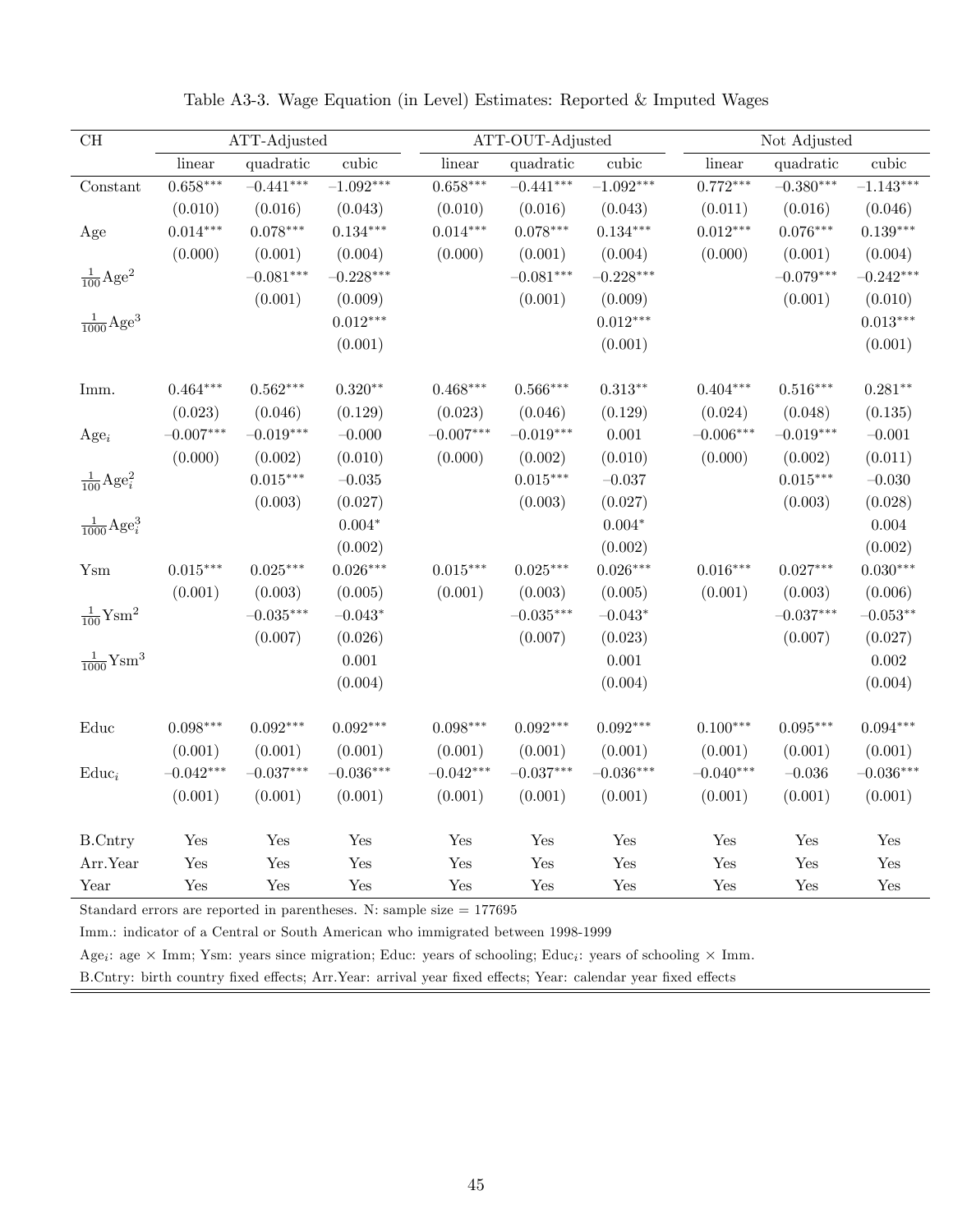| $\rm CH\text{-}R$                 |             | ATT-Adjusted |                 |             | ATT-OUT-Adjusted |             |             | Not Adjusted |                      |  |  |  |
|-----------------------------------|-------------|--------------|-----------------|-------------|------------------|-------------|-------------|--------------|----------------------|--|--|--|
|                                   | linear      | quadratic    | cubic           | linear      | quadratic        | cubic       | linear      | quadratic    | cubic                |  |  |  |
| Constant                          | $0.641***$  | $-0.493***$  | $-1.088***$     | $0.641***$  | $-0.493***$      | $-1.087***$ | $0.731***$  | $-0.468***$  | $-1.134***$          |  |  |  |
|                                   | (0.013)     | (0.020)      | (0.055)         | (0.013)     | (0.020)          | (0.055)     | (0.014)     | (0.021)      | (0.059)              |  |  |  |
| Age                               | $0.014***$  | $0.081***$   | $0.132***$      | $0.014***$  | $0.081***$       | $0.132***$  | $0.012***$  | $0.078***$   | $0.134***$           |  |  |  |
|                                   | (0.000)     | (0.001)      | (0.005)         | (0.000)     | (0.001)          | (0.005)     | (0.000)     | (0.001)      | (0.005)              |  |  |  |
| $\frac{1}{100}$ Age <sup>2</sup>  |             | $-0.085***$  | $-0.219***$     |             | $-0.085***$      | $-0.219***$ |             | $-0.083***$  | $-0.225***$          |  |  |  |
|                                   |             | (0.001)      | (0.012)         |             | (0.001)          | (0.012)     |             | (0.001)      | (0.013)              |  |  |  |
| $\frac{1}{1000} \text{Age}^3$     |             |              | $0.011***$      |             |                  | $0.011***$  |             |              | $0.012***$           |  |  |  |
|                                   |             |              | (0.001)         |             |                  | (0.001)     |             |              | (0.001)              |  |  |  |
| Imm.                              | $0.499***$  | $0.590***$   | $0.288*$        | $0.501***$  | $0.589***$       | 0.281       | $0.457***$  | $0.580***$   | $0.337*$             |  |  |  |
|                                   | (0.032)     | (0.063)      | (0.172)         | (0.032)     | (0.063)          | (0.172)     | (0.033)     | (0.065)      | (0.182)              |  |  |  |
| $Age_i$                           | $-0.009***$ | $-0.019***$  | 0.009           | $-0.009***$ | $-0.019***$      | $0.010\,$   | $-0.008***$ | $-0.020***$  | $\,0.003\,$          |  |  |  |
|                                   | (0.001)     | (0.003)      | (0.014)         | (0.001)     | (0.003)          | (0.014)     | (0.001)     | (0.003)      | (0.015)              |  |  |  |
| $\frac{1}{100} \text{Age}_i^2$    |             | $0.013***$   | $-0.063^{\ast}$ |             | $0.013***$       | $-0.064*$   |             | $0.014***$   | $-0.047$             |  |  |  |
|                                   |             | (0.004)      | (0.037)         |             | (0.004)          | (0.037)     |             | (0.004)      | (0.039)              |  |  |  |
| $\frac{1}{1000}$ Age <sup>3</sup> |             |              | $0.006**$       |             |                  | $0.006**$   |             |              | 0.005                |  |  |  |
|                                   |             |              | (0.003)         |             |                  | (0.003)     |             |              | (0.003)              |  |  |  |
| Ysm                               | $0.019***$  | $0.024***$   | $0.015***$      | $0.019***$  | $0.024***$       | $0.015**$   | $0.018***$  | $0.026***$   | $0.017**$            |  |  |  |
|                                   | (0.002)     | (0.004)      | (0.007)         | (0.002)     | (0.004)          | (0.007)     | (0.002)     | (0.004)      | (0.008)              |  |  |  |
| $\frac{1}{100}$ Ysm <sup>2</sup>  |             | $-0.024**$   | $0.028\,$       |             | $-0.024**$       | $0.027\,$   |             | $-0.028***$  | 0.020                |  |  |  |
|                                   |             | (0.010)      | (0.035)         |             | (0.010)          | (0.035)     |             | (0.011)      | (0.037)              |  |  |  |
| $\frac{1}{1000}$ Ysm <sup>3</sup> |             |              | $-0.007$        |             |                  | $-0.007$    |             |              | $-0.006$             |  |  |  |
|                                   |             |              | (0.005)         |             |                  | (0.005)     |             |              | (0.005)              |  |  |  |
| Educ                              | $0.100***$  | $0.094***$   | $0.093***$      | $0.100***$  | $0.094***$       | $0.093***$  | $0.101***$  | $0.096***$   | $0.096***$           |  |  |  |
|                                   | (0.001)     | (0.001)      | (0.001)         | (0.001)     | (0.001)          | (0.001)     | (0.001)     | (0.001)      | (0.001)              |  |  |  |
| $Educ_i$                          | $-0.043***$ | $-0.038***$  | $-0.038***$     | $-0.043***$ | $-0.038***$      | $-0.038***$ | $-0.41***$  | $-0.037***$  | $-0.037***$          |  |  |  |
|                                   | (0.001)     | (0.001)      | (0.001)         | (0.001)     | (0.001)          | (0.001)     | (0.001)     | (0.001)      | (0.001)              |  |  |  |
| <b>B.Cntry</b>                    | Yes         | Yes          | Yes             | Yes         | Yes              | Yes         | Yes         | Yes          | $\operatorname{Yes}$ |  |  |  |
| Arr.Year                          | Yes         | Yes          | Yes             | Yes         | Yes              | Yes         | Yes         | Yes          | Yes                  |  |  |  |
| Year                              | Yes         | Yes          | Yes             | Yes         | Yes              | Yes         | Yes         | Yes          | Yes                  |  |  |  |

Table A3-4. Wage Equation (in Level) Estimates: Reported Wages Only

Imm.: indicator of a Central or South American who immigrated between 1998-1999

Age<sub>i</sub>: age  $\times$  Imm.; Ysm: years since migration; Educ: years of schooling; Educ<sub>i</sub>: years of schooling  $\times$  Imm.

B.Cntry: birth country fixed effects; Arr.Year: arrival year fixed effects; Year: calendar year fixed effects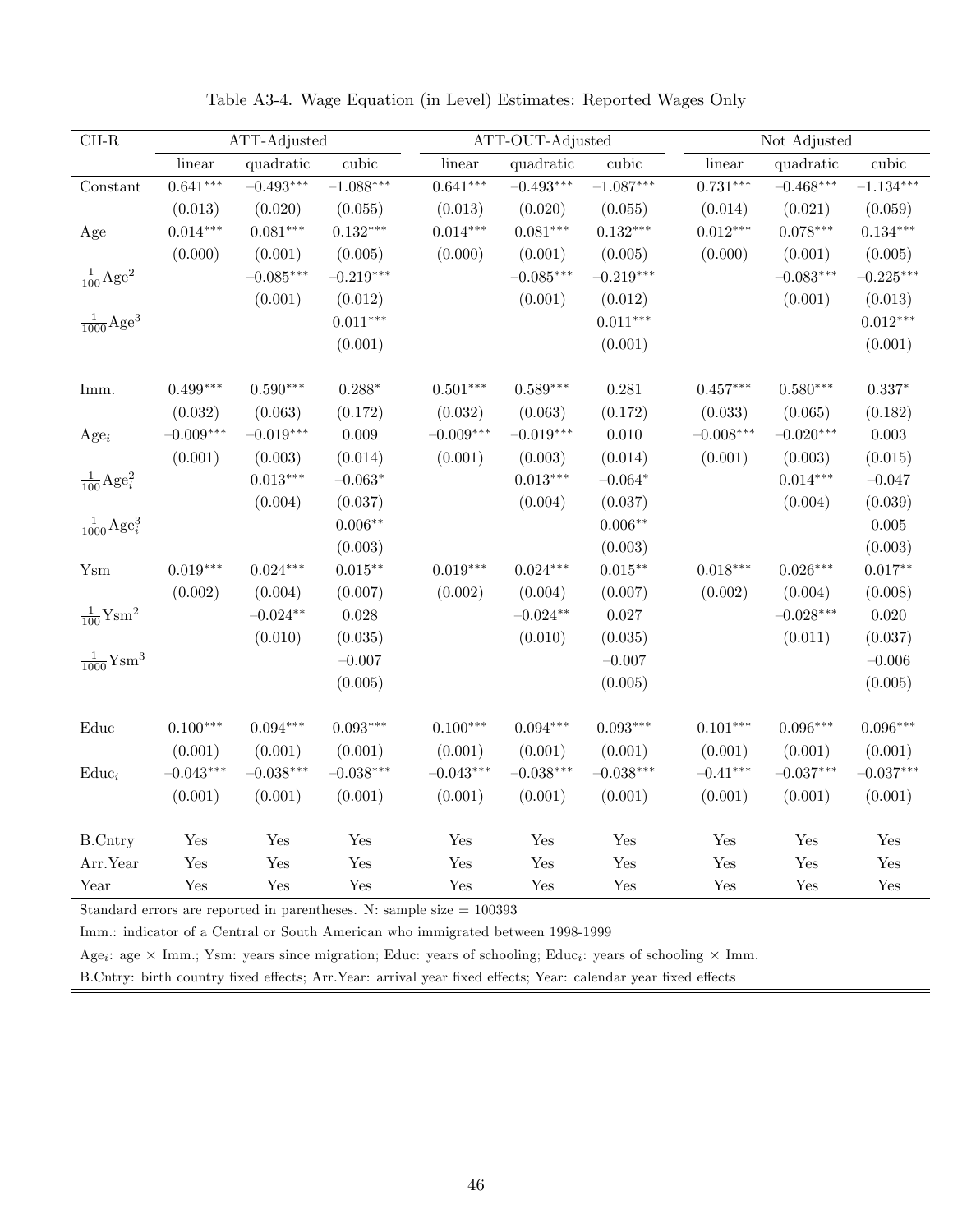|            | 1994     | 1995     | 1996      | 1997     | 1998        | 1999     | $2000\,$ | $\,2001\,$ | $\,2002\,$ | $\,2003\,$  |
|------------|----------|----------|-----------|----------|-------------|----------|----------|------------|------------|-------------|
|            | $-1995$  | $-1996$  | $-1997$   | $-1998$  | $-1999$     | $-2000$  | $-2001$  | $-2002$    | $-2003$    | $-2004$     |
| Age        | 0.027    | 0.045    | $0.054\,$ | 0.052    | 0.057       | 0.053    | 0.054    | 0.056      | 0.049      | $\,0.039\,$ |
|            | (0.001)  | (0.001)  | (0.001)   | (0.001)  | (0.001)     | (0.001)  | (0.001)  | (0.001)    | (0.001)    | (0.001)     |
| Education  | 0.024    | 0.002    | $-0.019$  | $-0.031$ | $-0.033$    | $-0.013$ | $-0.027$ | $-0.031$   | $-0.031$   | $-0.015$    |
|            | (0.005)  | (0.006)  | (0.003)   | (0.003)  | (0.003)     | (0.003)  | (0.003)  | (0.003)    | (0.003)    | (0.003)     |
| Mari.Stat. | 0.404    | 0.536    | 0.576     | 0.611    | 0.467       | 0.615    | 0.666    | 0.548      | 0.577      | 0.503       |
|            | (0.027)  | (0.030)  | (0.016)   | (0.016)  | (0.016)     | (0.016)  | (0.016)  | (0.016)    | (0.015)    | (0.016)     |
|            |          |          |           |          |             |          |          |            |            |             |
| LogWage1   | 0.372    | $-0.283$ | $0.109\,$ | $-0.015$ | 0.196       | 0.148    | 0.027    | $-0.046$   | 0.174      | $0.057\,$   |
|            | (0.029)  | (0.034)  | (0.019)   | (0.018)  | (0.020)     | (0.019)  | (0.019)  | (0.018)    | (0.017)    | (0.020)     |
| LogWage2   | 0.084    | 0.499    | 0.277     | 0.252    | $\,0.094\,$ | 0.167    | 0.068    | 0.306      | 0.221      | 0.226       |
|            | (0.030)  | (0.034)  | (0.018)   | (0.020)  | (0.019)     | (0.019)  | (0.019)  | (0.018)    | (0.018)    | (0.020)     |
| NoWork1    | 0.960    | $-0.621$ | 0.310     | $-0.026$ | $0.392\,$   | 0.459    | 0.057    | $-0.134$   | 0.523      | 0.253       |
|            | (0.082)  | (0.094)  | (0.052)   | (0.051)  | (0.055)     | (0.054)  | (0.055)  | (0.052)    | (0.049)    | (0.056)     |
| NoWork2    | 0.160    | 1.059    | 0.465     | 0.573    | 0.159       | 0.363    | 0.055    | 0.562      | 0.314      | 0.391       |
|            | (0.084)  | (0.095)  | (0.050)   | (0.055)  | (0.055)     | (0.054)  | (0.054)  | (0.052)    | (0.052)    | (0.055)     |
| Constant   | $-2.021$ | $-1.706$ | $-1.742$  | $-1.299$ | $-1.473$    | $-1.817$ | $-1.014$ | $-1.398$   | $-1.582$   | $-1.463$    |
|            | (0.085)  | (0.096)  | (0.052)   | (0.054)  | (0.055)     | (0.055)  | (0.056)  | (0.055)    | (0.053)    | (0.057)     |
|            |          |          |           |          |             |          |          |            |            |             |
| N          | 18555    | 14220    | 38305     | 38588    | 38608       | 38664    | 36974    | 39902      | 44266      | 43822       |
| Mat.Rate   | 67.9%    | 69.9%    | 77.7%     | 76.8%    | 77.1\%      | 77.5%    | 78.3%    | 77.8%      | 76.7%      | 70.7%       |

Table A4-1. Attrition Correcting Weighting Function Estimates (Natives)

Standard errors are reported in parentheses. N: sample size, Mat.Rate: matching rate

The LHS variable is the odds of staying in the same address.

Mari.Stat.: 1 if married; LogWage: log of hourly rate of pay (yrs 1&2); NoWork: no reported wage (yrs 1&2)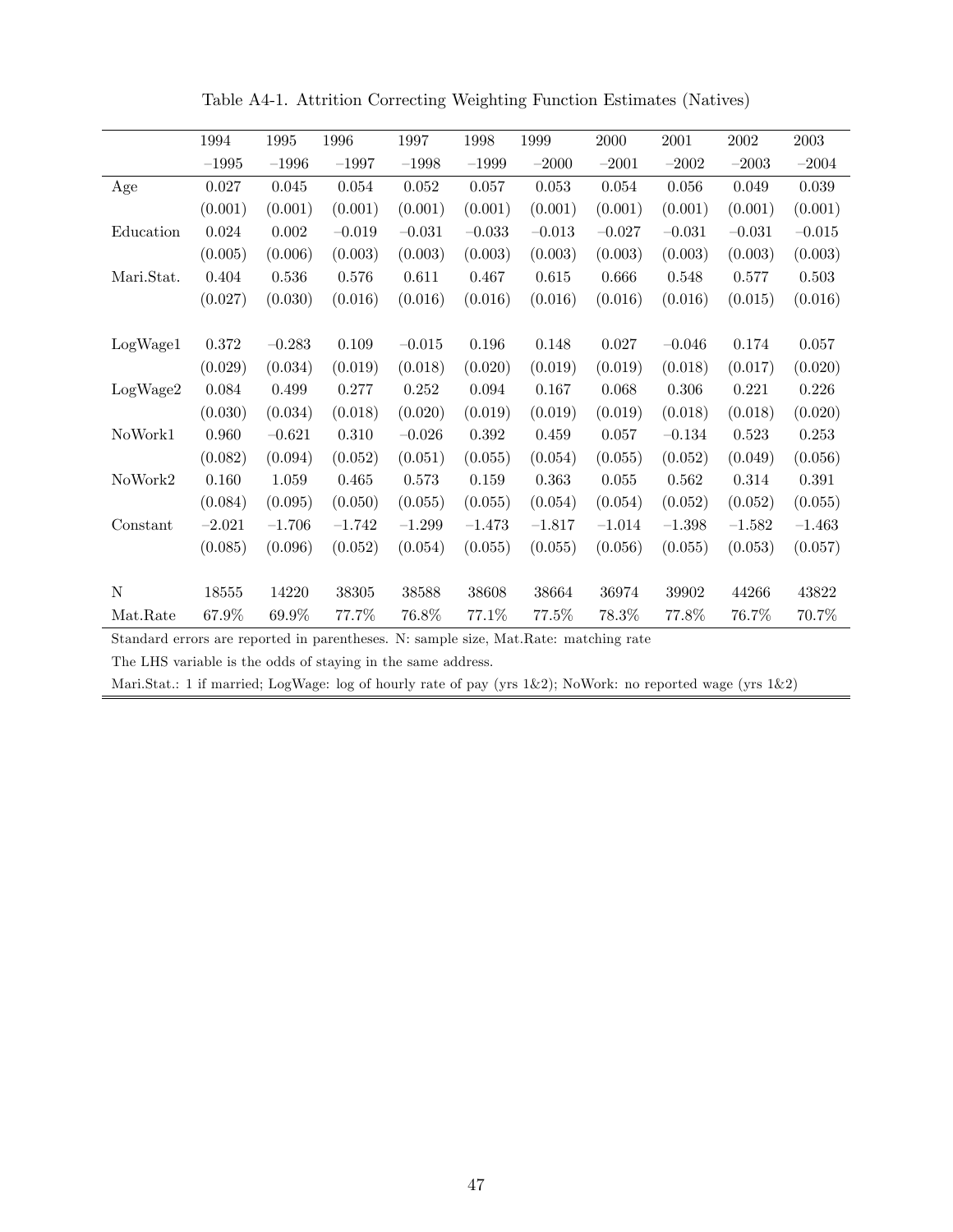|               | 1994        | 1995        | 1996        | 1997       | 1998        | 1999        | 2000        | 2001        | 2002        | $\,2003\,$  |
|---------------|-------------|-------------|-------------|------------|-------------|-------------|-------------|-------------|-------------|-------------|
|               | $-1995$     | $-1996$     | $-1997$     | $-1998$    | $-1999$     | $-2000$     | $-2001$     | $-2002$     | $-2003\,$   | $-2004$     |
| Age           | $\,0.032\,$ | $0.036\,$   | 0.021       | $0.037\,$  | $0.027\,$   | $0.026\,$   | $\,0.031\,$ | $0.026\,$   | 0.026       | 0.030       |
|               | (0.004)     | (0.005)     | (0.002)     | (0.002)    | (0.002)     | (0.002)     | (0.002)     | (0.002)     | (0.002)     | (0.002)     |
| Education     | 0.021       | $\,0.019\,$ | 0.008       | $0.015\,$  | $\,0.003\,$ | 0.043       | $-0.037$    | 0.031       | 0.001       | $-0.003$    |
|               | (0.010)     | (0.013)     | (0.006)     | (0.006)    | (0.006)     | (0.006)     | (0.006)     | (0.006)     | (0.005)     | (0.006)     |
| Mari.Stat.    | 0.227       | 0.360       | $0.497\,$   | $0.344\,$  | 0.620       | $0.457\,$   | 0.119       | $0.605\,$   | $0.313\,$   | $0.257\,$   |
|               | (0.089)     | (0.110)     | (0.052)     | (0.054)    | (0.050)     | (0.050)     | (0.045)     | (0.047)     | (0.042)     | (0.048)     |
|               |             |             |             |            |             |             |             |             |             |             |
| LogWage1      | $-0.018$    | 0.267       | $-0.341$    | $-0.027$   | $-0.022$    | $0.238\,$   | $0.120\,$   | $-0.081$    | $-0.108$    | 0.222       |
|               | (0.097)     | (0.124)     | (0.055)     | (0.054)    | (0.053)     | (0.056)     | (0.048)     | (0.049)     | (0.047)     | (0.053)     |
| LogWage2      | $\,0.054\,$ | $-0.008$    | 0.452       | 0.208      | $\,0.033\,$ | $-0.062\,$  | 0.180       | $0.280\,$   | $\,0.062\,$ | $\rm 0.103$ |
|               | (0.089)     | (0.108)     | (0.057)     | (0.061)    | (0.055)     | (0.056)     | (0.051)     | (0.050)     | (0.048)     | (0.052)     |
| NoWork1       | 0.190       | 0.443       | $-0.774$    | $-0.329$   | 0.049       | $0.573\,$   | 0.138       | $-0.064$    | $-0.336$    | 0.356       |
|               | (0.238)     | (0.303)     | (0.141)     | (0.142)    | (0.136)     | (0.145)     | (0.127)     | (0.129)     | (0.123)     | (0.141)     |
| NoWork2       | $-0.221$    | $0.224\,$   | 1.177       | $0.736\,$  | $-0.266$    | $0.052\,$   | $\,0.433\,$ | $\,0.643\,$ | $0.223\,$   | 0.238       |
|               | (0.229)     | (0.276)     | (0.147)     | (0.157)    | (0.144)     | (0.144)     | (0.133)     | (0.133)     | (0.126)     | (0.139)     |
|               |             |             |             |            |             |             |             |             |             |             |
| $Y_{\rm{sm}}$ | $0.052\,$   | $\,0.054\,$ | $0.048\,$   | $0.050\,$  | $0.028\,$   | $\,0.092\,$ | $\,0.023\,$ | $0.076\,$   | $\,0.033\,$ | $0.037\,$   |
|               | (0.004)     | (0.005)     | (0.003)     | (0.003)    | (0.002)     | (0.002)     | (0.002)     | (0.002)     | (0.002)     | (0.002)     |
| Citizen       | $-0.421$    | $-0.086$    | 0.045       | 0.250      | 0.152       | $-0.341$    | $0.154\,$   | 0.134       | 0.166       | 0.236       |
|               | (0.090)     | (0.109)     | (0.048)     | (0.050)    | (0.048)     | (0.048)     | (0.044)     | (0.044)     | (0.042)     | (0.046)     |
| Europe        | $\,0.391\,$ | 0.849       | $0.097\,$   | $0.313\,$  | 0.346       | $-0.025\,$  | 0.260       | $0.010\,$   | $0.285\,$   | $\,0.024\,$ |
|               | (0.102)     | (0.120)     | (0.051)     | (0.063)    | (0.059)     | (0.062)     | (0.059)     | (0.060)     | (0.054)     | (0.061)     |
| Asia          | $0.362\,$   | $-0.178$    | $\,0.059\,$ | $0.195\,$  | $0.105\,$   | $0.002\,$   | $0.202\,$   | $-0.016$    | $-0.154$    | $-0.024$    |
|               | (0.100)     | (0.013)     | (0.063)     | (0.057)    | (0.054)     | (0.056)     | (0.052)     | (0.053)     | (0.050)     | (0.055)     |
| Africa        | $2.107\,$   | $-0.857$    | $0.077\,$   | $-0.858\,$ | $-0.242$    | $0.071\,$   | $0.062\,$   | $-0.121$    | $-0.148$    | $-0.244$    |
|               | (0.107)     | (0.218)     | (0.058)     | (0.133)    | (0.109)     | (0.092)     | (0.082)     | (0.082)     | (0.078)     | (0.089)     |
| Constant      | $-1.896$    | $-2.581$    | $-1.420$    | $-2.171$   | $-1.100$    | $-2.417$    | $-1.093$    | $-2.265$    | $-0.802$    | $-1.950$    |
|               | (0.213)     | (0.276)     | (0.129)     | (0.138)    | (0.130)     | (0.135)     | (0.124)     | (0.127)     | (0.120)     | (0.130)     |
|               |             |             |             |            |             |             |             |             |             |             |
| $\mathbf N$   | $2323\,$    | 1840        | $5355\,$    | $5406\,$   | $5705\,$    | 5683        | 6277        | 6257        | 7049        | 7063        |
| Mat.Rate      | 66.2%       | $60.0\%$    | 70.1%       | 68.8%      | 70.0%       | 70.6%       | 71.3%       | $71.6\%$    | $70.2\%$    | $64.6\%$    |

Table A4-2. Attrition Correcting Weighting Function Estimates (Immigrants)

Standard errors are reported in parentheses. N: sample size, Mat.Rate: matching rate

The LHS variable is the odds of staying in the same address.

Mari.Stat.: 1 if married; LogWage: log of hourly rate of pay (yrs 1&2); NoWork: no reported wage (yrs 1&2) Ysm: years since migration; Citizen: 1 if U.S. citizen

Constant: immigrants from Central & South America; Continent Dummies are Deviations from the Constant: Europe: Europe, Australia, New Zealand, and Canada; Africa: Africa and other countries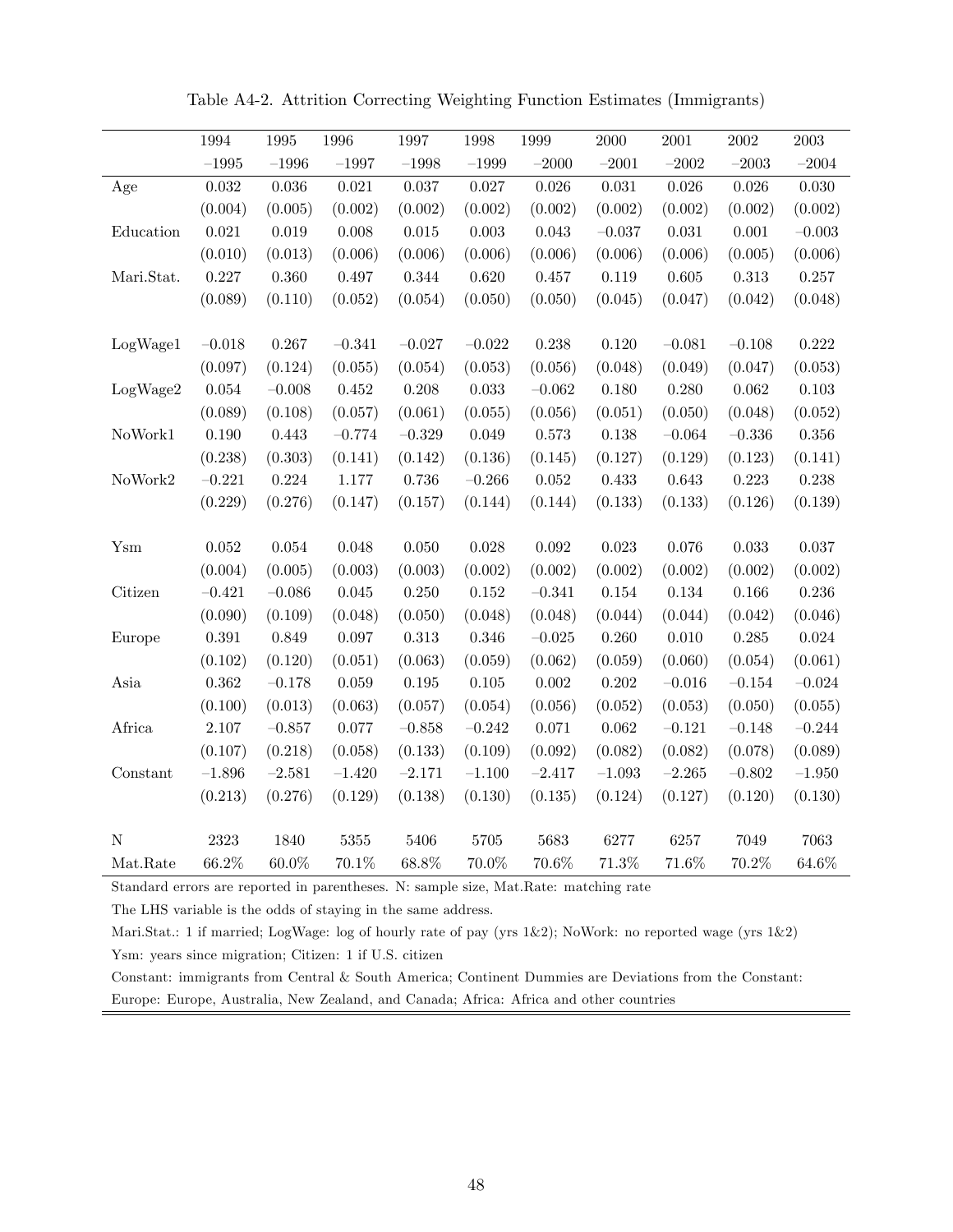|                 | 1994     | 1995     | 1996     | 1997     | 1998     | 1999     | 2000     | 2001     | 2002     | 2003     |
|-----------------|----------|----------|----------|----------|----------|----------|----------|----------|----------|----------|
|                 | $-1995$  | $-1996$  | $-1997$  | $-1998$  | $-1999$  | $-2000$  | $-2001$  | $-2002$  | $-2003$  | $-2004$  |
| Age/10          | 0.017    | $-0.003$ | 0.023    | 0.010    | $-0.002$ | 0.016    | $-0.009$ | 0.001    | $-0.009$ | $-0.001$ |
|                 | (0.020)  | (0.020)  | (0.020)  | (0.020)  | (0.020)  | (0.019)  | (0.018)  | (0.019)  | (0.018)  | (0.018)  |
| $Y_{\rm sm}/10$ | 0.008    | $-0.001$ | $-0.010$ | $-0.004$ | $-0.011$ | $-0.007$ | 0.022    | 0.008    | 0.024    | 0.024    |
|                 | (0.022)  | (0.023)  | (0.023)  | (0.023)  | (0.021)  | (0.022)  | (0.020)  | (0.021)  | (0.018)  | (0.019)  |
| Education       | 0.004    | $-0.006$ | 0.004    | 0.001    | 0.007    | 0.003    | 0.007    | 0.003    | 0.008    | 0.004    |
|                 | (0.005)  | (0.005)  | (0.005)  | (0.005)  | (0.005)  | (0.005)  | (0.005)  | (0.005)  | (0.005)  | (0.005)  |
|                 |          |          |          |          |          |          |          |          |          |          |
| Europe          | $-0.042$ | $-0.063$ | $-0.001$ | $-0.016$ | 0.014    | $-0.009$ | $-0.030$ | $-0.006$ | $-0.045$ | $-0.035$ |
|                 | (0.061)  | (0.060)  | (0.061)  | (0.060)  | (0.058)  | (0.059)  | (0.057)  | (0.057)  | (0.053)  | (0.056)  |
| Asia            | $-0.014$ | $-0.071$ | 0.001    | 0.037    | $-0.014$ | $-0.024$ | 0.000    | 0.023    | $-0.063$ | $-0.029$ |
|                 | (0.055)  | (0.053)  | (0.053)  | (0.051)  | (0.051)  | (0.051)  | (0.049)  | (0.049)  | (0.047)  | (0.049)  |
| Others          | $-0.309$ | $-0.240$ | 0.115    | 0.071    | 0.065    | $-0.002$ | 0.002    | $-0.065$ | $-0.004$ | $-0.036$ |
|                 | (0.064)  | (0.091)  | (0.097)  | (0.110)  | (0.099)  | (0.085)  | (0.076)  | (0.076)  | (0.072)  | (0.078)  |
| Constant        | $-0.073$ | $-0.031$ | $-0.149$ | $-0.083$ | $-0.081$ | $-0.055$ | $-0.049$ | $-0.011$ | $-0.106$ | $-0.188$ |
|                 | (0.088)  | (0.091)  | (0.090)  | (0.089)  | (0.083)  | (0.086)  | (0.082)  | (0.083)  | (0.077)  | (0.082)  |
|                 |          |          |          |          |          |          |          |          |          |          |
| N               | 10534    | 9920     | 10010    | 10184    | 10801    | 10892    | 12212    | 12186    | 13681    | 12749    |

Table A4-3. Outmigration Process Estimates

The LHS variable is the odds of staying in the United States.

Ysm: years since migration

Constant: immigrants from Central & South America; Continent Dummies are Deviations from the Constant: Europe: Europe, Australia, New Zealand, and Canada; Africa: Africa and other countries